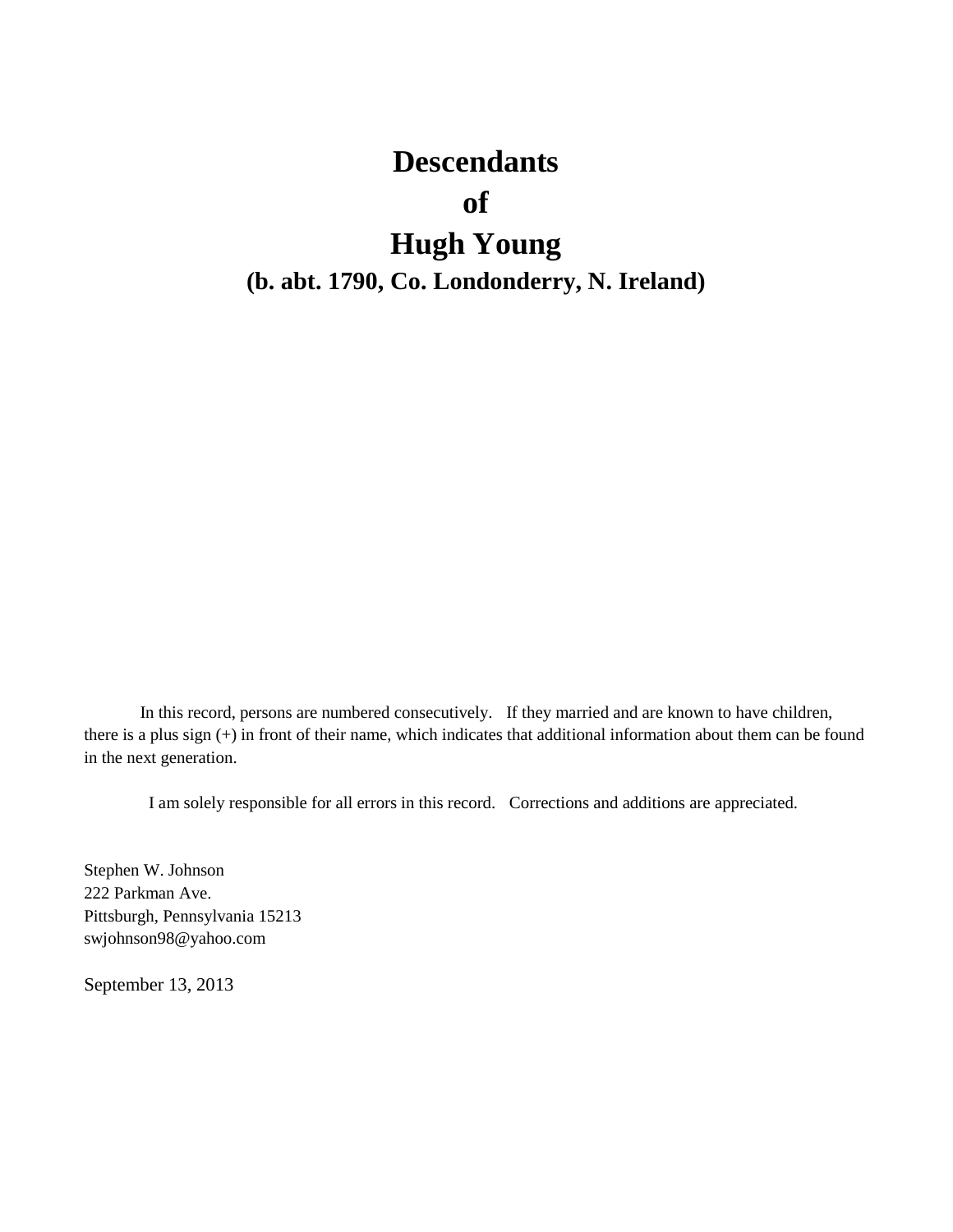### **First Generation**

1. **Hugh YOUNG** was born (date unknown). According to the marriage record of Hugh's son, Hugh Young (who married Martha Wilson on February 8, 1850), from the First Garvagh Presbyterian Church, Garvagh, Co. Londonderry, N. Ireland (obtained from The Genealogy Centre, Heritage Library, 14 Bishop Street, Derry, N. Ireland, BT4869W), Hugh Young was a farmer.

According to the 1831 Census of the heads of households in Co. Londonderry, N. Ireland, there were four heads of households named Hugh Young in Co. Londonderry in 1831. They lived in the following Parishes/Townlands: Ballyaghran, Ballemond Big, Ballyaghran, Kiltinny Upper, Desertoghill, Gortacloghan, Tamlaght O'Crilly, Drumgardner. It is difficult to determine which Hugh Young is the Hugh Young with which we are concerned here. Ballyaghran is located near Coleraine, not far from Spittle Hill where Hugh's son lived at the time of his marriage in 1850. Desertoghill is where Martha Wilson, Hugh's daughter-in-law lived in 1850 and Tamlaght O'Crilly is right next to Desertoghill.

Hugh YOUNG had the following children:

- +2 i. **Mary YOUNG**, born 1814, Townland of Ballyagan, Parish of Desertoghill, Bar. of Coleraine, Co. Londonderry, Prov. of Ulster; married Hugh BOICE.
- +3 ii. **Nancy YOUNG**, died about 1854, Ireland.
- 4 iii. **Margaret YOUNG** was buried on December 6, 1872 in Union Dale Cemetery, Pittsburgh, Allegheny County, Pennsylvania. She died in December, 1872. Margaret is thought to be the Maggie Young that is buried in Lots 28 and 30, Range 4, Section D in Union Dale Cemetery, Pittsburgh, Allegheny County, Pennsylvania.
- 5 iv. **John YOUNG** was born (date unknown).
- +6 v. **Hugh YOUNG**, born May 12, 1826, Ireland; married Martha J. WILSON, February 8, 1850, Second Garvagh Presb. Ch., Garvagh, Co. Londonderry, N. Ireland; died September 10, 1885.

### **Second Generation**

2. **Mary YOUNG** was born in 1814 in Townland of Ballyagan, Parish of Desertoghill, Bar. of Coleraine, Co. Londonderry, Prov. of Ulster. The 1880 census in "Historic Pittsburgh, lists a James "(Wilson)" Gilmore,age 28, boarder, born in Ireland, as residing with Mary Boyce, whose occupation is HK (keeping house).

According to Janet Houston Rhein, the letters of James Wilson Houston suggested that Mary was a Wilson, as James referred to Uncle Hugh Boice. Accordingly, she was initially listed as a Wilson, a sister of Isabella and Martha. HOWEVER, there was a Hugh Y. Boice who was an auctioneer in Pittsburgh, who may be a son of Hugh and Mary Boice. Also James Boice's middle initial is "Y" on the records on Central High School in Pittsburgh. It appears that the "Y" stands for Young and they were named after a grandfather, thereby making Mary a Young and not a Wilson. This is now seen as a likelihood, and this change has been made. Mary was a sister of Hugh Young, with whom she and here husband came to the United States.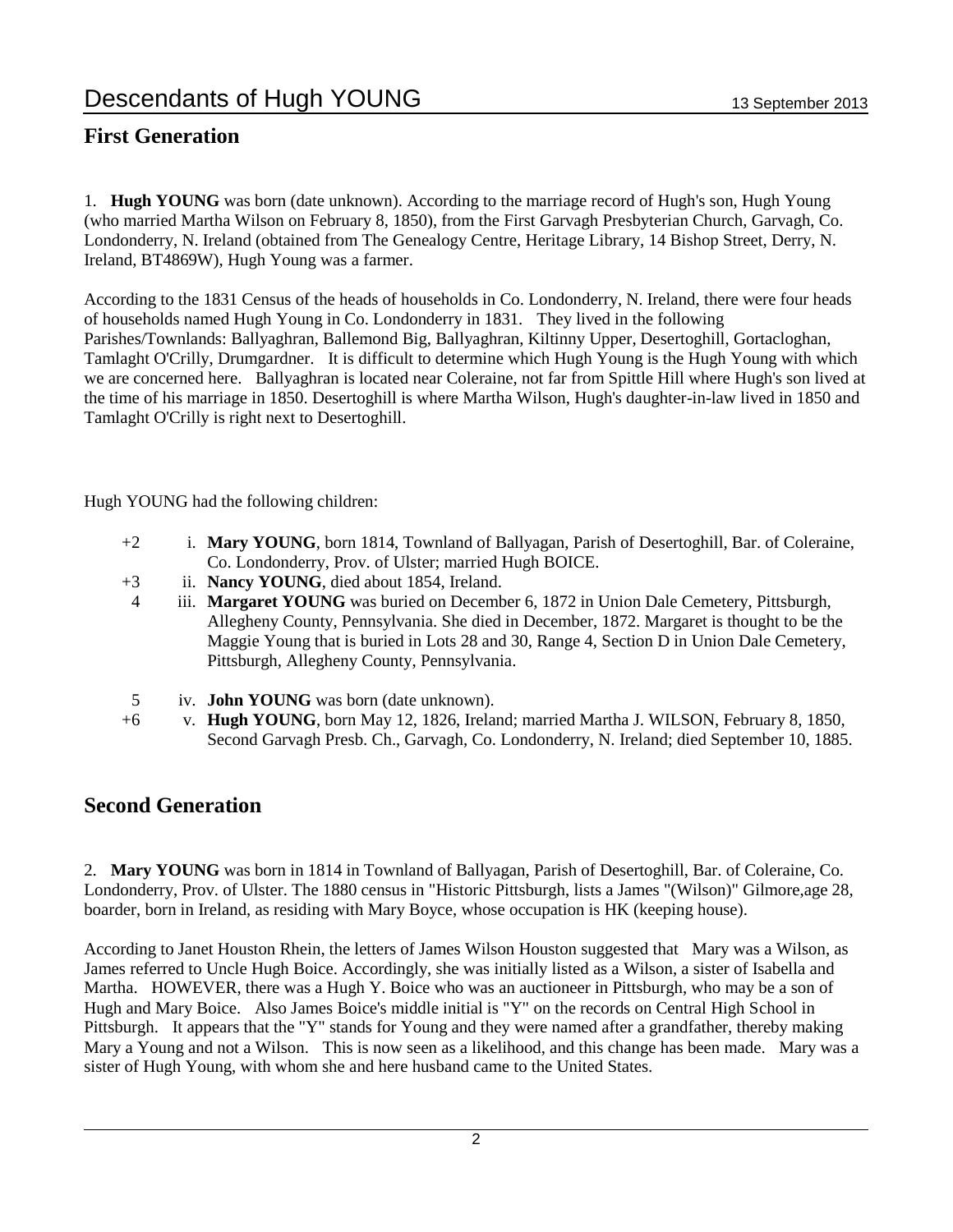Mary YOUNG and Hugh BOICE were married. **Hugh BOICE** was born in 1802 in Ireland. He died before 1880 at the age of 78 in Pittsburgh, Allegheny Co., Pennsylvania. The William-Rathbone, ship manifest #4473, arriving Port of New York, May 14, 1850 from Liverpool lists Hugh Boyce's occupation as a carpenter, his age as 48 and Mary's age as 35. The children are Hugh, age 14; Matthew, age 8; James, age 7; Mary, age 5; and Mary Elizabeth, age 4. Also listed on the manifest is an Isabella Woodburn, servant, age 17. There are no other Woodburn's listed on the ship's manifest. She may have accompanied the Boyce's and helped with the children. There is, however, no record of her in the 1850 Census for the City of Pittsburgh. She is probably the daughter of John Woodburn, born May 2, 1788, married to Mary Witherow.

The 1850 Census for the City of Pittsburgh lists a Hugh and Mary Boice (not Boyce as above in the ship's manifest) and their four children residing in the 7th Ward. Mary Elizabeth is not listed and presumably died shortly after their arrival in Pittsburgh. Hugh's occupation is listed as a laborer. Hugh and Martha Young are listed as residing with them.

The 1860 Census, which has some minor differences in some of the ages from the earlier census, lists Hugh's occupation as a sexton (Oak Alley Reformed Presbyterian Church), Matthew is not listed and may have left home as he was at least 18 years of age or he may have died during this ten year period. There is a Martha Boice, age 17 and a Annie Boice, age 6, both born in Ireland, listed as residing with Hugh and Mary and their family. Their relationship to Hugh Boice is not shown. They are not daughters of Hugh and Mary. I suspect they are sisters (1) who emigrated with another family from Ireland or (2) one or both of their parents died after arrival in the United States.

As the 1860 census information in "Historic Pittsburgh" was transcribed from the original records and is in a printed format, it may be that Nancy (five letters) was incorrectly entered as Annie. I have elected to record it as Nancy. Nancy Boice graduated from Central High School in 1871 and was listed a daughter of Hugh Boice. She is also listed as a daughter, Nanna, of Mary Boice in the 1880 Census. It states that she was born in Pennsylvania which differs from the 1860 census. I have elected to show both Martha Boice and Nancy (Annie) Boice as daughters (adopted) of Hugh and Mary Boice. I suspect that Martha may be the Nannie Boyce who was buried in Lots 28 and 30, Range 4 of Union Dale Cemetery, Pittsburgh, Allegheny County, Pennsylvania on August 12, 1870. There is, however, no gravesite marker for this person on lots 28 and 30. (Source-Janet Houston Rhein)

"Recollections of good Hugh Boice come to every High School attendant who knew the kindly old janitor. He never showed any impatience and the boys all liked Hughey. His daughter Nancy, now dead, was of our class of 187I. His son, Rev. Jas. Y. Boice was one of the earlier students who left school to enter the army. Mr. Boice was also janitor of the Oak Alley Reformed Presbyterian Church. Rev. John Douglass - a building and congregation long since gone as has pastor and Mr. Boice also from among us. We rehearsed our commencement pieces in this old church and had a final rehearsal in the Third Presbyterian Church on Sixth avenue.

#### HUGH BOICE

"The Old Janitor"

The, bell is silent now; Old Hughey rings no more, I almost see him standing in the hall, The clapper holds he firm, His eyes are on the clock - He's just about to ring the well-known call. How plainly I can see him watching by the clock, with the bell in his hand, waiting for the exact second to ring it;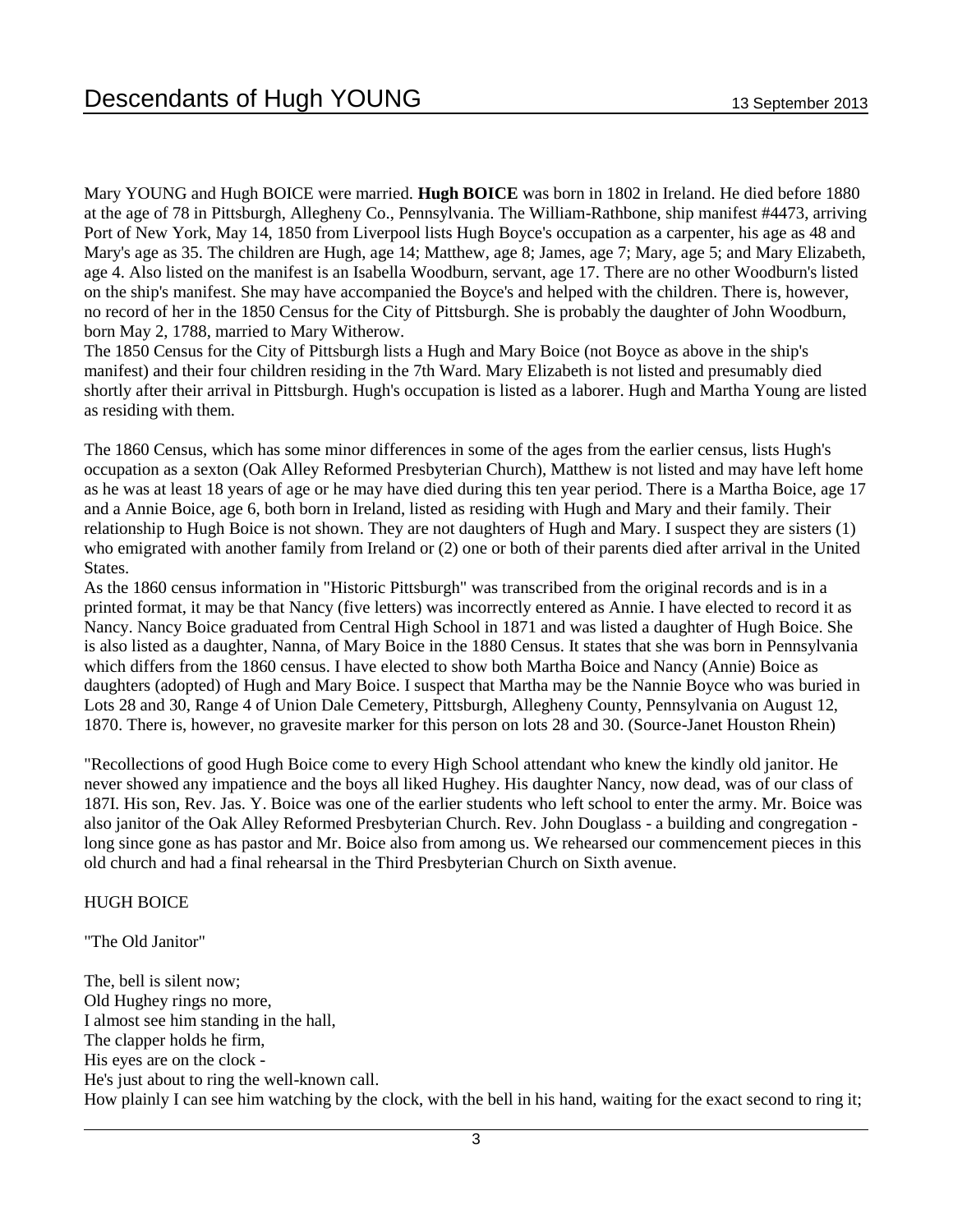and then his hatchet in hand and a pocket full of nails for patching and mending the stairs as fast as we wore them out with our constant traveling over them.

I seem to see him hammering quietly, so as not to disturb the recitations.

Some one's Reminiscences in 1883 Annual." (Source - My High School Days, George Thorton Fleming, Press of Wm. G. Johnston, Pittsburgh, Pa., 1904)

On October 19, 1854, John Huston, Hugh Boice and Hugh Young each purchased a 1/3 interest in Lots 28 and 30, Range 4, Section D in Mount Union Cemetery (later Union Dale Cemetery), Pittsburgh, from the Trustees of The First Associate Reformed Church. On October 29, 1874, Hugh Boice sold his 2/3 interest, having purchased earlier the 1/3 interest of Hugh Young, to James Wilson Houston. There are 10 individuals listed as buried in these lots and all have been associated specifically with the existing families, except Nannie Boyce, buried on August 12, 1870 and Maggie Young, buried on December 6, 1872.

Hugh BOICE and Mary YOUNG had the following children:

- 7 i. **Hugh BOICE** was born in 1836 in Ireland. Hugh's occupation is listed as carpenter on 1860 Census in Pittsburgh. There is a Hugh Y. (Young?) Boyce listed as an auctioneer at 419 Smithfield St., Pittsburgh, Pennsylvania, in 1890, although there is no confirmation that this is the same Hugh Boyce.
- 8 ii. **Matthew BOICE** was born in 1842 in Ireland. He died before 1860 at the age of 18 in Pittsburgh, Allegheny Co., Pennsylvania.
- 9 iii. **James Y. BOICE** was born in 1843 in Ireland. James left Central High School, Pittsburgh, Pennsylvania in 1863 to enlist in the army in the Civil War. James' Service Record:

Enlisted as a Private on 19 July 1864 Enlisted in company F. 193rd Infantry Regiment Pennsylvania on 19 July 1864 Promoted to Full Corporal on 07 October 1864 Mustered out on 09 November 1864 in Pittsburgh, Pa.

PENNSYLVANIA

ONE HUNDRED and NINETY-THIRD INFANTRY (One Hundred Days)

One Hundred and Ninety-third Infantry. - Col., John B, Clark; Lieut.-Col., James W. Ballantine; Maj., Horatio K. Tyler. Co. E of this regiment was recruited in Lawrence county, a part of Co. I in Warren county and the remainder in Allegheny. It rendezvoused at Camp Howe, Pittsburg, and was mustered into the U. S. service July 19, 1864, for a 100 days' term. A few days later it left for Baltimore and was there assigned to Nagle's brigade. It was engaged during its term of enlistment in guarding the Philadelphia, Wilmington & Baltimore railroad, and on provost guard duty in and about Wilmington, Del. It was mustered out at Pittsburg, Nov, 9, 1864. Before leaving for home, Capt. McMunn of Co. A was instrumental in securing the reenlistment of a considerable number of the men to serve during the remainder of the war. These men were distributed according to their preferences among the regiments at the front. (Source - History of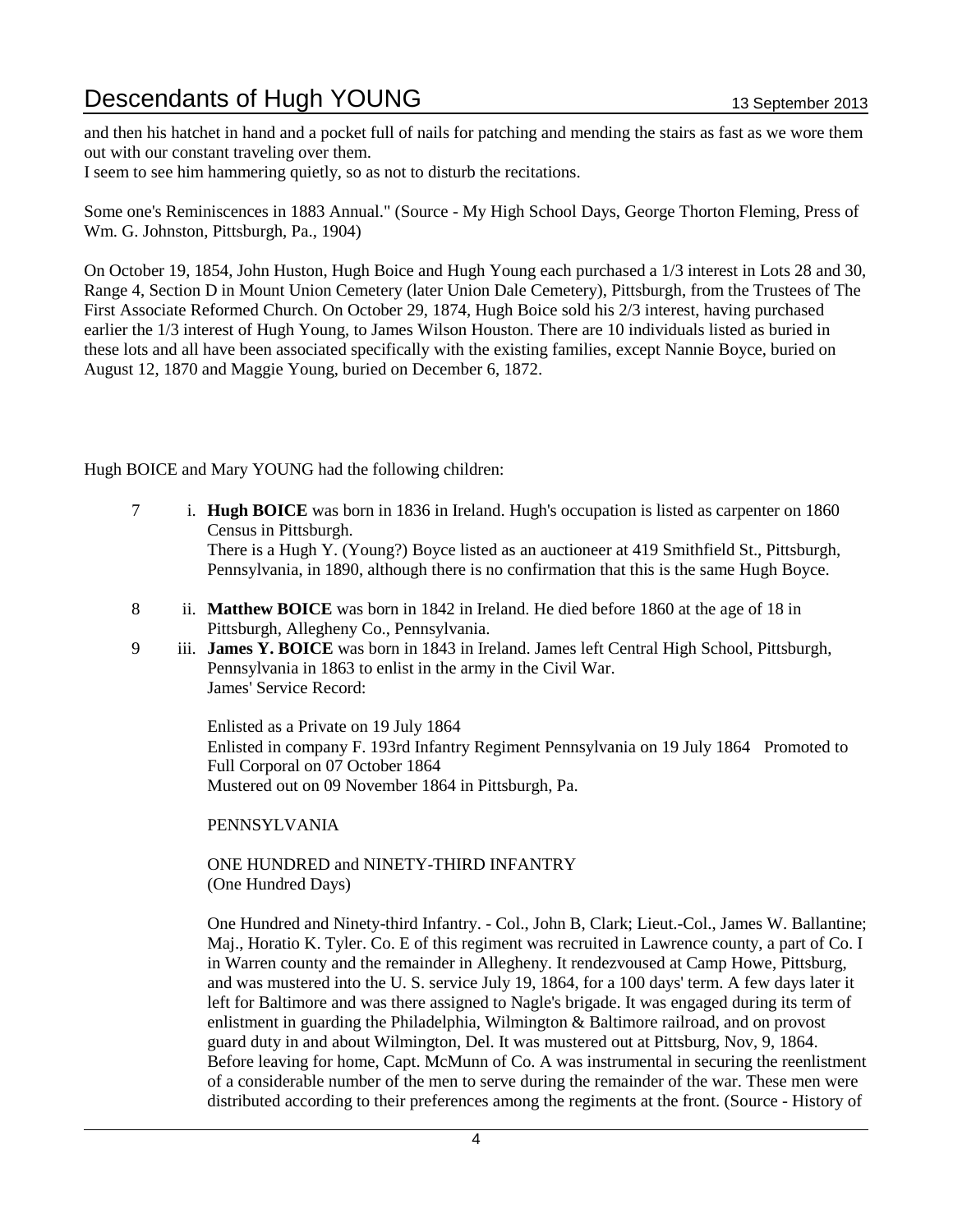Pennsylvania Volunteers, 1861-1865, Published in 1879.

James later became a minister.

- 10 iv. **Martha BOICE** was born in 1843 in Ireland. Martha was the adopted daughter of Hugh and Mary Boice.
- 11 v. **Mary BOICE** was born in 1844 in Ireland.
- 12 vi. **Mary Elizabeth BOICE** was born in 1845 in Ireland. She died in 1850 at the age of 5.
- 13 vii. **Nancy BOICE** was born in 1854 in Ireland. She died between 1881 and 1883 at the age of 27 in Pittsburgh, Allegheny Co., Pennsylvania. Nancy appears to be the adopted daughter of Hugh and Mary Boice.

The 1880 Census in "Historic Pittsburgh" lists a Nanna Boice, age 26, as daughter of Mary Boyce (Boice). This may be the daughter (adopted) of Hugh and Mary Wilson Boice who graduated from Central High School in Pittsburgh in 1871.

3. **Nancy YOUNG** died about 1854 in Ireland. According to Janet Houston Rhein, 3010 Dick Wilson Drive, Sarasota, FL 34240; email: janrhein@worldnet.att.net, Nancy was the daughter of a Hugh Young. This is pure speculation, but she will tentatively be linked as a daughter of Hugh Young, father of Hugh Young, who married Martha ("Mattie") Wilson.

In response to whether this tentative link makes sense, Janet Houston Rhein responded as follows: "John Huston (born 1810), in a letter to his mother in Ireland, dated March 28, 1857, among other things: refers to his Brother William (no known date of birth) who lost his dear wife Nancy; states that "Brother John Young wrote to me after father's death;" and "Brother John wrote to H. Young about sister Nancy's death". As one reads John Huston's letters, he refers, in a number of instances, to brother and sister in laws as brother or sister. It takes a careful reading and some interpreting to reconstruct the various relationships. When I initially read this letter and, in again reading it today (January 11, 2001) along with my related notes, I concluded that Nancy was a Young and that, in all probability John, William and Nancy were of the same generation. When I placed Nancy as a sister of Hugh Young married to Martha Wilson, I may have made too literal an interpretation of the third point above iin John Huston's letter. What he may have meant was that Brother John Young wrote to H. Young about John Young's sister Nancy's death - not Hugh's sister's death. As I now look at it a little more closely, I am of the view that Nancy Young, married to William Huston, is probably an aunt of the Hugh Young married to Martha Wilson. This would make Nancy Young's brother John Young an uncle of Hugh."

**William HUSTON**, son of William HUSTON and Hannah WOODBURN, was born in Ireland.

William HUSTON and Nancy YOUNG had the following child:

+14 i. **Robert HUSTON**, married Elizabeth DRIPS, August 3, 1854, Second Garvagh, Presb. Ch., Garvagh, Co. Londonderry, N. Ireland.

6. **Hugh YOUNG** was born on May 12, 1826 in Ireland. He died on September 10, 1885 at the age of 59. He was buried on September 12, 1885 in Union Dale Cemetery, Pittsburgh, Allegheny Co., Pennsylvania. According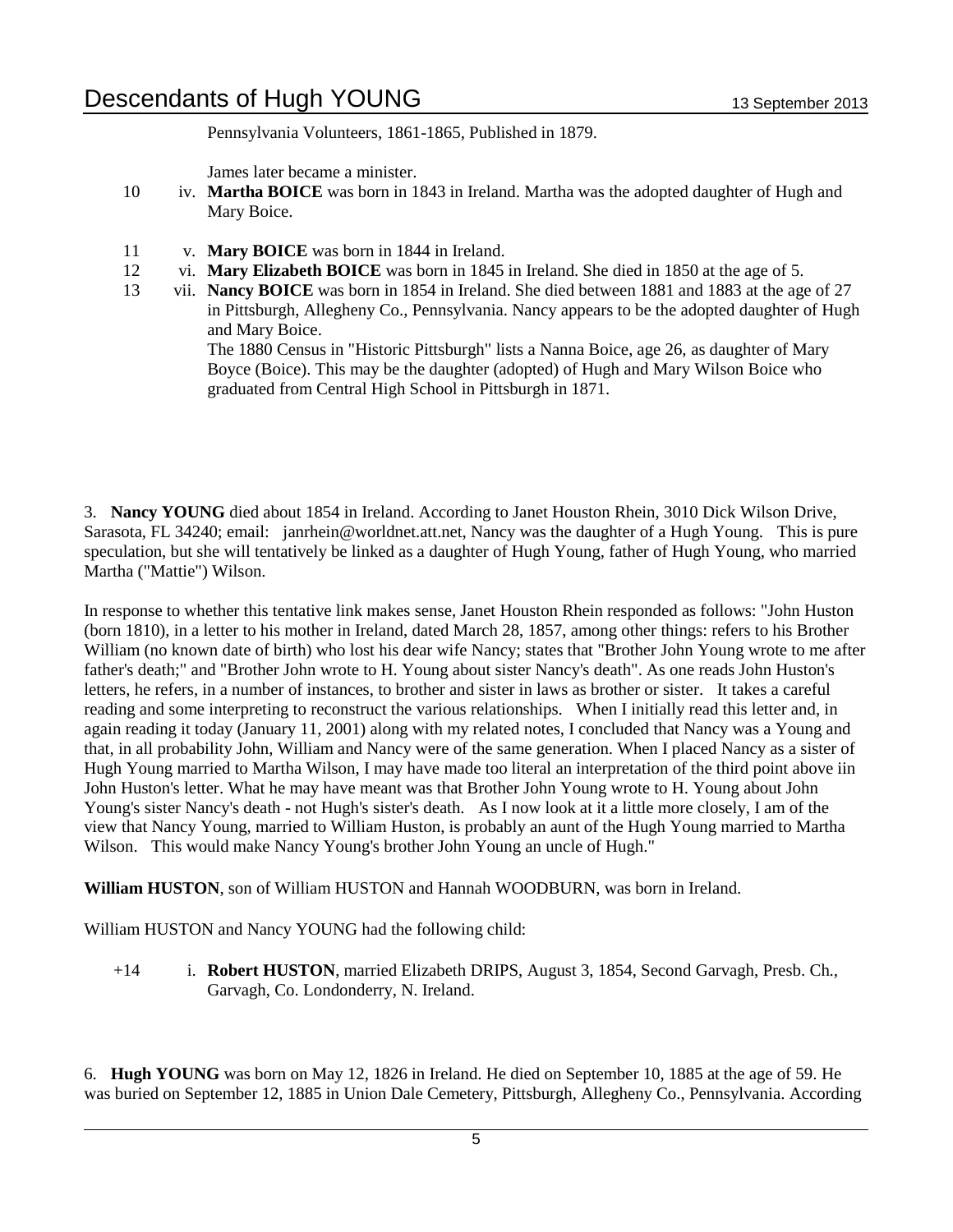to the marriage records of the First Garvagh Presbyterian Church, Garvagh, Co. Londonderry, N. Ireland, obtained from The Genealogy Centre, Heritage Library, 14 Bishop Street, Derry, N. Ireland, BT4869W, in 1850, Hugh was from carpenter from Spittle Hill, Coleraine, Co. Londonderry, N. Ireland. Spittle Hill is a townland located on the northern edge of the town of of Coleraine in the civil parish of Coleraine, Co. Londonderry, N. Ireland. According to these marriage records, Hugh's father was named Hugh Young.

Hugh and his wife Martha sailed from Liverpool, England on the ship William-Rathbone, arriving in New York on May 14, 1850. (According to The Famine Immigrants, v. V, ed. Ira Glazier, Gen. Pub. Co. (1985)) According to the 1850 census (taken September 24, 1850), they lived with a Hugh and Mary Boyce and their five children in the 7th Ward of Pittsburgh in 1850. Everyone in the house is shown to have been born in Ireland. In fact, Hugh and Mary Boyce and their children also came to America on the William-Rathbone with Hugh and Mary Young. A Hugh Young declared his intention to become a U.S. citizen on Jan 11, 1854. (According to "A List of Immigrants Who Applied for Naturalization Papers in the District Courts of Allegheny Co., Pa.", W.Pa.Gen.Soc., v.2.)

According to both the 1860 and 1880 censuses, Hugh, Mary and family continued to lived in the 7th Ward of Pittsburgh. Hugh is shown to be a carpenter. According to Janet Houston Rhein, Hugh was a carpenter from Spittle Hill, a townland in Co. Londonderry, N. Ireland. All of his and Mattie's children were born in Pennsylvania.

According to the obituary in the Sept. 11, 1885 edition of the Pittsburgh Commercial Gazette, he died at 2:47 a.m. on Thursday, September 10, 1885. The funeral was at his late residence, No. 119 13th St., South Side, Pittsburgh, PA on Saturday at 2:00 p.m. According to the same obituary, he was a Jr., suggesting that his father's name was also Hugh Young.

Hugh YOUNG and Martha J. "Mattie" WILSON were married on February 8, 1850 in Second Garvagh Presb. Ch., Garvagh, Co. Londonderry, N. Ireland. According to the marriage records of the First Garvagh Presbyterian Church, Garvagh, Co. Londonderry, N. Ireland, obtained from The Genealogy Centre, Heritage Library, 14 Bishop Street, Derry, N. Ireland, BT4869W, John Wilson (Martha's father) and John Woodburn Wilson (Martha's brother) were witnesses at Hugh and Martha's marriage. **Martha J. "Mattie" WILSON**, daughter of John WILSON and Mary WOODBURN, was born on June 16, 1830 in Ireland. She died on April 25, 1904 at the age of 73 in Pittsburgh, Allegheny Co., Pennsylvania. She was buried on April 28, 1904 in Union Dale Cemetery , Pittsburgh, Allegheny Co., Pennsylvania. According to the marriage records of the First Garvagh Presbyterian Church, Garvagh, Co. Londonderry, N. Ireland, obtained from The Genealogy Centre, Heritage Library, 14 Bishop Street, Derry, N. Ireland, BT4869W, in 1850, Martha was a "spinster" living in Ballyagan, Co. Londonderry, N. Ireland. Ballyagan is located in the civil parish of Desertoghill, about one mile to the northeast of the town of Garvagh, Co. Londonderry, N. Ireland.

According to Janet Houston Rhein, based correspondence in her possession, and supplemented to a degree by the information contained in the material on the William Rathbone, she is almost 100% certain that Martha Wilson, born June 16, 1830, is a sister of Isabella Wilson, born 1815. While there is a purported difference of 15 years in their dates of birth, this would not be unusual for a family with 12 children. Further, she is almost 100% certain that Nancy Wilson, married to Hugh Dunlap, mother of James Wilson Dunlap, is also a sister of Martha and Isabella.

According to the 1880 census, Martha was born in Ireland (as were her parents) and she kept the house in 1880. According to the obituary in the April 26, 1904 edition of the Pittsburgh Gazette, her funeral was at the residence of her daughter, Martha Young Woodburn, at 912 Florence Ave., Avalon, PA.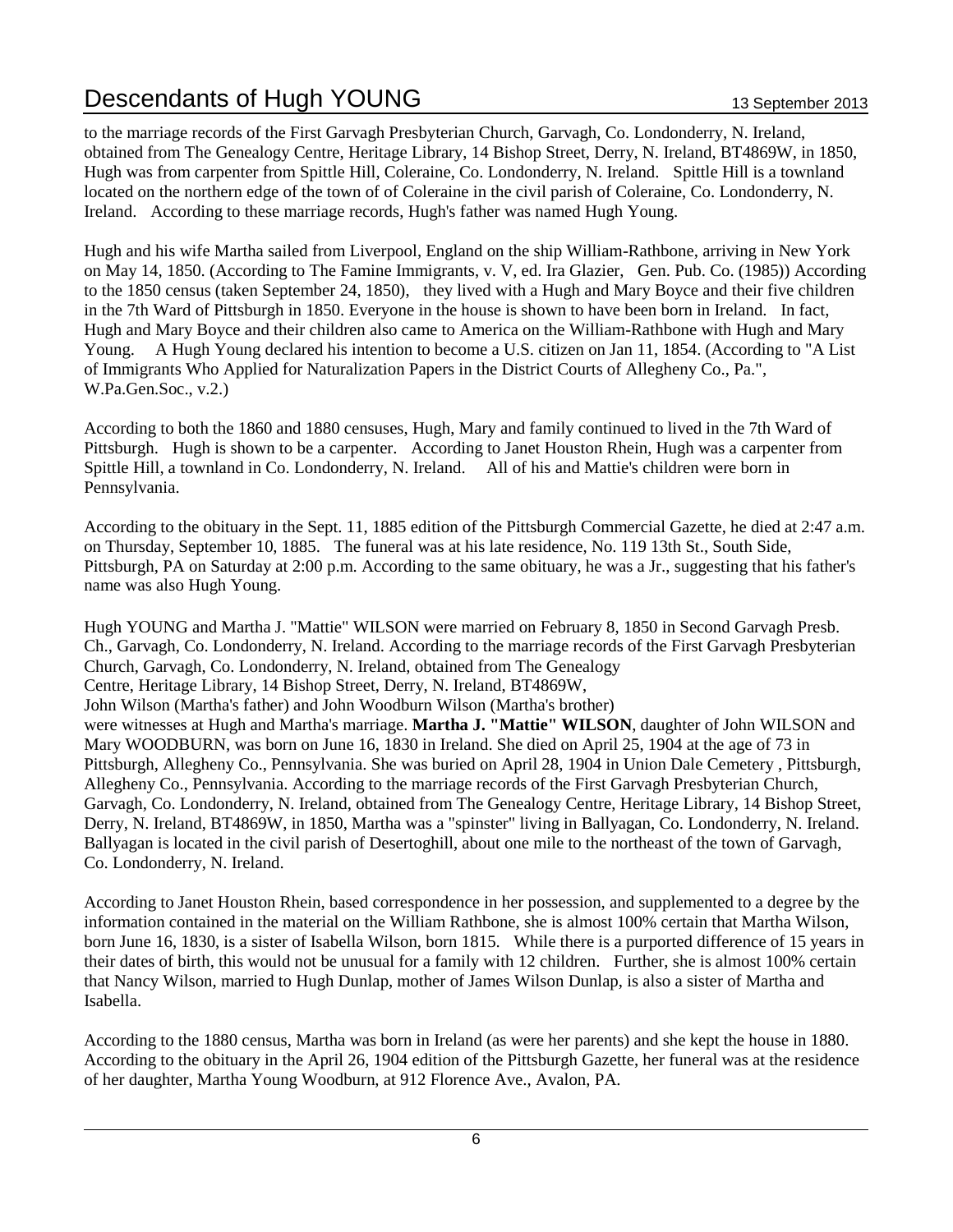Hugh YOUNG and Martha J. WILSON had the following children:

- 15 i. **John W. YOUNG** was born on November 29, 1850 in Pennsylvania. He was buried on June 18, 1930 in Union Dale Cemetery , Pittsburgh, Allegheny Co., Pennsylvania. He died in 1930 at the age of 80. John's middle name was probably Wilson, after his grandfather. 16 ii. **Hugh YOUNG** was born about 1856 in Pennsylvania. 17 iii. **James YOUNG** was born in 1854 in Pennsylvania. According to the 1880 census, he was born in Pennsylvania and he was a teamster in 1880. 18 iv. **William YOUNG** was born in 1858 in Pennsylvania. According to the 1880 census, he was born in Pennsylvania and he worked in a cracker factory in 1880. +19 v. **Henry YOUNG**, born 1861, Pennsylvania; married Stephanna MCCLAY, June 30, 1887; died February 4, 1928. +20 vi. **Mary Ellen YOUNG**, born May 25, 1863, Pennsylvania; married Cherillus Milton WEBB, September 3, 1885; died March 21, 1942. +21 vii. **Martha W. YOUNG**, born December 11, 1866, Southside (Pittsburgh), Allegheny Co., Pennsylvania; married Robert Riley WOODBURN, December 8, 1887; died December 20, 1940.
- 22 viii. **Elizabeth ("Lizzie") YOUNG** was born on January 15, 1872. She died on December 23, 1880 at the age of 8. She was buried on December 25, 1880 in Union Dale Cemetery, Northside, Pittsburgh, PA.

### **Third Generation**

14. **Robert HUSTON** was born (date unknown). According to his marriage record, Robert was from Gorticloghan.

Robert HUSTON and Elizabeth DRIPS were married on August 3, 1854 in Second Garvagh, Presb. Ch., Garvagh, Co. Londonderry, N. Ireland. The witnesses to their marriage were John C. Huston and Robert Huston. **Elizabeth DRIPS**, daughter of Thomas DRIPS, was born (date unknown). According to her marriage record, Elizabeth was from Tarnageerah.

Robert HUSTON and Elizabeth DRIPS had the following child:

23 i. **Sarah Jane HUSTON** was born on October 29, 1865.

19. **Henry YOUNG** was born in 1861 in Pennsylvania. He died on February 4, 1928 at the age of 67. He was buried on February 7, 1928 in Union Dale Cemetery in Pittsburgh, Pennsylvania. According to the 1880 census he was born in Pennsylvania (contrary to family lore which suggests that he came to the United States from Ireland at age 12) and he was a laborer. He worked at the livery stables near Union Station in Pittsburgh, Pennsylvania. He also worked as a grocer in 1889 according to the birth record of his son, Hugh. He lived on Gertrude St. in Avalon (?) in 1899. He later lived at 818 Florence Ave., Avalon, PA.

According to Henry and Stephanna's marriage license, Henry's residence at the time of their marriage (June 30, 1887) was in Crafton, Pennsylvania and Stephanna's residence was Washington Street, Pittsburgh, Pennsylvania. Henry's occupation is listed as a merchant.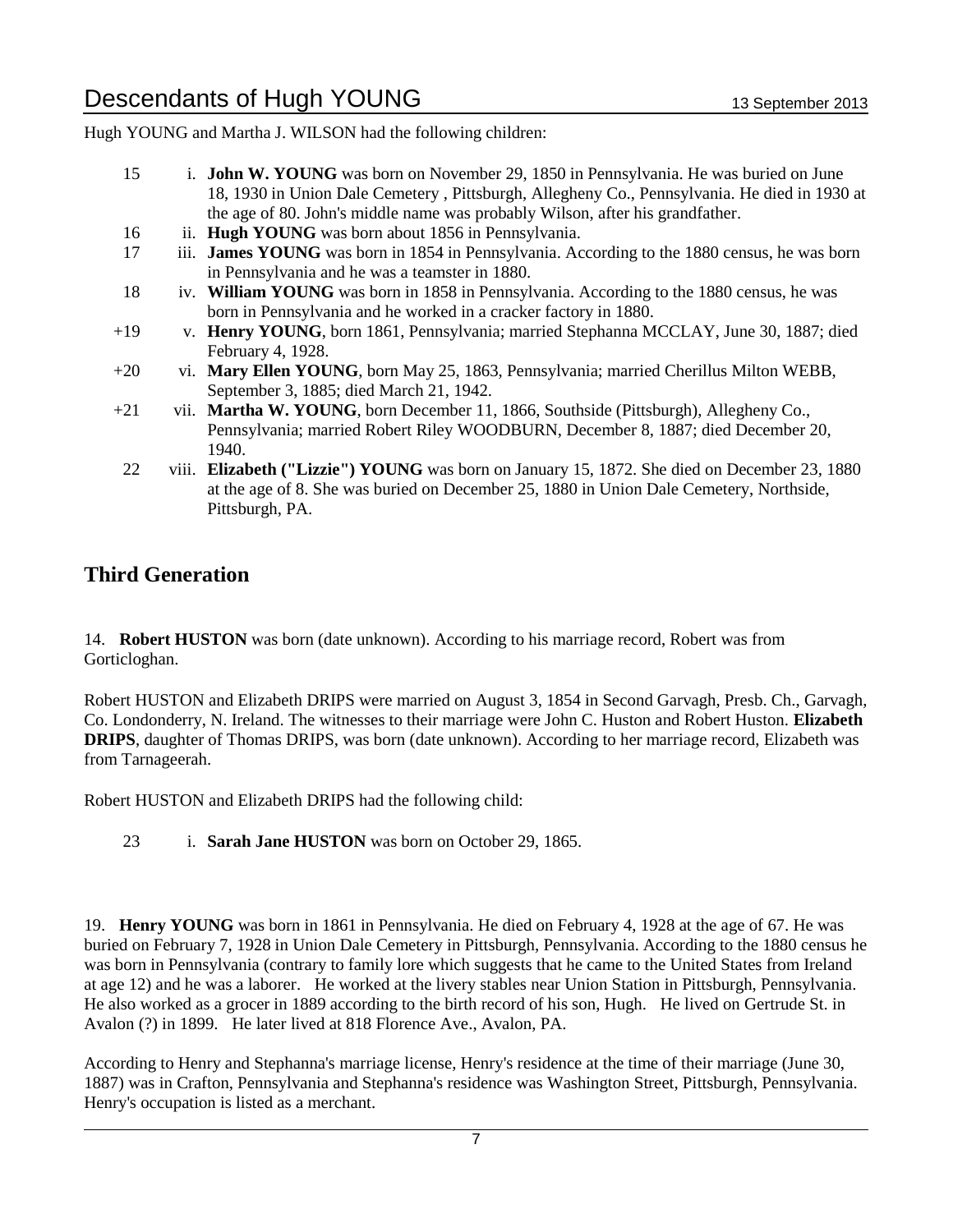Henry YOUNG and Stephanna MCCLAY were married on June 30, 1887. Henry Young and Stephanna McClay were married at 25 Granville Street,

Pittsburgh, PA. **Stephanna MCCLAY** was born in 1864. She died in 1961 at the age of 97. She was buried on November 27, 1961 in Union Dale Cemetery.

Henry YOUNG and Stephanna MCCLAY had the following children:

- +24 i. **Hugh Wilson YOUNG**, born January 5, 1889, 21 Logan St., Pittsburgh, Pennsylvania; married Margaret E. STEVEN, August 17, 1921, Pittsburgh Presbyterian Church, Pittsburgh, PA; died December 16, 1975, VA Hospital, Pittsburgh, Pennsylvania.
- +25 ii. **William McClay YOUNG**, born October 14, 1890; died August 2, 1952.
- 26 iii. **Wilson Boyce YOUNG** was born on November 28, 1893. He died on January 22, 1919 at the age of 25. He was buried on February 7, 1919 in Union Dale Cemetery in Pittsburgh, Pennsylvania. Wilson, of Greenfield, PA, enlisted on May 8, 1917 in Pittsburgh, PA. He was a was a Private in Co. C, 10th (20th?) Engineers. He was 5'6" tall and weighed 130 lbs. Wilson died at sea on the USS New Jersey enroute to the United States of bronchial pneumonia.
- +27 iv. **Eleanor Byers YOUNG**, born December 10, 1894, Pittsburgh, Pennsylvania; died November 20, 1989, Highwood Cemetery in Pittsburgh, Pennsylvania.
- +28 v. **Henry Davidson YOUNG**, born January 22, 1896; died June 24, 1982.
- 29 vi. **James YOUNG** was born on February 8, 1899. He died on March 3, 1899 at the age of 0.
- 30 vii. **Robert Nevin YOUNG** was born on March 26, 1901. He died on November 11, 1967 at the age of 66 in Ambridge, Beaver Co., Pennsylvania.

20. **Mary Ellen YOUNG** was born on May 25, 1863 in Pennsylvania. She died on March 21, 1942 at the age of 78. She was buried on March 23, 1942 in Union Dale Cemetery in Pittsburgh, Pennsylvania. Acoording to the 1880 census, she was attending school in 1880. She was born in Pennsylvania.

Mary Ellen YOUNG and Cherillus Milton WEBB were married on September 3, 1885. **Cherillus Milton WEBB** was born on May 6, 1860. He died on October 5, 1944 at the age of 84. He was buried on October 9, 1944 in Union Dale Cemetery , Pittsburgh, Allegheny Co., Pennsylvania.

Cherillus Milton WEBB and Mary Ellen YOUNG had the following children:

- +31 i. **Agnes E. WEBB**, born October 9, 1888, Pittsburgh, Allegheny Co., Pennsylvania; married Ralph O. SHOREY; died April 6, 1984, McDonald, Washington Co., Pennsylvania.
- +32 ii. **Martha WEBB**, born April 1, 1891, Pennsylvania; married Charles Walter GOODNOUGH Jr.; died October 25, 1977, San Antonio, Bexor Co., Texas.
- +33 iii. **Florence Early WEBB**, born November 18, 1897; married William McConnell WALKER, June 16, 1928, Long Island, New York; died November 9, 1982, Carnegie, Allegheny Co., Pennsylvania.
- +34 iv. **Alice WEBB**, born September 16, 1900, Pittsburgh, Allegheny Co., Pennsylvania; died December 18, 1929, Chicago, Cook Co., Illinois.
- +35 v. **Mary E. WEBB**, born about 1904; married James Glover GIBSON; died August 29, 1973, Rennerdale, Allegheny Co., Pennsylvania.
- +36 vi. **Newton George WEBB**, born October 16, 1905, Pennsylvania; married Helen UNKNOWN; died April 10, 1998, Bradenton, Florida.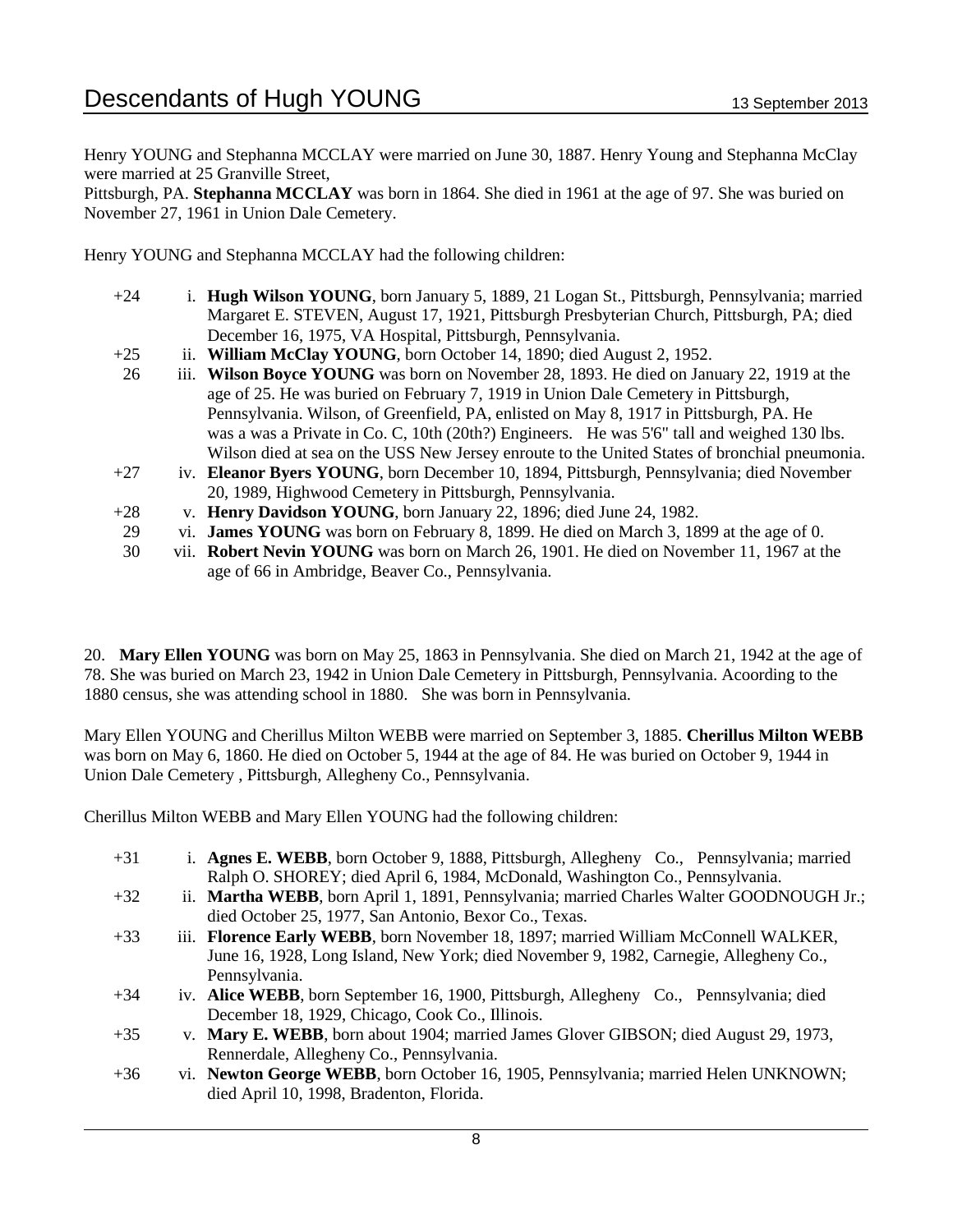21. **Martha W. YOUNG** was born on December 11, 1866 in Southside (Pittsburgh), Allegheny Co., Pennsylvania. She died on December 20, 1940 at the age of 74. She was buried on December 23, 1940 in Allegheny Co. Memorial Park, Allison Park, Pennsylvania. According to the wife of John Houston Woodburn, Martha's grandson, Martha was a wonderful woman who was loved by all. She had pancake dinners for and played cards with the neighborhood children. She had a good sense of humor and sparkling eyes. According to the 1880 census and her death certificate, Martha was a housewife. She died of cancer of the cervix and uterus at 9:45 p.m. on December 20, 1940.

Martha W. YOUNG and Robert Riley WOODBURN were married on December 8, 1887. **Robert Riley WOODBURN**, son of Matthew Wood WOODBURN and Isabel BROWN, was born on June 3, 1861 in Ireland. He died on August 26, 1933 at the age of 72 in Avalon, Allegheny Co., Pennsylvania. He was buried on August 29, 1933 in Allegheny Co. Memorial Park, Allison Park, Pennsylvania. Robert was born in Ireland. According to his granddaughter Nancy Gosser Rosenblatt, he was from Coleraine, in N. Ireland. She also thinks he had two sisters who lived in N. Ireland. (This recollection is consistent with the information supplied by David Woodburn, who said that two daughters of Matthew and Isabel Woodburn, a Mrs. Scott of Ballymena and a Mrs. Brewster of Coleraine, lived in Ireland while their seven other children went to the United States.) According to Nancy Rosenblatt, he greatly admired Queen Victoria and he had a fiery temper.

Robert immigrated to the United States on the S.S.Scandinavian, arriving in the Port of Baltimore in September 1888. His age is shown to be 22, his occupation is shown to be a miner, and his intended destination is Allegheny City, Pennsylvania. From some reason, the manifest states he from Scotland.

The S.S. Scandinavian (1869) was was built by R.Steele & Co, Greenock in 1869 for the Allan Line. She was a 2,840 gross ton ship, length 338.7ft x beam 40ft, clipper stem, one funnel, three masts, iron construction, single screw and a speed of 11 knots. There was accommodation for 100-1st and 600-3rd class passengers. Launched on 8/11/1869, she sailed on her maiden voyage from Liverpool to Quebec and Montreal on 5/5/1870. On 16/3/1876 she commenced her last voyage from Liverpool to Portland and was then laid up until 1879 when she was fitted with compound engines. On 26/8/1879 she sailed from Liverpool to St.John's, NF, Halifax and Baltimore and on 28/4/1880 started sailings between Glasgow, Quebec and Montreal. On 19/11/1885 she commenced running between Glasgow and Philadelphia and on 14/2/1899 commenced her last voyage Glasgow - Boston. Later the same year she was scrapped in Italy. [North Atlantic Seaway by N.R.P.Bonsor, vol.1,p.313]

Robert became a U.S. citizen on October 4, 1890 for which his sponsor was J. McAfee. (According to "A List of Immigrants Who Applied for Naturalization Papers in the District Courts of Allegheny Co., Pa.", W.Pa.Gen.Soc., v.6, p.105.). According to his death certificate, Robert was C.P.A. He was active in the Knights Templar, having served as the Master of the Avalon Lodge and in 1902 Commander of the Ascalon Commandery, No. 59 before affiliating himself with the Pittsburgh Commandery No, 1 in 1908.

According to the 1930 Census, Robert (age 67), lived with his wife Martha (age 63) and their son Morrow (age 25) and their daughter Mary Johnson (age 36) and her two children Jack (age 6) and Robert (age 4), at 822 Florence Ave., Avalon, Allegheny Co., Pennsylvania. Robert immigrated to the U.S. in 1880. He worked as a laborer at a bank.

He died of bladder cancer at 2:30 p.m. on August 26, 1933.

The following death notice was published in the August 27, 1933 edition of the Pittsburgh Press: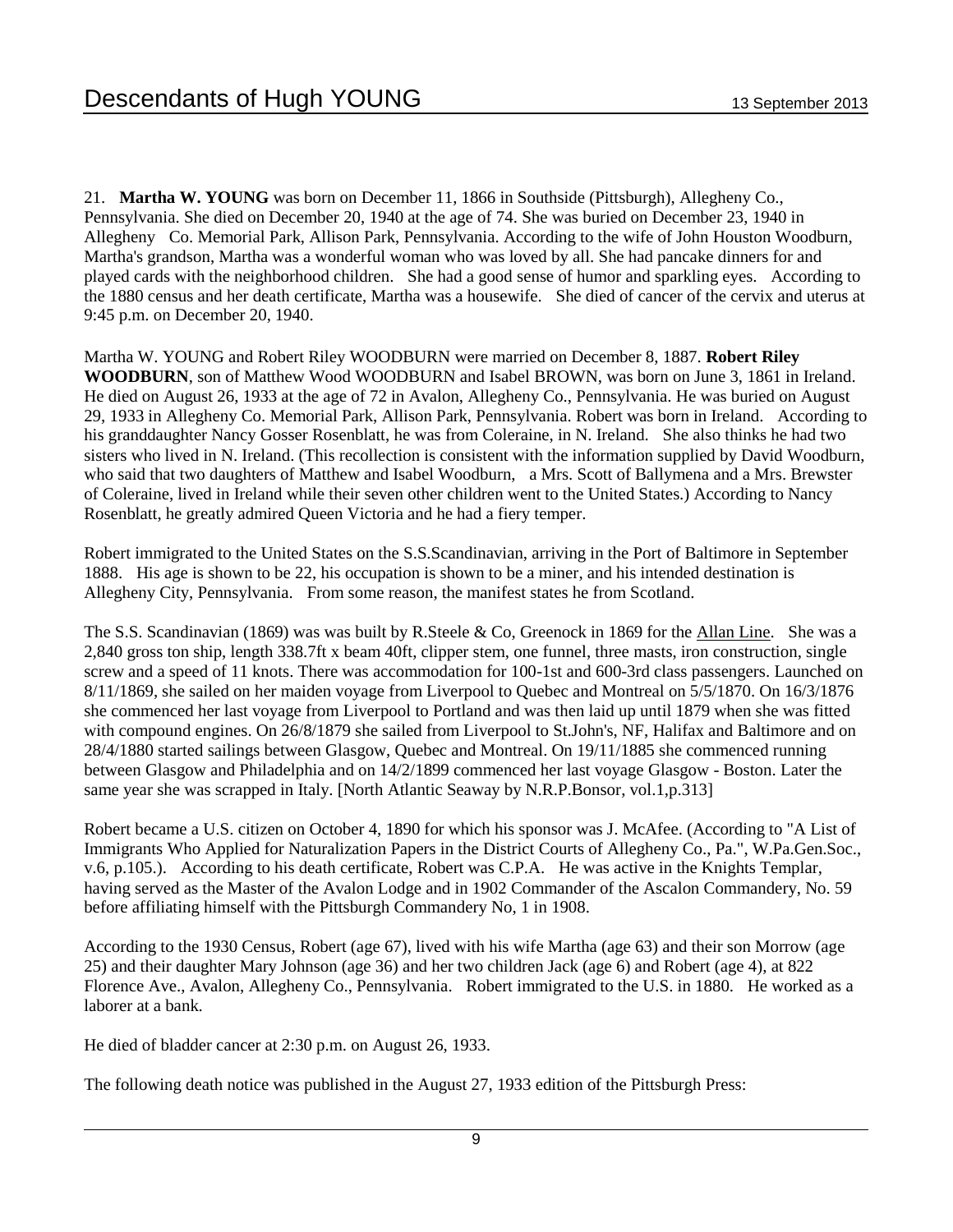Woodburn--Saturday, Aug. 26, 1933, at 3:50 p.m., Robert R., aged 72 years, husband of Martha Young Woodburn. Funeral Service at his late residence, 822 Florence Ave., Avalon, PA, on Tuesday at 2 p.m. Member of Avalon Lodge No. 657, F&A M. Royal Arch Chapter, Zerubbabel No. 162, Pittsburgh Commandery, No. 1 Knight Templars: Syria Temple, A.A.O.M.S, and friends invited.

Robert Riley WOODBURN and Martha W. YOUNG had the following children:

- +37 i. **Martha W. "Mattie" WOODBURN**, born June 28, 1890; died December 9, 1973.
- +38 ii. **Isabel Browne WOODBURN**, born June 25, 1892; died June 15, 1948.
- +39 iii. **Mary W. WOODBURN**, born May 19, 1894; married John Franklin JOHNSON, December 8, 1921; died December 13, 1949.
- +40 iv. **Ruth WOODBURN**, born April 4, 1896, Pittsburgh, Pennsylvania; married Theron Lucian YOUNG, October 22, 1920, Avalon, Pennsylvania; died December 6, 1976, McHenry, IL.
- +41 v. **Robert Y. WOODBURN**, born September 25, 1900, Pittsburgh, Allegheny Co., Pennsylvania; married Elizabeth UMBERGER, January 17, 1927, Mcdowell Co., West Virginia; died October, 1984, Bluefield, Mercer Co., West Virginia.
- +42 vi. **John Houston WOODBURN**, born March 24, 1902; died November 27, 1978, Bellevue, Allegheny Co., Pennsylvania.
- +43 vii. **Morrow M. WOODBURN**, born December 9, 1905; died November, 1967.

### **Fourth Generation**

24. **Hugh Wilson YOUNG** was born on January 5, 1889 in 21 Logan St., Pittsburgh, Pennsylvania. He died on December 16, 1975 at the age of 86 in VA Hospital, Pittsburgh, Pennsylvania. He was buried on December 18, 1975 in Union Dale Cemetery in Pittsburgh, Pennsylvania. Hugh was born at 21 Logan Street, 8th Ward, Pittsburgh, PA by Dr. W. C. Shaw.

According to his army discharge papers, Hugh had blue eyes, dark brown hair, and was 5' 6-1/2". He enlisted in teh U.S. Army on December 17, 1917 at American University in Washington, D.C. He served as a private in France from Jan 4, 1918 to Feb 1, 1919 with Co. "C" 10th Engs. and then the 34th Co. 20th Engrs., but he did not see any action. He was honorably discharged from Camp Meade, Md. on Feb 18, 1919. His service was noted as being "honest and faithful." At that time he indicated his vocation as motor mechanic. Hugh lived at Chicora, Pa; 818 Florence Ave., Avalon, PA; and 302 Fisk Ave., Avalon, PA. He attended Orchard Presbyterian Church in Avalon , PA.

Hugh Wilson YOUNG and Margaret E. STEVEN were married on August 17, 1921 in Pittsburgh Presbyterian Church, Pittsburgh, PA. **Margaret E. STEVEN** was born in 1895. She died on April 25, 1995 at the age of 100 in Mars, PA. She was buried in Union Dale Cemetery, Northside (Pittsburgh), Pennsylvania. Margeret formerly lived in Avalon. Later, she lived at the St. Johns Lutheran Home. Her funeral was from the McDonald-Linn Funeral Home, 529 California Ave., Avalon, PA.

Hugh Wilson YOUNG and Margaret E. STEVEN had the following children:

+44 i. **Margaret Steven YOUNG**, born June 20, 1922; married Gordon Lawrence HAYS, December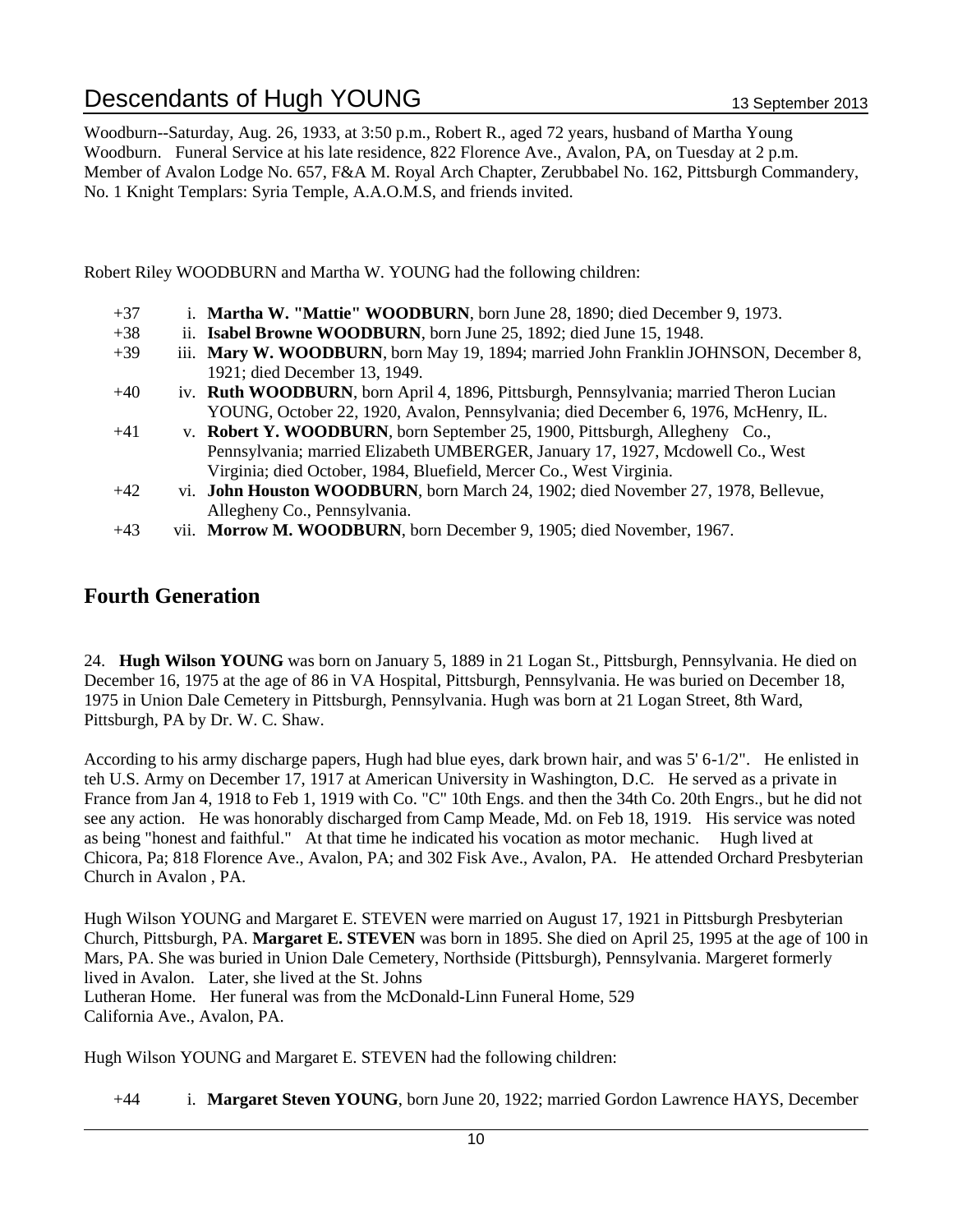- 14, 1946; died March 28, 2004, Wexford House, McCandless, Pennsylvania.
- +45 ii. **Robert Wilson YOUNG**, born April 10, 1926, Pittsburgh, Pennsylvania; married Claire HUSS, May 29, 1949, Bellevue, PA; died March 21, 1996, Jacksonville, FL.
- +46 iii. **Richard McClay YOUNG**, born January 4, 1930, Pittsburgh, Pennsylvania; married Nancy L. PRENTICE, July 9, 1955, Avalon, Pennsylvania; died January 12, 2011, Glenshaw, Allegheny Co., Pennsylvania.
- +47 iv. **Hugh David YOUNG**, born December 26, 1931, Pittsburgh, Pennsylvania; married Dolores FERGUSON, May 14, 1955, Avalon, Pennsylvania.

25. **William McClay YOUNG** was born on October 14, 1890. He died on August 2, 1952 at the age of 61. He was buried on August 5, 1952 in Union Dale Cemetery in Pittsburgh, Pennsylvania.

**Jeanette KELSO** was born on August 8, 1898. She died on May 12, 1960 at the age of 61. She was buried on May 17, 1960 in Union Dale Cemetery in Pittsburgh, Pennsylvania.

William McClay YOUNG and Jeanette KELSO had the following children:

- +48 i. **Joan YOUNG**, born October 30, 1925.
- 49 ii. **Alan YOUNG** was born on August 8, 1927. currently (1994) lives at 1828 Broadway, #208, San Fancisco, CA 94109

**Jean SCHMIDT** was born (date unknown).

27. **Eleanor Byers YOUNG** was born on December 10, 1894 in Pittsburgh, Pennsylvania. She died on November 20, 1989 at the age of 94 in Highwood Cemetery in Pittsburgh, Pennsylvania.

**Elmer ZIMMERMAN** was born on July 19, 1895. He died on March 3, 1990 at the age of 94. He was buried in Highwood Cemetery in Pittsburgh, Pennsylvania. According to an article in the August 10, 1988 edition of The Pittsburgh Press, Elmer was named Emsworth Borough's Man of the Year because of his lifelong commitment to the borough. According to the article, Elmer was born in Kilbuck in an area that later became Emsworth. He attended Allegheny High School and Duff's Business Institute and took courses in banking at the University of Pittsburgh. He held accounting and banking positions with several firms, including the Pennsylvania Railroad and Pittsburgh National Bank. He served in the Army during World War I and later in the Army Reserve. He was a lifelong member of American Legion Post 866 in Emsworth and Veterans of Foreign Wars Post 2454 in Bellevue. He was active in the Masons and is a lifelong member of Trinity Evangelical Lutheran Church in Avalon. He was also a lifelong member of the Emsworth Volunteer Fire Company.

Elmer ZIMMERMAN and Eleanor Byers YOUNG had the following children:

- +50 i. **Ruth ZIMMERMAN**, born May 2, 1925.
- 51 ii. **Walter ZIMMERMAN** was born on May 12, 1929. Currently (1994) lives at 43 Courtney St., Emsworth, PA.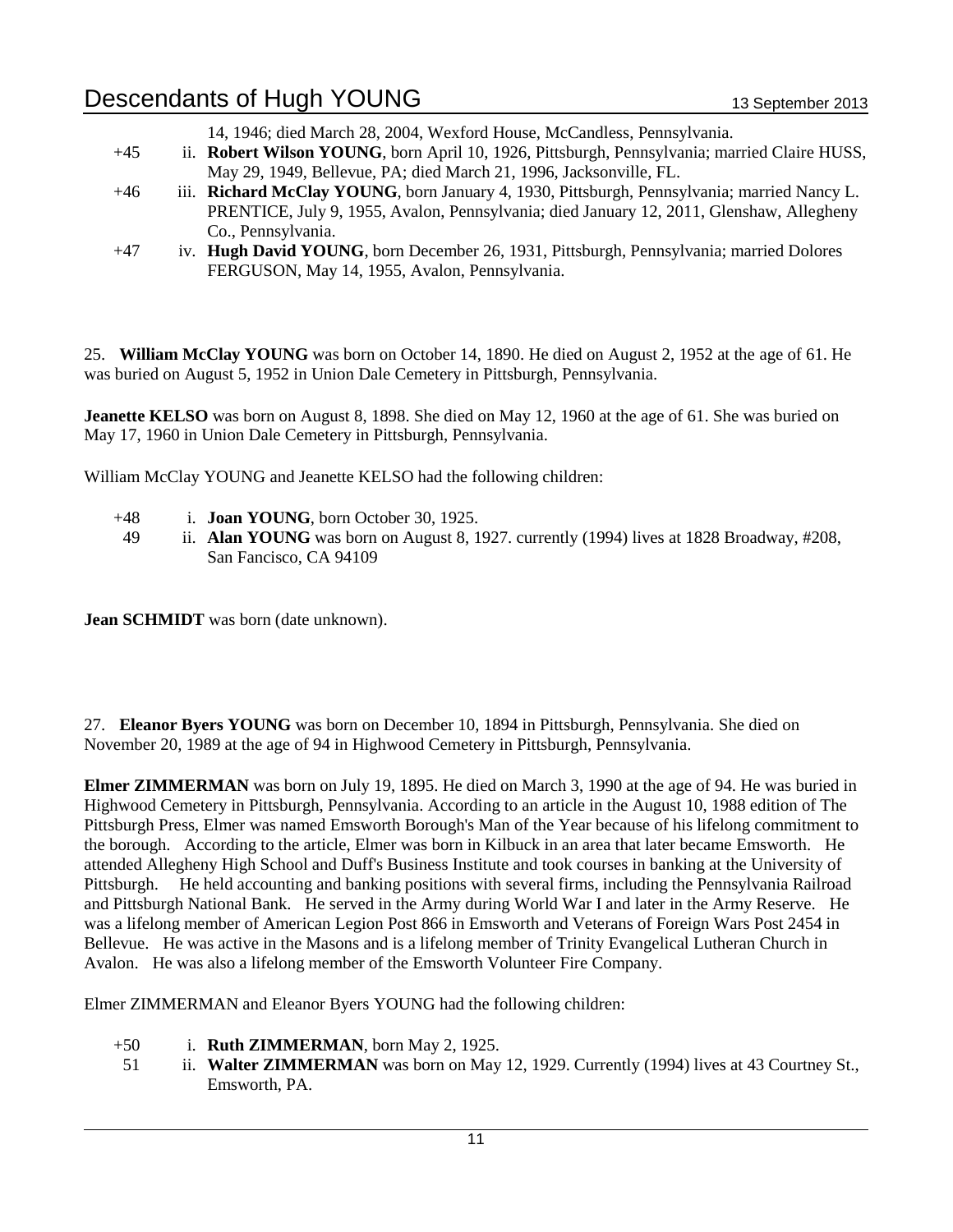28. **Henry Davidson YOUNG** was born on January 22, 1896. He died on June 24, 1982 at the age of 86. He was buried in Lakewood Memorial Cemetery in Indian Twp., PA.

**Violet HASTINGS** was born on January 10, 1899. She died on February 1, 1947 at the age of 48.

Henry Davidson YOUNG and Violet HASTINGS had the following children:

- +52 i. **Henry D. "Harry" YOUNG**, born July 4, 1922.
- +53 ii. **Janet YOUNG**, born October 29, 1928.
- +54 iii. **Patricia YOUNG**, born March 3, 1936.

31. **Agnes E. WEBB** was born on October 9, 1888 in Pittsburgh, Allegheny Co., Pennsylvania. She died on April 6, 1984 at the age of 95 in McDonald, Washington Co., Pennsylvania. The obituary below creates a confusing problem. We know that Alice S. Madden, mentioned in the obituary, was born in Ilinois in about 1930. We know that her maiden name was Shorey. We know that Alice Shorey, married to a Ralph Shorey, died December 21, 1929 in Chicago, Illinois. We know that Alice Webb and Agnes Webb were sisters. The only solution to the problem is that Ralph Shorey married Agnes after Alices's death. If this is true, it is not clear why Agnes and Ralph did not raise Alice, except perhaps that they did not want to disrupt Alice's life any further.

The following obituary was published in the McDonald (Washington Co., Pennsylvania) Record-Outlook on April 12, 1984 and was transcribed and made available on the Rootsweb.com message boards in 2013:

Mrs. Agnes Shorey, 95, of Rennerdale, died Friday, April 6, 1984, in the Charles Rest Haven.

A daughter of the late Milton and Mary Ellen Young Webb, she was born October 9, 1888, in Pittsburgh.

Surviving are a brother, Newton Webb of Florida; a niece, Alice S. Madden of Oakdale; three grandchildren, and three great-grandchildren. Her husband, Ralph O. Shorey, is deceased.

Funeral services were held Monday morning in the Thomas and Little funeral home, Oakdale, in charge of the Rev. Donald MCNAIR, pastor of the Oakdale U. P. Church. Burial was in Jefferson Memorial Park.

Agnes E. WEBB and Ralph O. SHOREY were married. **Ralph O. SHOREY** died before 1984.

32. **Martha WEBB** was born on April 1, 1891 in Pennsylvania. She died on October 25, 1977 at the age of 86 in San Antonio, Bexor Co., Texas. She was buried in Ft. Sam Houston National Cemetery, San Antonio, Texas.

Martha WEBB and Charles Walter GOODNOUGH Jr. were married. **Charles Walter GOODNOUGH Jr.** was born on August 31, 1890. He died on April 1, 1951 at the age of 60 in San Antonio, Bexor Co., Texas. He was born in Ft. Sam Houston National Cemetery, San Antonio, Texas. Charles was a Lt. Col. in the Army in WW I.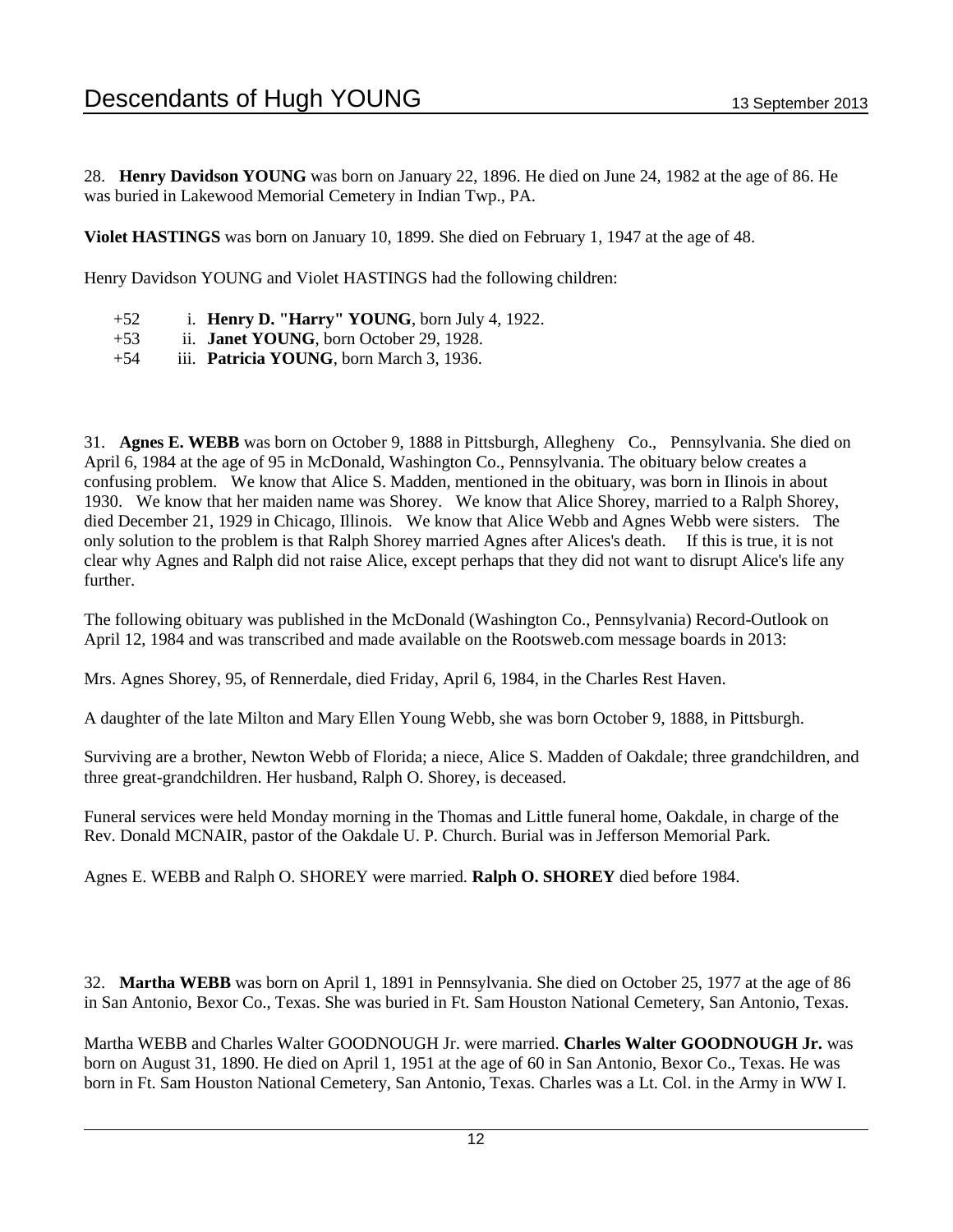Charles Walter GOODNOUGH and Martha WEBB had the following child:

### +55 i. **Charles Walter GOODNOUGH III**, married Betsy May Belle LOGUE.

33. **Florence Early WEBB** was born on November 18, 1897. She died on November 9, 1982 at the age of 84 in Carnegie, Allegheny Co., Pennsylvania. She was buried on November 12, 1982 in Union Dale Cemetery in Pittsburgh, Pennsylvania.

Florence Early WEBB and William McConnell WALKER were married on June 16, 1928 in Long Island, New York. **William McConnell WALKER** was born on March 31, 1897 in Walker's Mill, Collier Twp., Allegheny Co, Pennsylvania. He died on March 29, 1966 at the age of 68 in Bermuda. He was buried on April 4, 1966 in Union Dale Cemetery in Pittsburgh, Pennsylvania. William was a 1st Lt. in the 5th Med. Det. USAAF. He enlisted on June 29, 1917, and was discharged on December 6, 1953.

The following wedding announcement appeared in the McDonald (Washington Co., Pennsylvania) Outlook newspaper of June 21, 1928:

Webb-Walker

Mr. and Mrs. C. M. Webb of North Jackson street, Bellevue, announce the marriage of their daughter, Miss Florence Early Webb, and William McConnell Walker of Kittanning, son of J. Scott Walker of Walker's Mill.

The ceremony took place Saturday morning in the home of Rev. and Mrs. James E. Walker of Long Island City, N. Y. Rev. Walker is pastor of the Astoria Presbyterian church of Long Island City and is an uncle of the bridegroom.

Immediately following the wedding, the couple left for Bermuda. On their return, they will stop at Atlantic City and Philadelphia.

Mrs. Walker is a graduate of Slippery Rock State college and Mr. Walker of the chemical engineering department of the University of Pittsburgh. They will be at home in Kittanning after September 1.

Mr. Walker was formerly a teacher in the McDonald High school.

In the 1930 and 1940 censuses, William is shown to be a public school teacher.

William and Florence had no children together, but they raised their niece, Alice Shorey.

William died of a heart attack in Bermuda.

34. **Alice WEBB** was born on September 16, 1900 in Pittsburgh, Allegheny Co., Pennsylvania. She died on December 18, 1929 at the age of 29 in Chicago, Cook Co., Illinois. She was buried on December 21, 1929 in Downer's Grove, Cook Co., Illinois. Alice was buried on January 20, 1930 in Union Dale Cemetery in Pittsburgh, Pennsylvania. The descrepancy in burial places needs to be researched.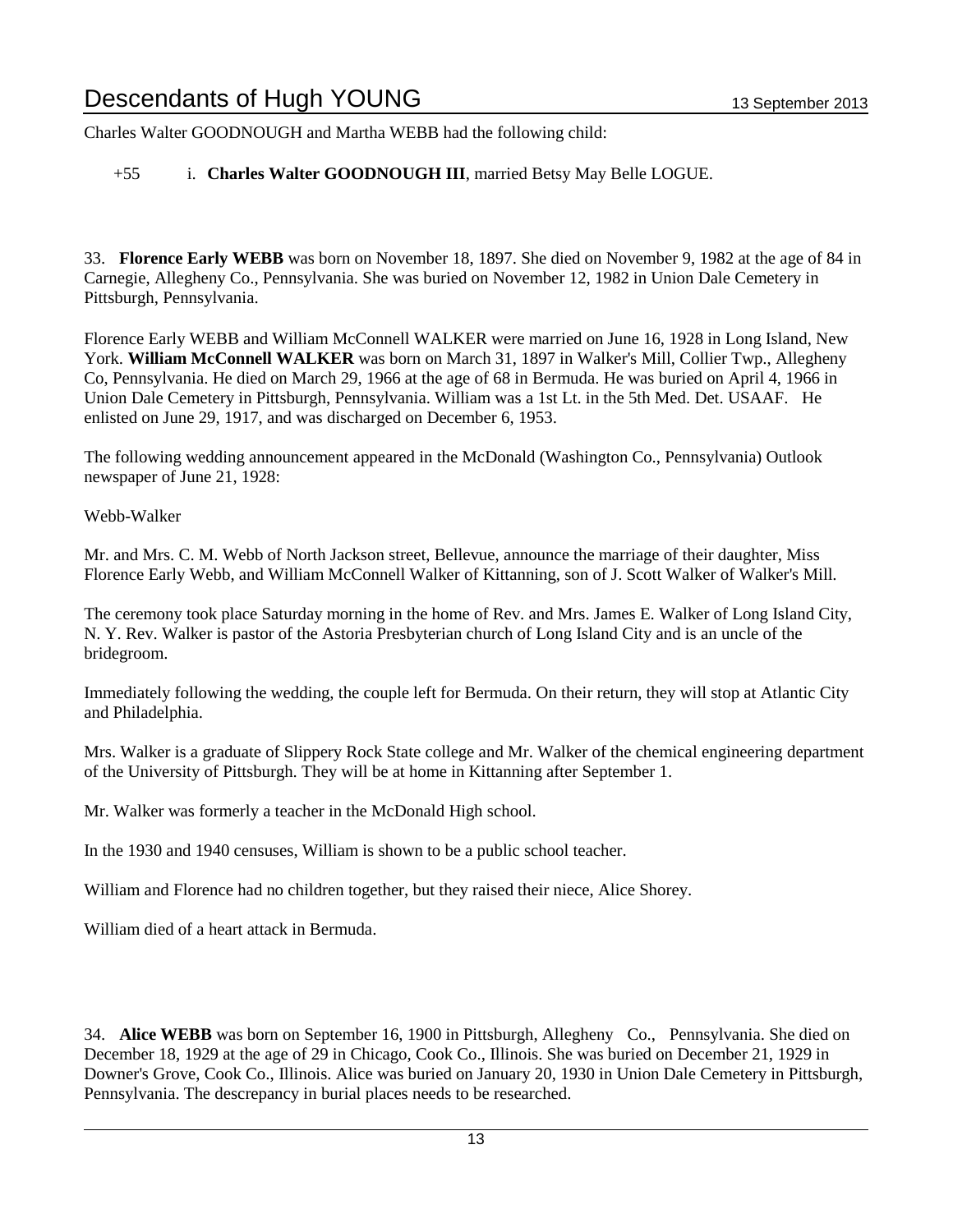**Ralph SHOREY** was born (date unknown).

Ralph SHOREY and Alice WEBB had the following child:

+56 i. **Alice SHOREY**, born about January, 1930, Illinois; married Charles W. MADDEN, August 18, 1952, Rennerdale, Allegheny Co., Pennsylvania.

35. **Mary E. WEBB** was born about 1904. She died on August 29, 1973 at the age of 69 in Rennerdale, Allegheny Co., Pennsylvania. The following obituary appeared in the Pittsburgh Post-Gazette on August 19, 1973:

Gibson

On Wednesday, Aug. 29, 1973, Mary Webb Gibson, wife of the late James Glover Gibson, of Rennerdale, Pa; mother of Mrs. John D. Drinko of Lynhurst O., William G of By Village, O., and James G. Gibson, Jr., of Greentree; sister of Agnes Shory and Florence Walker, both of Rennerdale and Martha Goodnough of San Antonio, Texas and Newton Webb of Bradenton, Florida. Friends received at the RICHARD THOMAS FUNDERAL HOME, Oakdale, Pa., with private funeral service Saturday morning. If friends so desire, contributions may be made to the Mary Webb Gibson Memorial Fund of the Rennerdale U. P. Church. Family requests visitations Thursday 7-9 p.m. and Friday 2-4 and 7-9 p.m.

Mary E. WEBB and James Glover GIBSON were married. **James Glover GIBSON** died before 1973.

James Glover GIBSON and Mary E. WEBB had the following children:

- +57 i. **Elizabeth "Libby" GIBSON**, married John Deaver DRINKO, May 14, 1946; died August 22, 2010.
- 58 ii. **William G. GIBSON** was born (date unknown).
- 59 iii. **James G. GIBSON** was born (date unknown).

36. **Newton George WEBB** was born on October 16, 1905 in Pennsylvania. He died on April 10, 1998 at the age of 92 in Bradenton, Florida.

Newton George WEBB and Helen UNKNOWN were married. **Helen UNKNOWN** was born (date unknown).

Newton George WEBB and Helen UNKNOWN had the following child:

60 i. **Anthony WEBB** was born (date unknown).

37. **Martha W. "Mattie" WOODBURN** was born on June 28, 1890. She died on December 9, 1973 at the age of 83. She was buried on December 12, 1973 in Allegheny Co. Memorial , Allison Park, Pennsylvania. Martha's funeral was from the Kanai Funeral Home on Greenfield Ave. in Pittsburgh, PA, the Rev. John McCall presiding.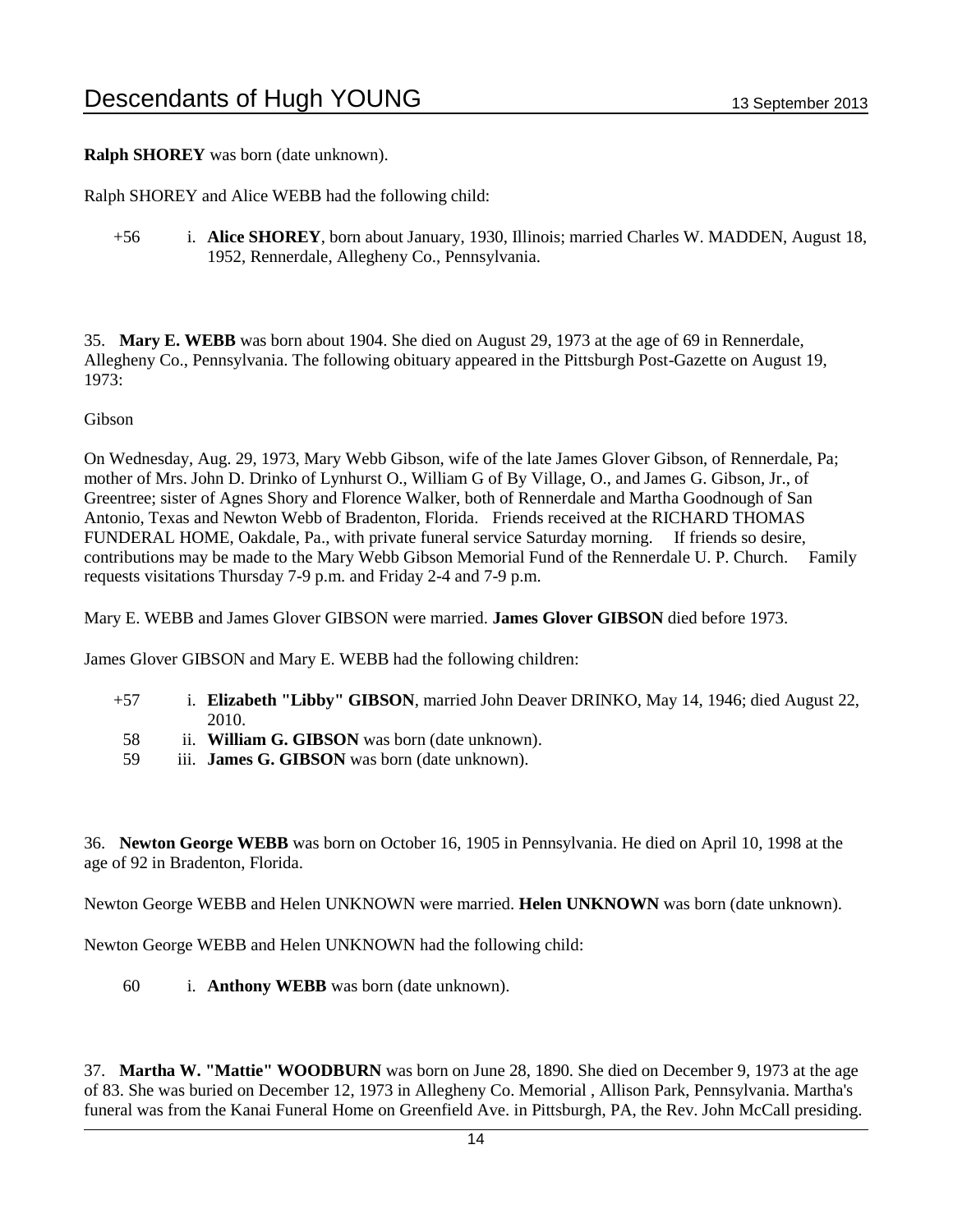**Thomas Wilson "Tony" FERRIS** was born on April 21, 1886. He died on June 20, 1960 at the age of 74.

Thomas Wilson FERRIS and Martha W. WOODBURN had the following children:

- +61 i. **Martha Jean FERRIS**, born December 4, 1923; died March 29, 1986.
- +62 ii. **Thomas "Wilson" FERRIS III**, born about 1918; married Ruth CLEELAND; died July 27, 1957, Fayette Co., Pennsylvania.

38. **Isabel Browne WOODBURN** was born on June 25, 1892. She died on June 15, 1948 at the age of 55. She was buried in Union Dale Cemetery, Pittsburgh, Pennsylvania. Isabel attended the Universtiy of Pittsburgh and was a teacher.

**Harold GOSSER**, son of Homer GOSSER and Mary Alberta LINDSEY, was born on August 14, 1892. He died in December, 1956 at the age of 64. He was buried in Union Dale Cemetery, Pittsburgh, Pennsylvania. Harold attended Penn State University. He was a stern man. He was President of Bard's Dairy in Pittsburgh, PA for many years.

Harold GOSSER and Isabel Browne WOODBURN had the following children:

- +63 i. **Nancy Ellen GOSSER**, born December 31, 1920, Avalon, Pennsylvania; married William ROSENBLATT, October 12, 1945, Brentwood, Pennsylvania; died January 26, 2000.
- +64 ii. **Mary Martha "Mike" GOSSER**, born April 16, 1924, Avalon, Pennsylvania; married Alfred James DUFF, December 21, 1946; died September 11, 2003.

39. **Mary W. WOODBURN** was born on May 19, 1894. She died on December 13, 1949 at the age of 55. She was buried in Allegheny Co. Memorial Park, Allison Park, Pennsylvania. According to the 1930 Census, Mary lived with her father at 822 Florence Ave., Avalon, Allegheny County, Pennsylvania with her two sons, Jack and Robert. She worked as a stenographer at a steel company.

Mary lived most of her life at 822 Florence Ave., Avalon, Allegheny County, Pennsylvania.

Mary W. WOODBURN and John Franklin JOHNSON were married on December 8, 1921. **John Franklin JOHNSON**, son of Franklin JOHNSON and Mary Elisabeth ASHCOM, was born on August 1, 1897. He died on April 22, 1927 at the age of 29 in Bellevue, Allegheny Co., Pennsylvania. He was buried on April 25, 1927 in Union Dale Cemetery, Pittsburgh, Allegheny Co., Pennsylvania. According to Frank Johnson, John attended Washington and Jefferson College. He was a Corporal in the 26th Engrs., enlisting on September 3, 1918 and being discharged on January 29, 1919.

According to John's death certificate, John died at 10:00 a.m. on April 22, 1927 at the Suburban General Hospital in Bellevue, Allegheny County, Pennsylvania. The cause of death is shown to be "(Suicide) due to taking Bichromide of mercury tablets". His birthday is listed as August 1, 1897. He was a clerk at the Standard Seamless Tube Co. at the time of his death. He is shown to be married to Mary Woodburn Johnson; his father was Franklin Johnson and his mother was Mary Ashcom. The death certificate appears to have been signed by R.B. Johnson, his brother, whose address is shown to be 221 S. Starr Avenue, Avalon, Pa. He is shown to have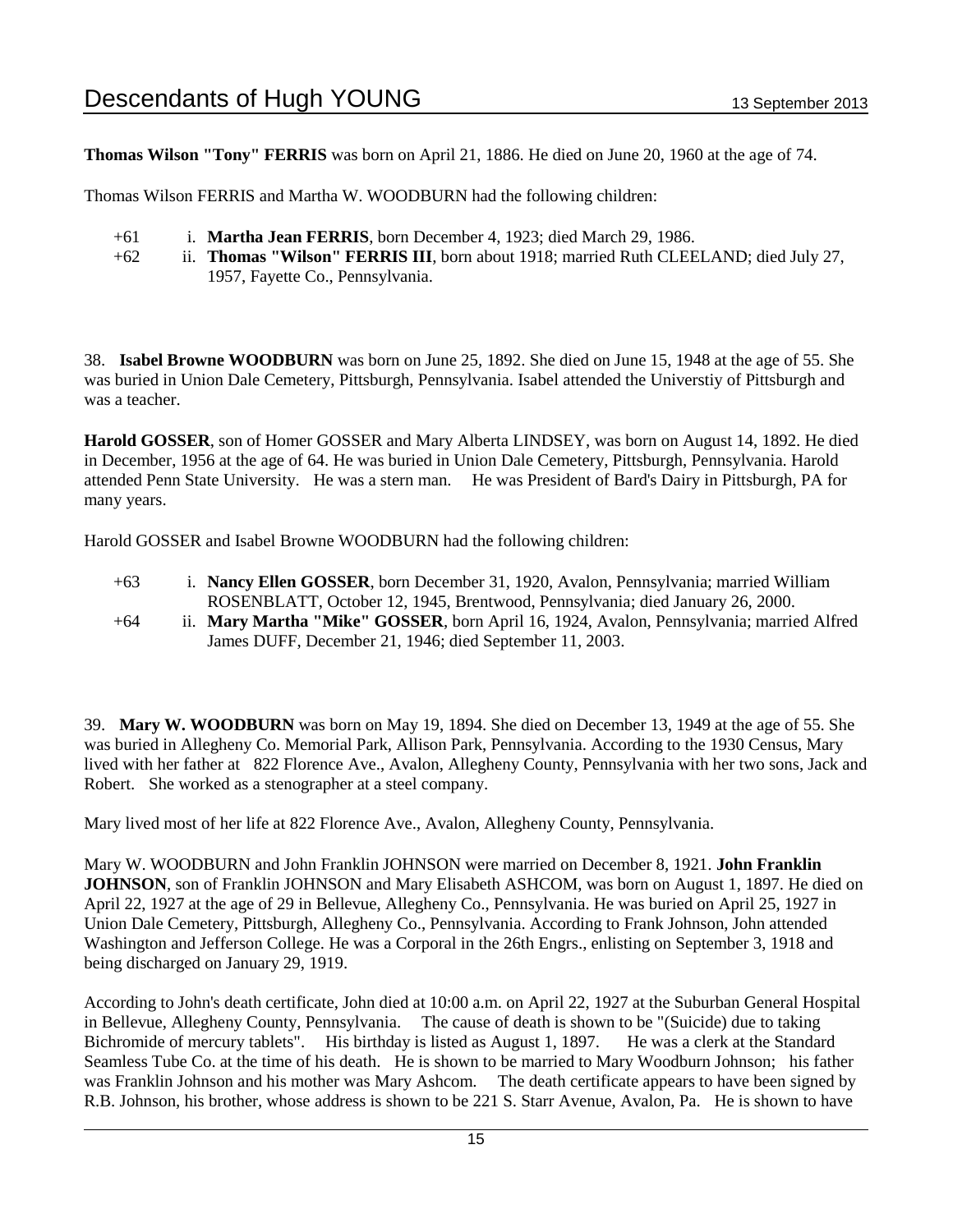been buried in Union Dale Cemetery by Cray Bros., Bellevue, Pa.

John's obituary, published in the Pittsburgh Press on Saturday, April 23, 1927 reads as follows:

JOHNSON--On Friday, April 22, 1927, at 10:00 a.m., at the Suburban General hospital, Bellevue, Pa., John F. Johnson, beloved husband of Mary Woodburn Johnson, aged 29 years. Funeral from the residence of his father-in-law, Robert R. Woodburn, 822 Florence ave., Avalon, Pa. Services Sunday afternoon, April 24 at 3 o'clock. Members of Avonworth Post American Legion and friends of family are respectfully invited to attend. Interment private Monday morning.

The Standard Seamless Tube Company (founded in 1913) was located at the north end of Ambridge, Pennsylvania. The offices were located at 23rd Street off Duss Avenue, Ambridge, Pennsylvania. Standard Seamless Tube later became Spang-Chalfant (1928), and Armco Steel Corporation (1958).

John Franklin JOHNSON and Mary W. WOODBURN had the following children:

- +65 i. **John Franklin JOHNSON**, born March 16, 1924, Avalon, Pennsylvania; married Audrey Dorathea FOGARTY, June 14, 1947, Concordia Lutheran Church, Brentwood, Allegheny County, Pennsylvania; died January 28, 2011, Mt. Lebanon, Allegheny Co., Pennsylvania.
- +66 ii. **Robert Woodburn JOHNSON**, born September 21, 1925; married Mildred Irene PECK, June 4, 1949, Old Sixth Pres. Church, Northside (Pittsburgh), PA; died July, 1983.

40. **Ruth WOODBURN** was born on April 4, 1896 in Pittsburgh, Pennsylvania. She died on December 6, 1976 at the age of 80 in McHenry, IL. She was buried on December 8, 1976 in Woodland Cemetery, McHenry, IL: Reint. 6/89 Heaton's Point Cem.. Ruth had a slight stroke several years before she died and she was not herself after that. Her husband, Theron, cared for her at home even after she was bedridden. She died of pneumonia.

Ruth WOODBURN and Theron Lucian YOUNG were married on October 22, 1920 in Avalon, Pennsylvania. **Theron Lucian YOUNG** was born on September 2, 1894 in Galva, IL. He died on July 12, 1990 at the age of 95 in Veterans Home, Manteno, IL. He was buried on July 21, 1990 in Heaton's Point Cemetery, Princeton, IL. Theron met his wife, Ruth, in the Pennsylvania Railroad office in Pittsburgh where they both worked, Ruth as a secretary. After their marriage, they moved to Chicago, IL. As an employee of the railroad, Theron was transferred often. They lived in Crown Point, IN, Terre Haute, IN, Richmond, IN, Xenia, OH, and Chicago (Washington Heights), during the Depression. They also lived in four different places in Chicago before retiring to McHenry, IL. Late in his life, Theron lived for a while with his son before moving to a nursing home. His heart gave out at age 95, although he had not known any of the family for quite a long time before that.

Theron Lucian YOUNG and Ruth WOODBURN had the following children:

- +67 i. **Mary Patricia "Pat" YOUNG**, born December 7, 1921, Englewood Hospital, Chicago, Il; married Charles ("Chuck") Lewis ALEXANDER, November 25, 1952, Chicago, IL.
- +68 ii. **Ruth Mathilde YOUNG**, born August 7, 1925, Englewood Hospital, Chicago, Il; died April 1, 1989.
- +69 iii. **Theron Lucian "Cy" YOUNG**, born April 4, 1927, Englewood Hospital, Chicago, Il; married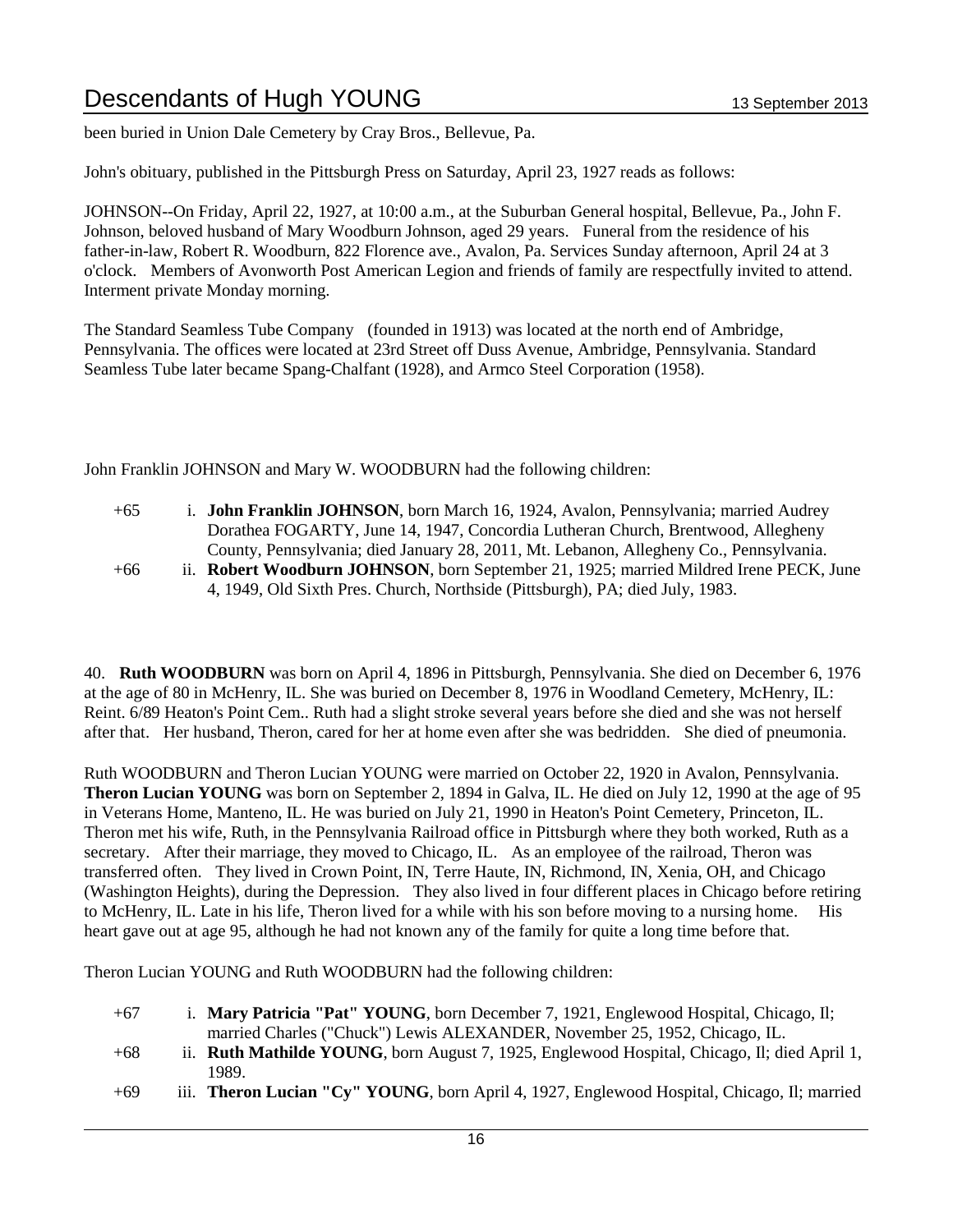Mary Lou JOHNSON, November 25, 1949; married Jean Helen Widmer SMITH, July 30, 1966, Methodist Church, Mendota, IL; died November 7, 2010, Mendotal, Ilinois.

41. **Robert Y. WOODBURN** was born on September 25, 1900 in Pittsburgh, Allegheny Co., Pennsylvania. He died in October, 1984 at the age of 84 in Bluefield, Mercer Co., West Virginia. He was buried in Monte Vista Park Cemetery, Bluefield, Mercer Co., West Virginia. Robert and Elizabeth were married on January 17, 1927 in McDowell Co., West Virginia, according to their marriage license.

According to the 1940 census, Robert and his wife (whose maiden name is shown in the census), were living in Bluefield, Mercer Co., West Virginia in 1940.

Robert and Elizabeth apparently did not have any children.

Robert Y. WOODBURN and Elizabeth "Billy" UMBERGER were married on January 17, 1927 in Mcdowell Co., West Virginia. **Elizabeth "Billy" UMBERGER** was born on March 18, 1903 in Wythe Co., Virginia. She died on June 5, 1989 at the age of 86 in Bluefield, Mercer Co., West Virginia. She was buried in Monte Vista Park Cemetery, Bluefield, Mercer Co., West Virginia.

42. **John Houston WOODBURN** was born on March 24, 1902. He died on November 27, 1978 at the age of 76 in Bellevue, Allegheny Co., Pennsylvania. He was buried on November 30, 1978 in Allegheny Co. Mem. Park, Allison Park, Allegheny Co., Pennsylvia. According to the 1930 Census, Houston (age 27), lived with his wife Helen (age 24) and their daughter Marion (age 10/12) in the same house as his parents at 822 Florence Ave., Avalon, Allegheny Co., Pennsylvania. He worked as a gardener at a landscape company.

John graduated from Avalon High School. He attended Avalon Presbyterian Church. He was the Chief Engineer at Dixmont State Hospital. He lived at 614 Semple Ave., Pittsburgh, PA 15202.

**Helen V. BROWN** was born on May 11, 1905 in Perryopolis, Pennsylvania. She died on October 7, 1989 at the age of 84. She was buried in Allegheny Co. Memorial Park, Allison Park, Pennsylvania. Helen attended Perryopolis High School and then Secretarial School. She was a Quaker. She worked as a secretary.

John Houston WOODBURN and Helen V. BROWN had the following children:

- +70 i. **Marion Ruth WOODBURN**, born June 10, 1929; died June 28, 1998.
- +71 ii. **Houston John WOODBURN**, born June 12, 1934; died March 21, 2007, Avalon, Allegheny County, Pennsylvania.
- +72 iii. **John Houston "Jack" WOODBURN**, born June 12, 1934, Bellevue, Allegheny Co., Pennsylvania; married Sarah STOUT, November 24, 1955, Ben Avon Hts. Presbyterian Church.

43. **Morrow M. WOODBURN** was born on December 9, 1905. He died in November, 1967 at the age of 61.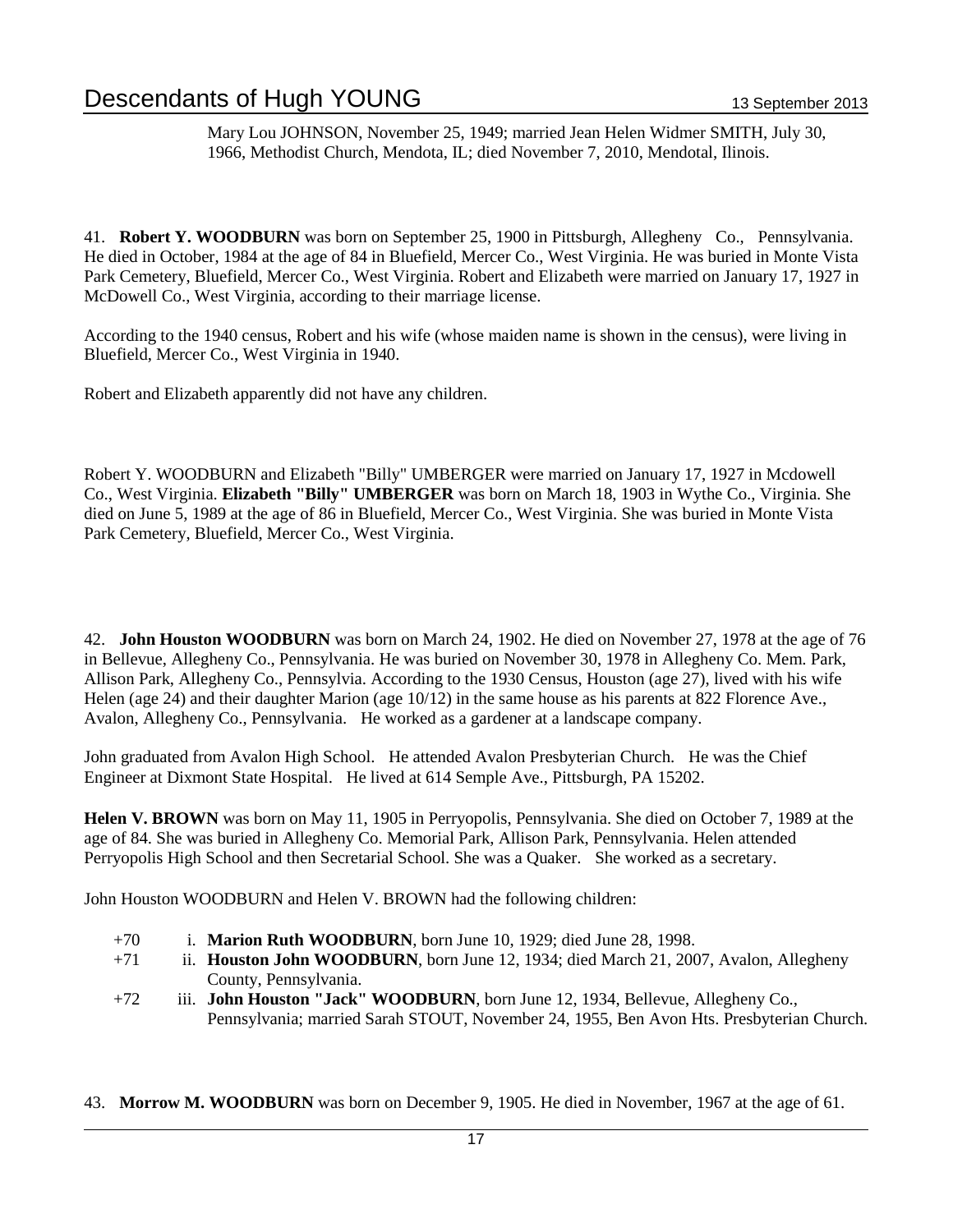He was buried on November 16, 1967 in Allegheny Co. Memorial , Allison Park, Pennsylvania.

**Virginia KRUSE** was born on July 28, 1905. She died in July, 1976 at the age of 71 in Sewickley, Allegheny Co., Pennsylvania. She was buried on August 2, 1976 in Allegheny Co. Memorial , Allison Park, Pennsylvania. Virginia lived at (1967) at 938 Clive Street, Pittsburgh, PA 15202.

The following obituary appeared in the News Record (North Hills, Pittsburgh, Pennsylvania) on July 31, 1976:

Mrs. Woodburn

Virginia Kruse Woodburn of 214 Nicholson Road, Ohio Township died in Shadyside Hospital Thursday, July 29, 1976.

Mrs. Woodburn, formerly of Avalon, was the widow of Morrow M. Woodburn.

She was a member of the Joppa Chapter, Order of Eastern Star, and the Syria Ladies Social Club.

She is survived by one son, Morrow Woodburn, and eight brothers and sisters, Esther White, North HIlls, Cordie Frame, New Jersey, Margaret Gray, of Fort Lauderdale, Fla., Ella Kruse, Jeanne Carpenter and Clarence Kruse, all of North Hills, Albert, of West Mifflin, and Frederick Kruse, of Sewickley.

She was the sister of the late John Kruse.

Friends are being received at the Lester C. McDonald Funeral Home, 529 California Ave., Avalon, where services will be held Monday at 1 p.m. Burial will be in Allegheny County Memorial Park.

Morrow M. WOODBURN and Virginia KRUSE had the following child:

73 i. **Morrow M. WOODBURN** was born on March 22, 1945.

### **Fifth Generation**

44. **Margaret Steven YOUNG** was born on June 20, 1922. In 1994, resided at Kane Care Center, 110 McIntyre Rd., Pittsburgh, PA 15237 She died on March 28, 2004 at the age of 81 in Wexford House, McCandless, Pennsylvania. In 1994, lived in Ross Township, PA.

The following obituary was published in the Pittsburgh Post-Gazette on Tuesday, March 30, 2004:

**HAYS** MARGARET S.

On Sunday, March 28, 2004, Margaret S. (Young) Hays, formerly of Avalon; wife of the late Gordon Lawrence Hays; mother of Lawrence Paul Hays of Nashville, Mark David Hays of Pittsburgh, and Mary Margaret Haas of Hampton; sister of David Young of Kilbuck Twp and Richard Young of Shaler Twp; also nine grandchildren. Friends received Tuesday 2-4 & 7-9 pm MCDONALD-LINN FUNERAL HOME, INC., 529 California Avenue, Avalon where services will be held Wednesday at 11am.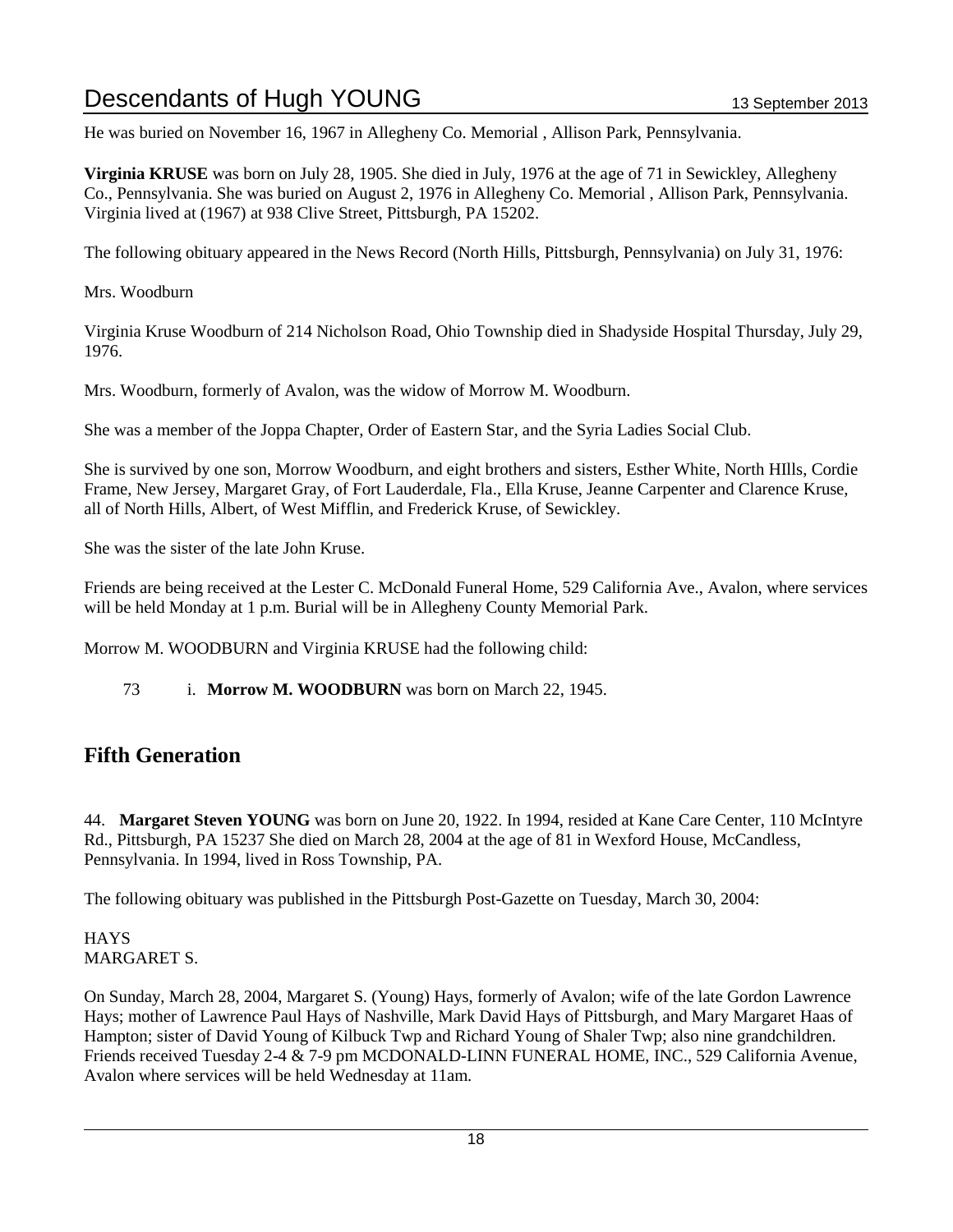Margaret Steven YOUNG and Gordon Lawrence HAYS were married on December 14, 1946. **Gordon Lawrence HAYS** was born (date unknown).

Gordon Lawrence HAYS and Margaret Steven YOUNG had the following children:

- +74 i. **Lawrence Paul HAYS**, born September 13, 1951; married Denise BEAM, September 24, 1977.
- +75 ii. **Mark David HAYS**, born August 17, 1953; married Margaret WEYANDT, December 12, 1977.
- +76 iii. **Mary Margaret HAYS**, born December 29, 1955, Maryland; married Gregory HAAS, August 20, 1977.

45. **Robert Wilson YOUNG** was born on April 10, 1926 in Pittsburgh, Pennsylvania. He died on March 21, 1996 at the age of 69 in Jacksonville, FL. He was baptized. In 1994, resided at 7915 Colee Cove Rd., St. Augustine, FL 32092 In 1995, Robert resided in St. Augustine, FL. Robert died of a heart attack.

Robert Wilson YOUNG and Claire HUSS were married on May 29, 1949 in Bellevue, PA. **Claire HUSS** was born (date unknown).

Robert Wilson YOUNG and Claire HUSS had the following children:

- +77 i. **Aimee Claire YOUNG**, born June 16, 1950, Pittsburgh, Pennsylvania; married Gordon Campbell JACKSON, June 10, 1975, California. 78 ii. **Robert Metzger YOUNG** was born on November 21, 1953 in Tachikawa, Japan. He died on January 9, 1992 at the age of 38 in Ft. Lauderdale, FL.
- +79 iii. **Susan Margaret YOUNG**, born May 14, 1956, Loring Airforce Base, Maine.
- 80 iv. **Steven Hugh YOUNG** was born on March 6, 1959 in Charleston, SC.
- +81 v. **Carol Lynn YOUNG**, born December 17, 1960, Charleston, SC; married Douglas Paul SMITH, July 6, 1985, St. Augustine, FL.
- +82 vi. **Alison Joy YOUNG**, born May 6, 1967, Ft. Dix, NJ; married Oscar MARIN, April 18, 1992.

46. **Richard McClay YOUNG** was born on January 4, 1930 in Pittsburgh, Pennsylvania. He died on January 12, 2011 at the age of 81 in Glenshaw, Allegheny Co., Pennsylvania. In 1995, Richard lived in Shaler Twp., Pennsylvania.

The following obituary was published on January 14-15, 2011 in the Pittsburgh Post-Gazette:

#### YOUNG RICHARD MCCLAY

Of Glenshaw, unexpectedly, on January 12, 2011. Richard McClay Young, age 81, husband of the late Nancy L. Young; father of Beth Favand of Clinton and Steven M. Young of Glenshaw; brother of David Young of Kilbuck Twp.; also survived by three grandchildren; Daniel and Kelly Favand and T. C. Young. Friends received Saturday from 2-4 p.m. and Sunday from 2-4 and 7-9 p.m. at the MCDONALD -LINN FUNERAL HOME, INC. 529 California Ave. Avalon where services will be held Monday at 11 a.m. Memorial contributions are suggested to Elfinwild Presbyterian Church, 3200 Mt. Royal Blvd. Glenshaw, PA 15116.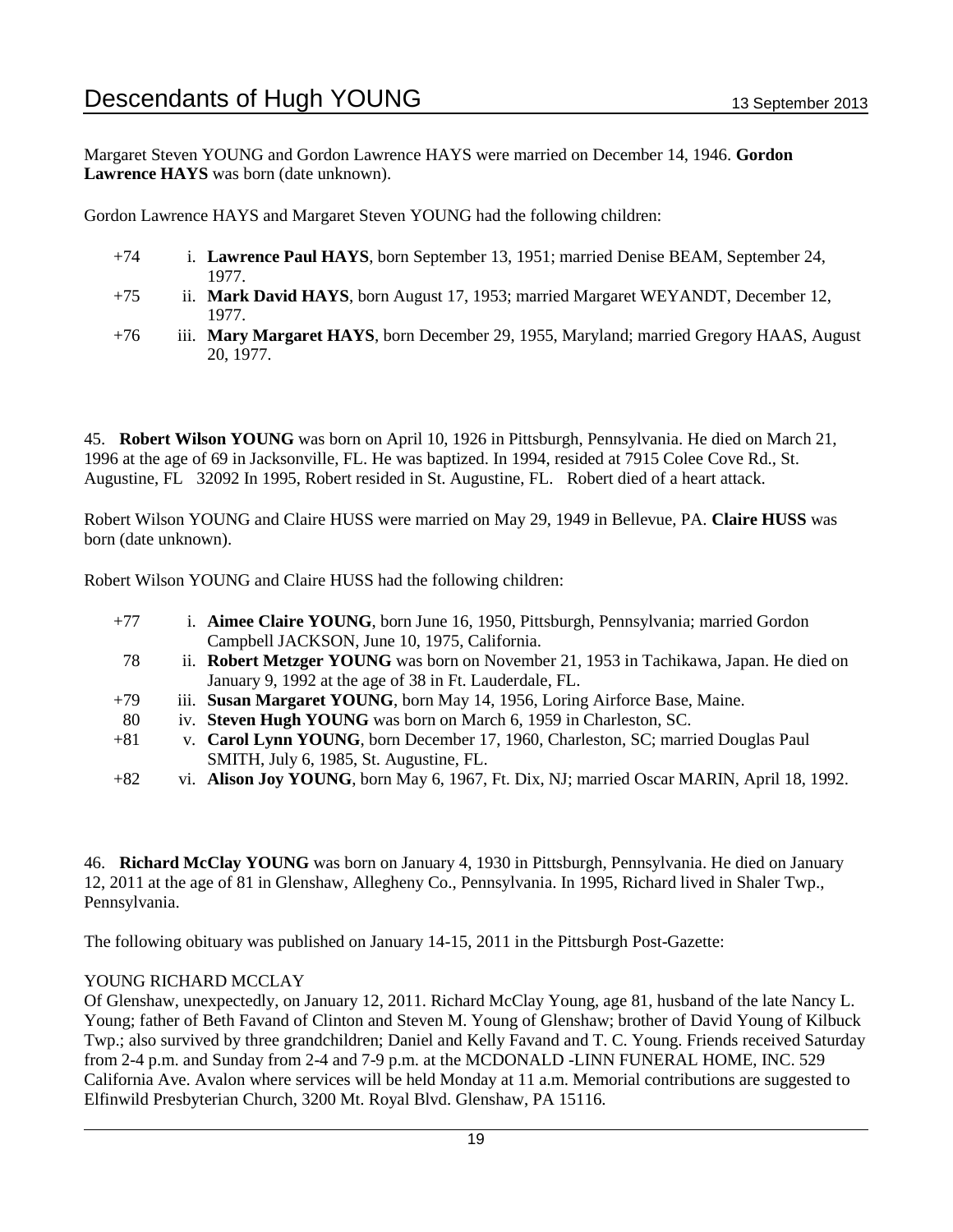Richard McClay YOUNG and Nancy L. PRENTICE were married on July 9, 1955 in Avalon, Pennsylvania. **Nancy L. PRENTICE** died on October 13, 2002 in Nags Head, North Carolina. The following obituary was published in the Pittsburgh Post-Gazette from October 15, 2002 to October 16, 2002:

YOUNG NANCY L. At Nags Head, Outer Banks, NC, on Sunday, October 13, 2002, Nancy (Prentice) Young, of Glenshaw, beloved wife of Richard M. Young; mother of Beth Favand of Clinton, PA and Steven M. Young of Shaler Twp.; sister of George G. Prentice Jr. of Englewood, FL; also three grandchildren, Daniel and Kelly Favand and T. C. Young. Friends received Wednesday, 7-9 and Thursday, 2-4 and 7-9pm at the MCDONALD-LINN FUNERAL HOME, INC., 529 California Avenue, Avalon, where services will be held Friday at 10:30am. Memorial contributions are suggested to the Central Blood Bank.

Richard McClay YOUNG and Nancy L. PRENTICE had the following children:

- +83 i. **Beth Ann YOUNG**, born June 18, 1958, Bellevue, PA; married Kenneth A. FAVAND, April 22, 1988, Franklin Park, PA.
- +84 ii. **Steven McClay YOUNG**, born May 21, 1961, Pittsburgh, Pennsylvania; married Cynthia MILLER, June 13, 1992, Glenshaw, PA.

47. **Hugh David YOUNG** was born on December 26, 1931 in Pittsburgh, Pennsylvania. In 1994, resided at 1005 Norwood Ave., Kilbuck Twp., Pittsburgh, PA 15202

Hugh David YOUNG and Dolores "Dee" FERGUSON were married on May 14, 1955 in Avalon, Pennsylvania. **Dolores "Dee" FERGUSON** was born (date unknown).

Hugh David YOUNG and Dolores FERGUSON had the following child:

- +85 i. **Barbara Ann YOUNG**, born October 25, 1956, Bellevue, PA; married Craig Mark CANNELLA, August 22, 1992, Allegheny Ev. Church (Old Orchard Pres. Church), Avalon, PA.
- 48. **Joan YOUNG** was born on October 30, 1925. Lived at P.O. Box 6291, Incline Village, NV 89450 in 1994.

**Robert Wilson LEECH Jr.** was born (date unknown).

Robert Wilson LEECH and Joan YOUNG had the following children:

- +86 i. **Karen LEECH**, born May 10, 1950.
- +87 ii. **Robert Wilson LEECH**, born April 7, 1952.
- 88 iii. **Ellen Ann LEECH** was born on March 9, 1955.
- +89 iv. **William McClay LEECH**, born May 16, 1959.
- +90 v. **Thomas Andrew LEECH**, born November 2, 1965.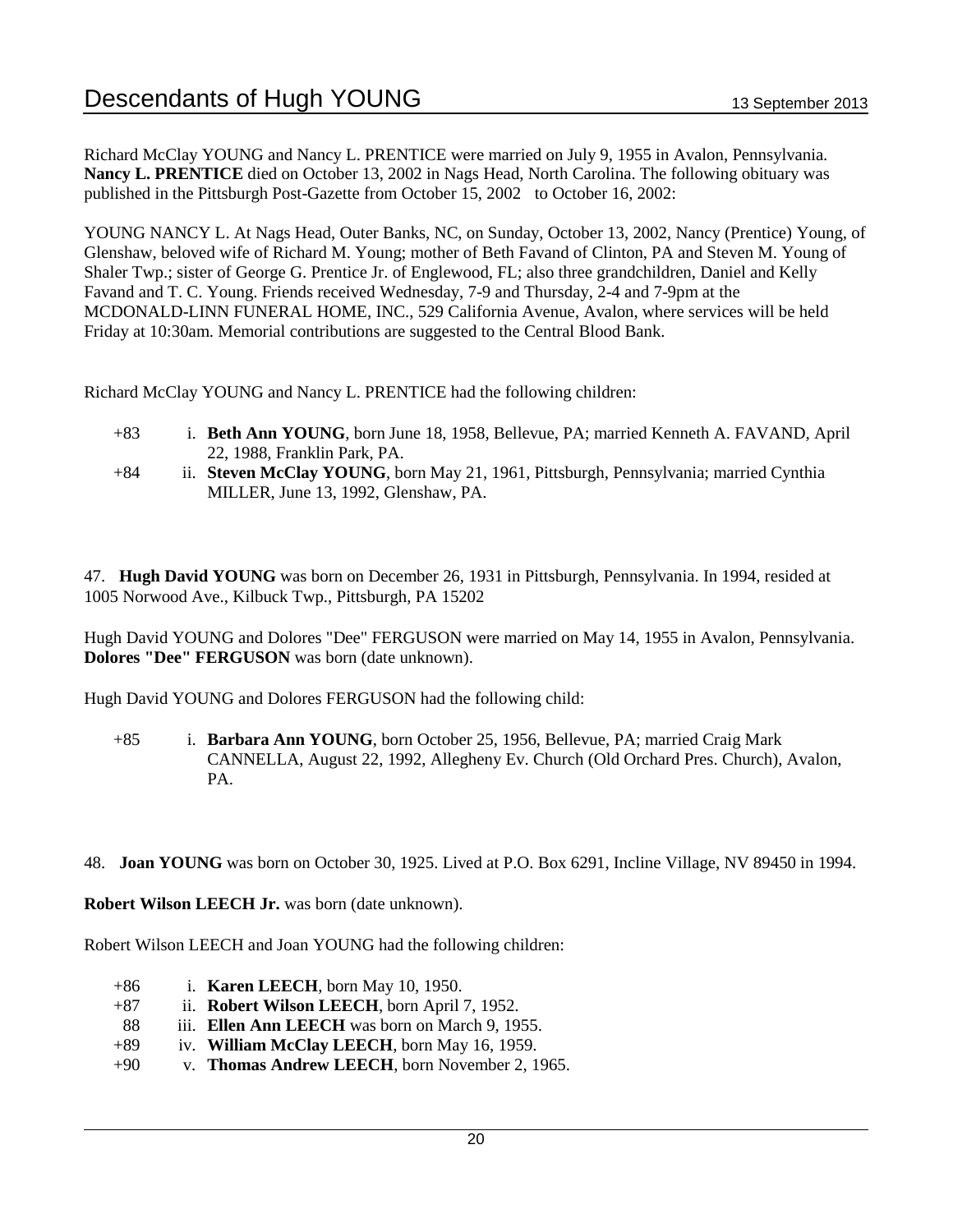50. **Ruth ZIMMERMAN** was born on May 2, 1925. Currently (1994) lives at 949 Ponder Road, Knoxville, TN 37923.

**Phllip R. EWALD** was born (date unknown).

Phllip R. EWALD and Ruth ZIMMERMAN had the following children:

- 91 i. **Linda EWALD** was born on December 17, 1956.
- 92 ii. **Steven EWALD** was born on November 25, 1959.

52. **Henry D. "Harry" YOUNG** was born on July 4, 1922. In 1994, resided at 2665 Weinman Rd., Wexford, PA 15090

**Susan LAMBERT** died on August 11, 2002. The following obituary was published in the Pittsburgh Post-Gazette on Wednesday, August 14, 2002:

YOUNG SUE A.

On Sunday, August 11, 2002, Sue A. Young of Wexford; beloved wife of Harry D. Young; mother of Steve M. Young of Wexford and Christine L. Young of Mars; grandmother of Western M. and William H. Young both of Wexford. Friends will be received on Wednesday from 2-4 and 7-9pm at the MCDONALD-LINN FUNERAL HOME, INC., 529 California Avenue, Avalon where funeral service will be held Thurs., 10 am. Please sign the guest book at post-gazette.com

Henry D. YOUNG and Susan LAMBERT had the following children:

- +93 i. **Stephen "Sky" YOUNG**, born December 24, 1949; died March 12, 2009, Marshall Township, Allegheny Co., Pennsylvania.
- +94 ii. **Christine YOUNG**, born September 22, 1967; married David EHRHART.

53. **Janet YOUNG** was born on October 29, 1928. In 1994, resided at 2625 Big Sewickley Cr. Rd. Sewickley, PA 15143

**Roy PARKER** was born (date unknown).

Roy PARKER and Janet YOUNG had the following child:

+95 i. **Nancy Jean PARKER**, born October 12, 1951.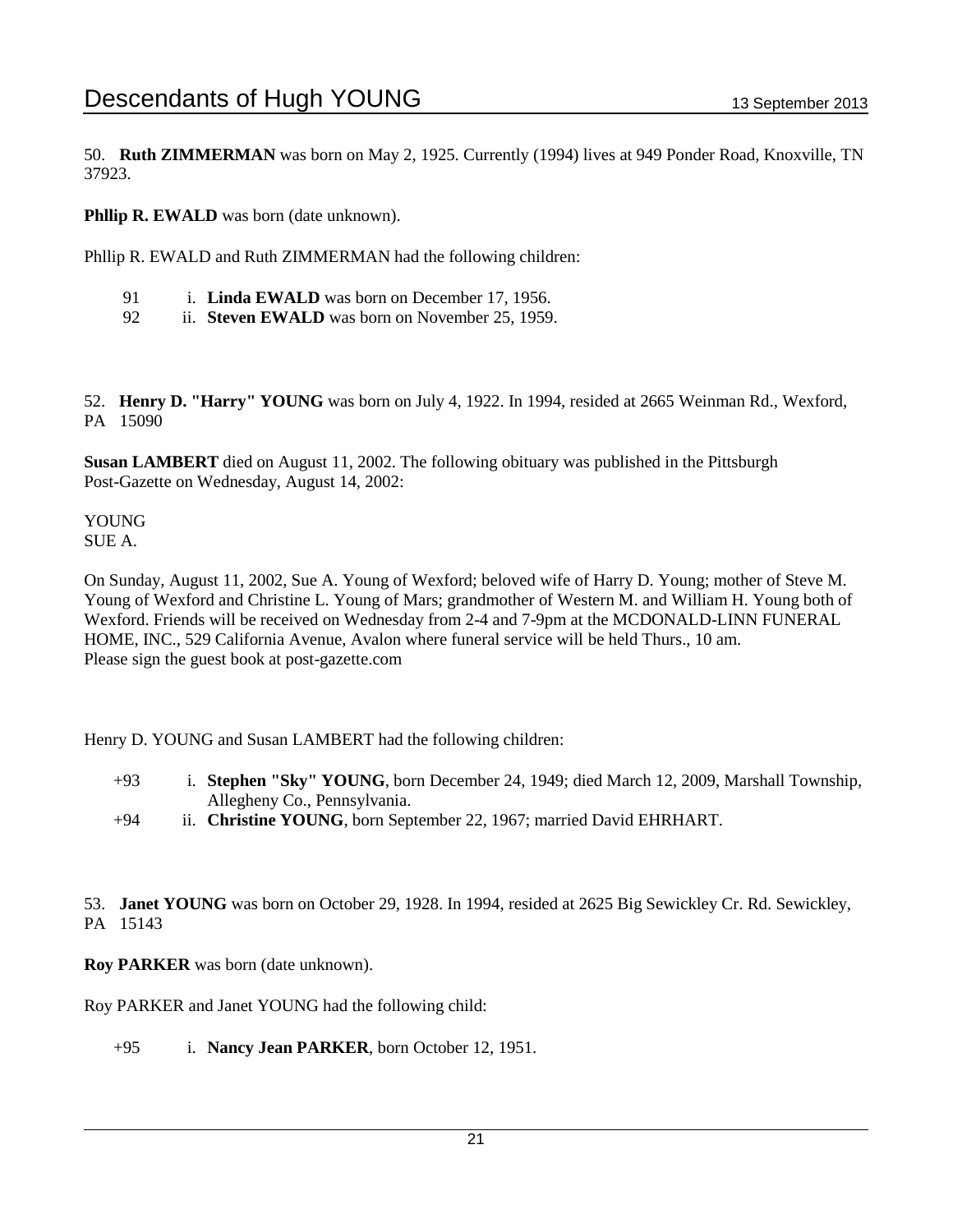54. **Patricia YOUNG** was born on March 3, 1936. In 1994, resided at 241 Hilands Ave., Ben Avon, PA 15202

**Paul PUGLIESE** was born on July 6, 1932.

Paul PUGLIESE and Patricia YOUNG had the following children:

- +96 i. **Theresa PUGLIESE**, born June 18, 1961.
- 97 ii. **Paula PUGLIESE** was born on December 4, 1964.
- +98 iii. **Lisa PUGLIESE**, born December 22, 1967.
- +99 iv. **Patricia PUGLIESE**, born July 11, 1972; married Brian SCHMIGEL.

#### 55. **Charles Walter GOODNOUGH III** was born (date unknown).

Charles Walter GOODNOUGH III and Betsy May Belle LOGUE were married. **Betsy May Belle LOGUE** was born on October 20, 1927 in San Antonio, Bexor Co., Texas. She died on September 30, 2005 at the age of 77 in San Antonio, Bexor Co., Texas. The following obituary appeared on the website of Porter Loring Mortuary of San Antonio, Texas (http://www.porterloring.com/sitemaker/sites/Porter1/obit.cgi?user=1368\_BCatchings2352) and was available in 2013:

Betsy Logue Catchings, age 77, of San Antonio, Texas, died Friday, September 30, 2005.

Mrs. Catchings was a very talented seamstress and a loving mother and grandmother.

She was preceded in death by her husbands, Charles Walter Goodnough and J. B. Catchings.

Betsy is survived by her daughter, Betsy Villasana and husband, Rick of San Antonio; sons, Charles W. Goodnough and wife, Jade of Clarksville, Tennessee, Clyde Goodnough and wife, Julie of Austin; daughter, Adrianne Cathcings of San Antonio; three grandchildren, two step-grandchildren; and numerous nieces and nephews.

Charles Walter GOODNOUGH and Betsy May Belle LOGUE had the following children:

- +100 i. **Betsy GOODNOUGH**, married Rick VILLASANA.
- +101 ii. **Charles Walter GOODNOUGH IV**, married Jade UNKNOWN.
- +102 iii. **Clyde GOODNOUGH**, married Julie UNKNOWN.

56. **Alice SHOREY** was born about January, 1930 in Illinois. According to the 1930 and 1940 censuses, Alice (age 4 months in 1930 and age 10 years in 1940), and born in Illinois, was living with her uncle and aunt--William and Florence (nee Webb) Walker--in Collier Township, Pennsylvania. Her mother, Alice Webb Shorey (Florence Webb Walker's sister), died in December 1929. The 1930 census was dated as of April 15, 1930, meaning that Alice's mother apparently died giving birth.

The following wedding announcement appeared in the August 28,m 1952 edition of the Pittsburgh Post-Gazette: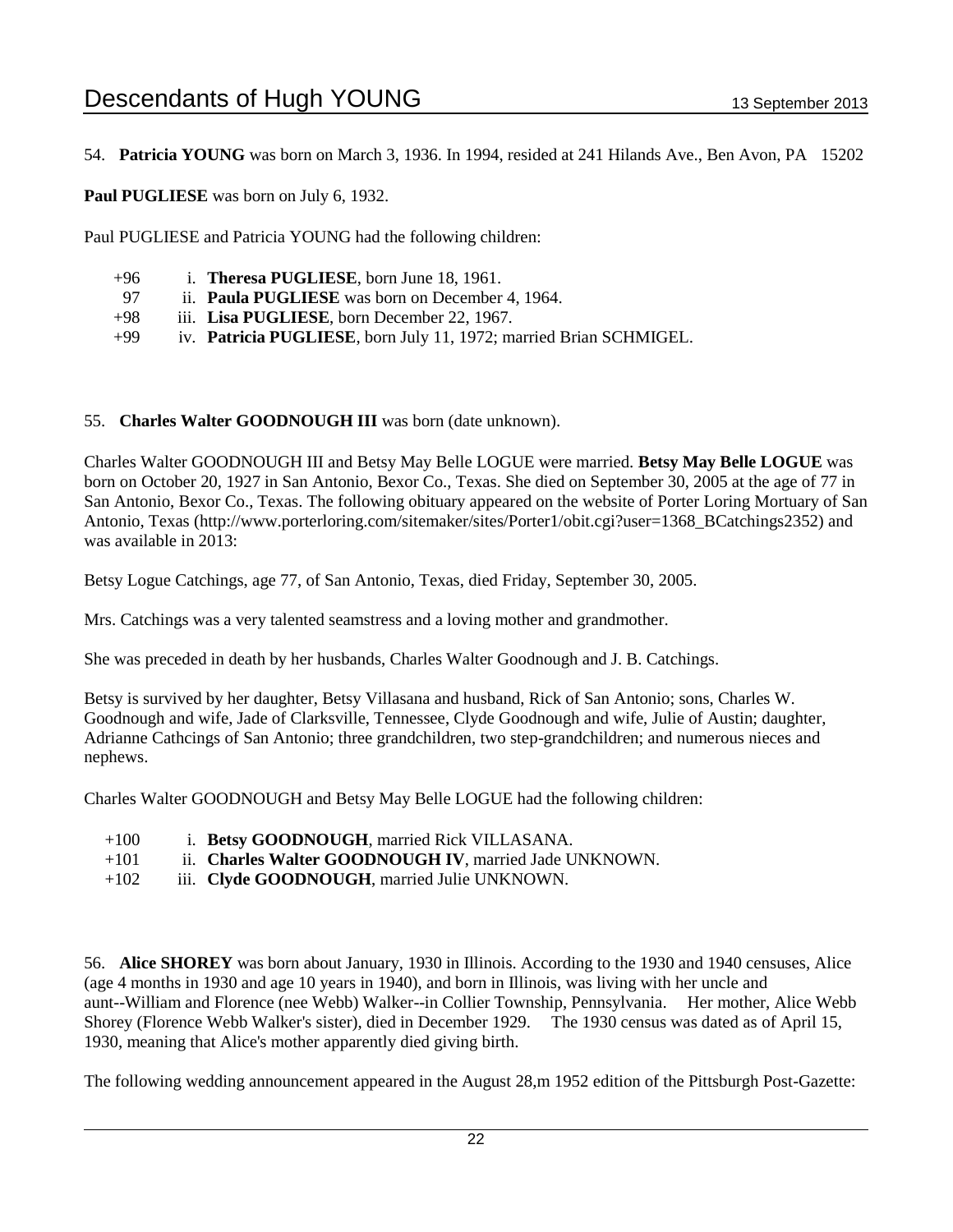#### Shorey-Madden

The home of the bride's aunt and uncle, Mr. and Mrs. William M. Walker of Rennerdale, was the scene of the marriage August 18 of Alice Shorey of Rennerdale and Charles Madden of Oakdale. The Reverend John Stuart of Carnegie officiated.

The bride, daughter of Mr. and Mrs. Ralph Shorey of Downers Grove, Ill., wore white embroidered voile and carried a white semi-colonial bouquet. Janet Ripper served as maide of honor. Harry Madden acted as best man for his brother.

After an eastern trip, the couple will reside in Oakdale.

Alice SHOREY and Charles W. MADDEN were married on August 18, 1952 in Rennerdale, Allegheny Co., Pennsylvania. **Charles W. MADDEN** died on December 28, 2012 in Oakdale, Allegheny Co., Pennsylvania. The following obituary appeared in the Pittsburgh Post-Gazette on December 29, 2012:

MADDEN CHARLES W., Sr.

83, of Oakdale, passed away peacefully at home on Friday, December 28, 2012. He is survived by his loving wife of 60 years, Alice S. Madden; his children, William Madden, Suzanne (Edward) Hutton; and daughter-in-law, Barbara C. Madden. He was the proud grandfather of Andrew (Christina) Madden, Matthew Madden, Sara Madden, Nathaniel (Martha) Madden, Claire Madden, Michael Hutton, Katie Hutton; and great- granddaughter, Sierra Madden. He is preceded in death by his parents, Harry and Isabelle Madden; many siblings; and his oldest son, Charles Madden, Jr. Charles worked at Universal Cyclops in Bridgeville for 42 years until his retirement in 1985. He was a U.S. Army veteran and served in Tokyo, Japan. He was a lifelong member of the Oakdale Volunteer Fire Department and a 52 year member of the Oakdale Free and Accepted Masons #669. No public visitation or service will be held. All arrangements are entrusted to THOMAS - LITTLE FUNERAL SERVICE, INC., 5000 Noblestown Road, Oakdale (724-693-2800). Please sign the guestbook at: thomas-littlefuneralservice.com

Charles W. MADDEN and Alice SHOREY had the following children:

- +103 i. **Charles W. MADDEN Jr.**, born December 9, 1954, Pittsburgh, Allegheny Co., Pennsylvania; married Barbara CHAUVET; died March 26, 2010, Pittsburgh, Allegheny Co., Pennsylvania.
- +104 ii. **Suzanne MADDEN**, married Edward HUTTON.
- +105 iii. **William MADDEN**, married Denise UNKNOWN.

57. **Elizabeth "Libby" GIBSON** died on August 22, 2010. The following obituary was published in The Desert Sun (Palm Springs, California) from August 31 to September 5, 2010:

Elizabeth Gibson Drinko **Obituary** 

Elizabeth Gibson Drinko, beloved wife of the late John D. Drinko. Elizabeth has long been an outstanding supporter of academic programs at Marshall University including the activities of the Drinko Academy and the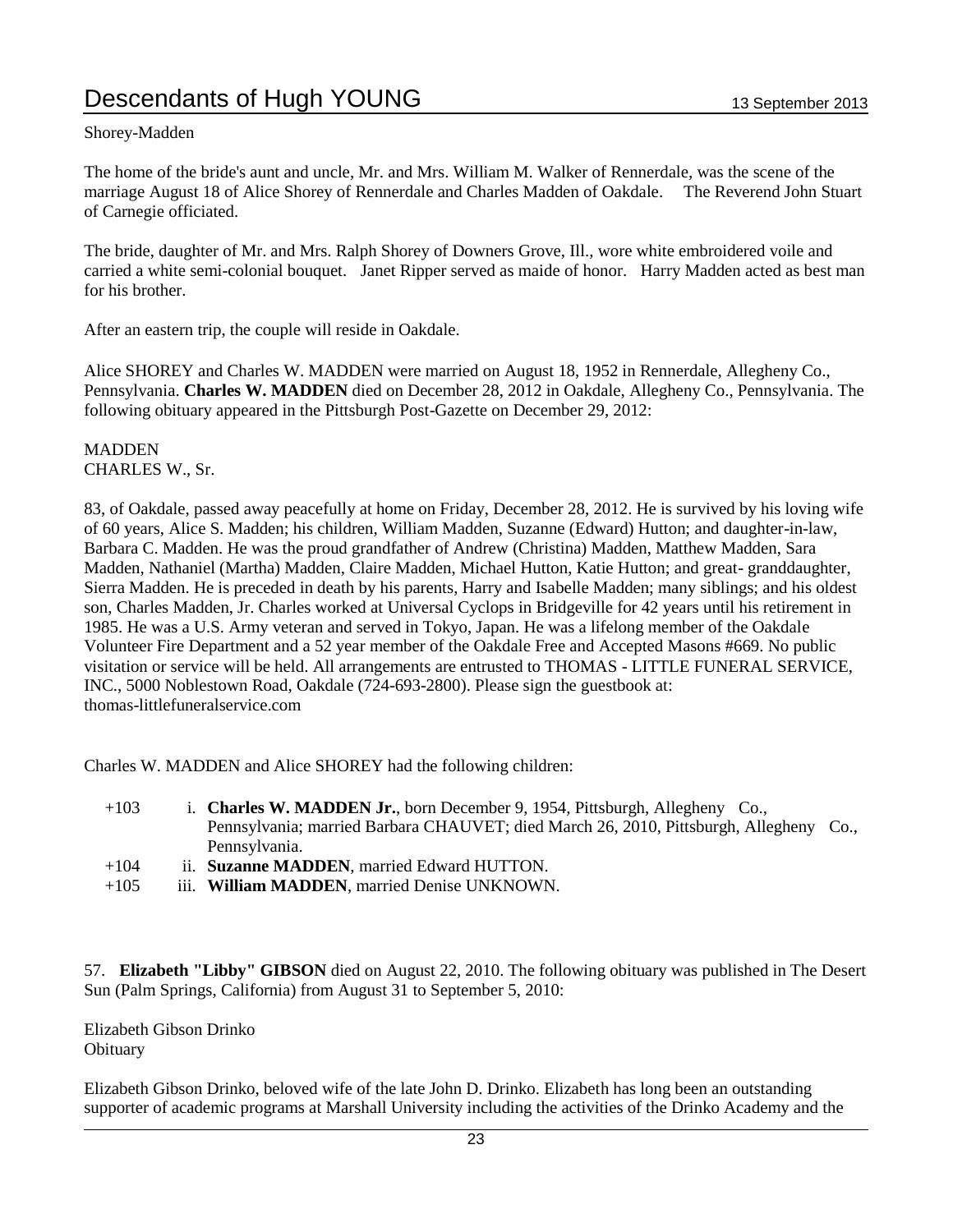Elizabeth Gibson Drinko Honors Convocation. A native of Pittsburgh, Pa., she graduated in 1940 from Crafton High School where she was a member of the YWCA Leader Corps, National Honor Society, French, Latin and Spanish Clubs, Girl Reserves, and class officer in her junior and senior years. She earned her B.A. degree in 1944 from Westminster College in New Wilmington, Pa., majoring in psychology. She was a member of national Beta Sigma Omicron, which became Zeta Tau Alpha in 1965, Panhellenic Council, Mermaids acrobatic swimming team, YWCA, and a May Court. She served an internship at the Neuropsychiatric Institute of Living in Hartford, Conn. She married John Deaver Drinko on May 14, 1946. She is the mother of four children: Elizabeth Lee Sullivan, Dr. Diana Lynn Drinko, John Randall Drinko and the late Jay Deaver Drinko; grandmother of eleven, and great-grandmother of five. A member of the Heights United Presbyterian Church, she held offices and was active in the United Presbyterian Women's Group. She is past president of the Cleveland Council of Panhellenic. For two years, she was chairwoman of the Lyndhurst, Ohio, Combined Health Drive, she was also active in the United Presbyterian Missionary conference, Boy Scouts, and Cub Scouts. Mrs. Drinko is an officer and director of Cleveland Institute of Electronics, Inc., World College Inc. and Double D Ranch. She is an officer and trustee of the John D. and Elizabeth G. Drinko Charitable Foundation and The Mellen Foundation. Mrs. Drinko is a member of the College Club of Cleveland, Mayfield Country Club, the Union Club of Cleveland and O'Donnell Golf Club of Palm Springs, California. She holds three honorary doctoral degrees from Marshall University, Westminster College, and Keystone College. She was also a member of Church of the Covenant. We sincerely regret Mrs. Drinko is unable to be with us for this year's convocation. The family prefers that those who wish may make contributions in her name to Keystone College Advancement Office, 1 College Green, LaPlume, PA 18440 or The Drinko Academy, Old Main No. 211, Marshall University, Huntington, WV 25755. Memorial services were held at Church of the Covenant, 11205 Euclid Ave., on Saturday, August 28, 2010. Visitation was held at Brown-Forward, 17022 Chagrin Blvd., on Friday, August 27, 2010. For further information, direction and a guest book to sign please log online at: www.Brown-Forward.com BROWN-FORWARD SERVICE 216-752-1200

Elizabeth "Libby" GIBSON and John Deaver DRINKO were married on May 14, 1946. **John Deaver DRINKO** died on January 30, 2008 in Palm Springs, Riverside Co., California. He was born in St. Mary's, West Virginia. The following obituary appeared in The Plain Dealer (Cleavland, Ohio) on January 31, 2008:

John Deaver Drinko dies; guided growth of Baker Hostetler law firm

He referred to himself as a poor boy from the hills of West Virginia, who as a youth during the Depression wrestled bears and sold women's hosiery door to door to earn money to support his mother and sister.

But most people knew John Deaver Drinko either as the brilliant lawyer who guided the growth of the Cleveland law firm Baker Hostetler for 16 years or as the man whose support helped build college, law school and medical facilities throughout the region.

Drinko, 86, died Wednesday night in a hospital in Palm Springs, Calif., where he and his wife, Elizabeth, spent winter months. A cause of death was not immediately reported, although a family spokeswoman said Drinko had been suffering from pneumonia.

From spring through fall, Drinko could be found at his downtown law office on the 33rd floor of the National City Center building. He often worked five days a week, dividing his time between his law practice and extensive charitable work.

He gave away millions of dollars of his own money to various institutions, particularly higher education.

Because of his philanthropy, Drinko's name appears on several college buildings, among them a \$29 million library at Marshall College, now known as Marshall University, in Huntington, W.Va., where he received his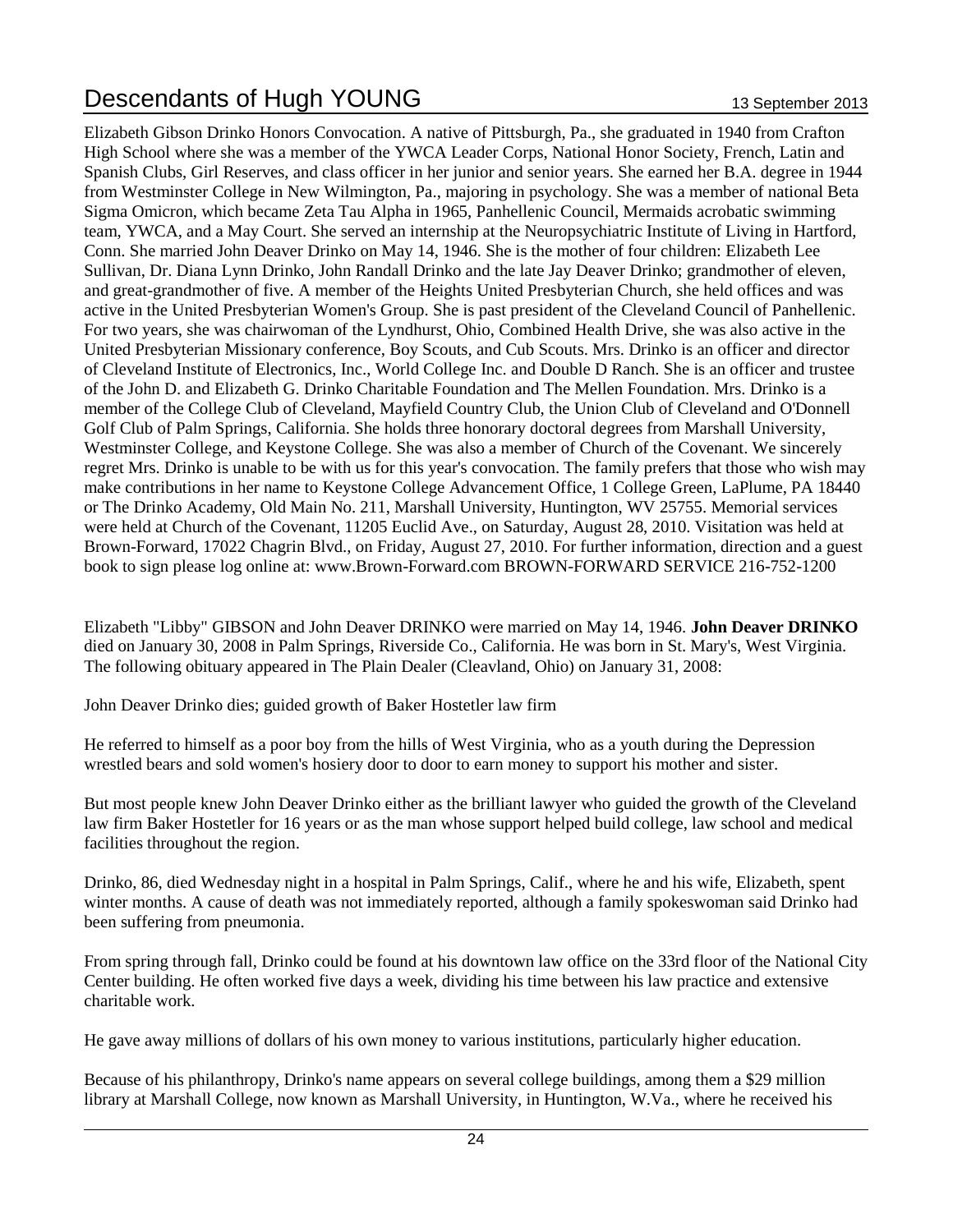bachelor's degree in 1942; the Ohio State University Michael E. Moritz College of Law, where he received his law degree in 1944; and a recital hall at Cleveland State University.

He funded other educational endeavors, endowing a total of 15 faculty chairs at various schools. Two were at Ohio State, with others at Case Western Reserve University School of Law, Case Western's nursing program, John Carroll University, Cleveland State University Cleveland-Marshall College of Law, Capital University Law School and the Dwyer Learning Center at Notre Dame College of Ohio, which in May 1997 awarded him an honorary degree -- his 10th.

Among the institutions benefiting from his generosity were Baldwin-Wallace, Capital, Hiram, Lake Erie, Mount Union and Ohio University.

He also spent years in education-related board work. He was a trustee of the Ohio State University Foundation, the Marshall University Foundation and the Sage Cleveland Foundation.

He credited education for his success

Drinko said that education helped him escape a hard-scrabble beginning and that without it, "I would still be back shooting squirrels in West Virginia.

"I was a poor boy, and someone had to build those dang places before I got there, so I always wanted to pay that back," he said.

"Education opens the world," he said. "It helps to improve you as a person. That's why reading is a great thing. Education became a great economic force in our society. The economic impact of all the Cleveland colleges is tremendous."

Drinko's board work extended beyond education. He was a trustee and president of the Mellen Foundation, created by former Cleveland investment banker Edward J. Mellen, who amassed a fortune by buying, selling and financing about 20 small industrial companies.

He was a trustee of the Hostetler Foundation, created by Joseph C. Hostetler, who together with Newton D. Baker, founded Baker & Hostetler. He also was a trustee of the Baker Hostetler Founders' Trust, the firm's charitable arm.

He was board chairman of the Cleveland Institute of Electronics Inc. and of Double D Ranch Inc., which he established in 1971 in Coshocton County. It started as a hobby farm and grew into a 1,700-acre crop-and-cattle enterprise.

Drinko also was a past director of Cloyes Gear and Products Inc. and the Standard Products Co. and was still on the boards of the Orvis Co. and Preformed Line Products Co. when he died.

He inspired those around him

Drinko's vast intellect -- his IQ in college was 185 -- inspired awe among the firm's young lawyers and others who dealt with him. The high school he attended in St. Marys, W.Va., hired a professor from Marietta College to tutor him in Greek and Latin after he completed all of his required high school courses.

Remembering information came so easily to him, he said, that even in law school he never took notes, instantly recalling anything he had read or heard. Even while running Baker & Hostetler, he rarely took notes. And though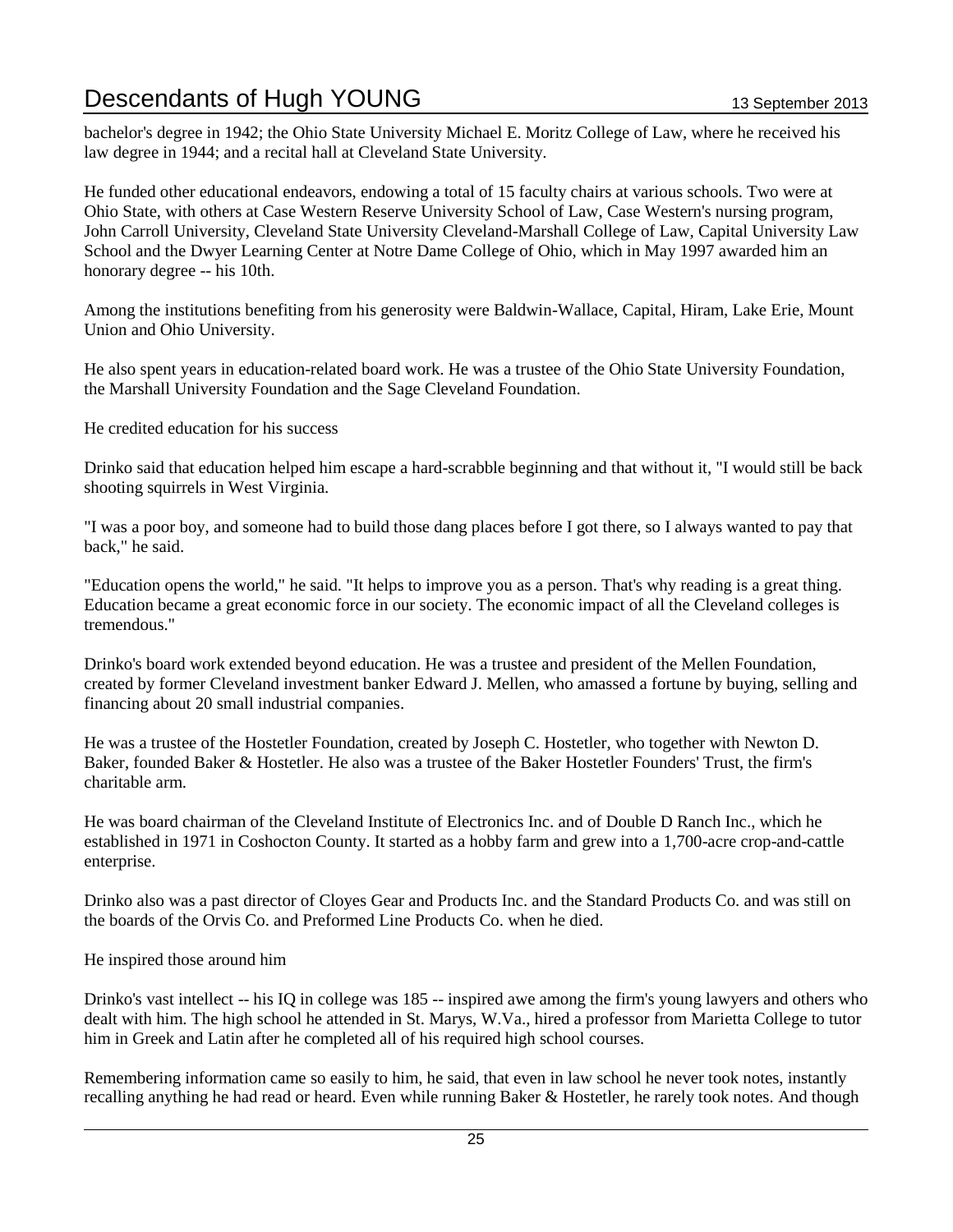law school was tough, he completed it while working full-time as a rate scheduler for a trucking company.

"Intellect alone will not get you anywhere," he said. "Hard work is what leads to a good living." During his career, he said he routinely worked seven days a week, often late into the evening.

He had moved to Cleveland in 1945, accepting Joe Hostetler's offer of \$125 a month -- a sum he would later earn in less than 30 minutes -- becoming the 23rd lawyer hired by the firm. He quickly rose through the ranks, serving as the law firm's managing partner from 1969 to 1975 and from 1978 to 1985.

During his leadership, the firm expanded from one office with about 70 attorneys to five offices with over 200 attorneys. Baker Hostetler now has operations in 10 cities and more than 600 attorneys.

Drinko practiced corporate and business law and as senior adviser to the firm's policy committee continued to provide counsel to a number of major clients.

"John really had the vision to see the firm as not just a local Cleveland firm but a firm that could become national," said R. Steven Kestner, Baker Hostetler's executive partner.

Kestner said he lunched monthly with Drinko and found him always willing to listen and help in any way he could.

"He was a mentor to all of us," Kestner said.

Memorial service planned

In addition to his wife of 61 years, Drinko is survived by sons John Randall, president of the family-owned Cleveland Institute of Electronics, and J. "Deaver," who operates the family's Double D. Ranch; two daughters, Dr. Diana Lynn Drinko, a pediatrician in Farmington, N.M., and Elizabeth Lee Sullivan, a museum docent in Tucson, Ariz; 11 grandchildren; and two great-grandchildren.

Kestner said a memorial service for Drinko probably will be held in Cleveland, but plans were not finalized.

The family said that contributions in Drinko's memory could be made to Marshall University Foundation Inc., 1 John Marshall Drive, Huntington, WV 25755, or The Ohio State University Moritz College of Law, 220 Drinko Hall, 55 West Twelfth Avenue, Columbus 43210.

\*\*\*\*\*\*\*\*\*\*\*\*

The following press release was issued by the law firm of Baker Hostetler on February 1, 2008:

Firm Mourns Passing of Former Executive Partner John D. Drinko Guided Growth of Baker Hostetler from 1969-1985

CLEVELAND, OH – February 1, 2008 – John D. Drinko, who guided Baker Hostetler as its Executive Partner from 1969-1985, and who transformed it with his vision from a Cleveland law firm with 69 lawyers to a national law firm with multiple offices and over 200 lawyers during his tenure, died January 30 in Palm Springs, California. He was 86.

Mr. Drinko was a corporate lawyer whose legal knowledge, business acumen and vision were the keys to a long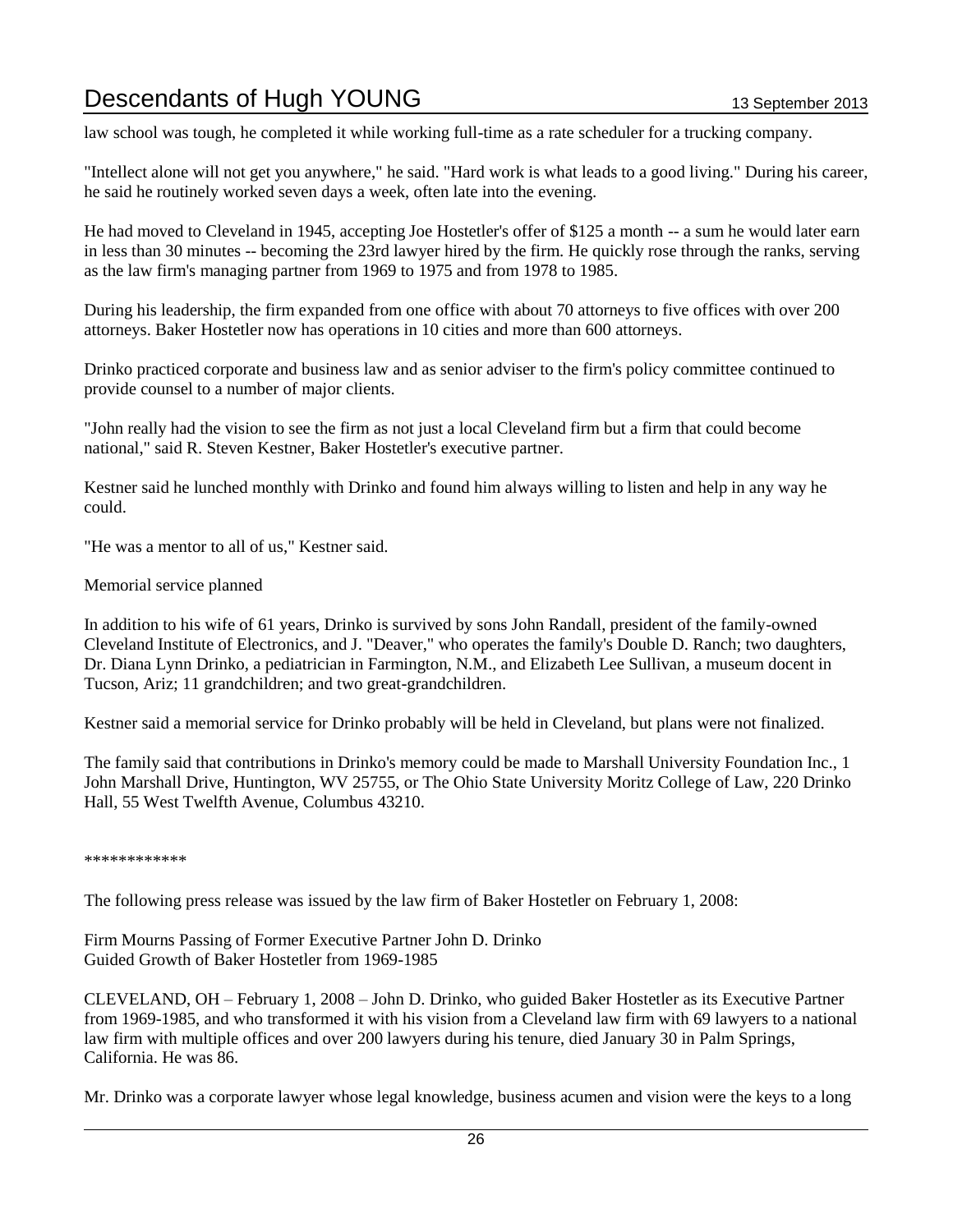and successful career. He counseled many clients, as both attorney and business advisor, through periods of substantial growth and success. Included among his major clients were The Orvis Company, The Standard Products Company, Preformed Line Products Company, and McGean-Rohco, Inc. Mr. Drinko served as a director on their boards, and the boards of several other corporations. He was also a trustee of six foundations, including The Ohio State University Foundation and the Marshall University Foundation. Even in his 80's, Mr. Drinko remained active at the firm. "John and I would have lunch together once a month when he was in town. We would talk about firm issues, business issues, client issues—and John always had a helpful insight or comment," said Steven Kestner, current Executive Partner of the firm.

In addition to leading Baker Hostetler into the era of the national law firm, Mr. Drinko was also instrumental in breaking down barriers to opportunity that historically had existed at large corporate law firms. Under his leadership, Baker Hostetler hired the first Jewish partner and the first African American partner at a major Cleveland law firm.

Mr. Drinko compiled an enviable record of civic commitment. He and foundations that he funded or controlled endowed 15 faculty chairs at various colleges and universities, including one at Marshall University, from which he graduated in 1942, and two at the Ohio State Law School, from which he graduated in 1944. He also was awarded ten honorary degrees from various colleges and universities. The law school classroom building at Ohio State is named in honor of him, as is the library at Marshall University. Mr. Drinko was also a major contributor to the Cleveland Museum of Art, the United Way, the Cleveland Orchestra, and the Cleveland Institute of Music. Drinko Recital Hall at Cleveland State University was named in his honor in recognition of his support of the musical arts.

For all his professional success, Mr. Drinko never forgot his roots, and the difficult time he had growing up in depression-era West Virginia. His efforts to encourage and fund education were the outgrowth of his life-long commitment to helping others with ambition to have an opportunity to succeed.

Mr. Drinko is survived by his wife, Elizabeth, to whom he was married for over 60 years; four children, John Randall, president of the family-owned Cleveland Institute of Electronics, J. Deaver, who operates the family's Double D Ranch in Coshocton, Ohio, Diana Lynn Drinko, a pediatrician in Farmington, N.M., and Mrs. Elizabeth Lee Sullivan, a museum docent in Tucson, Ariz.; eleven grandchildren; and two great grandchildren.

Mr. Drinko was a member of the American, Ohio and Cleveland Bar Associations, The Union Club, The Mayfield Country Club, and a long-standing member of Heights Presbyterian Church. He was also very proud of his service as a 33rd Degree Scottish Rite Mason. Mr. Drinko was a long-time resident of Lyndhurst, Ohio, but typically spent the winter in Palm Springs, California.

Funeral services will be private. A memorial service will be held on Saturday, March 29, 2008, at 2:00 p.m. at The Church of the Covenant located on the campus of Case Western Reserve University in Cleveland. The family suggest contributions for those who wish to the Marshall University Foundation, Inc., 1 John Marshall Dr., Huntington, W. Va. 25755, or The Ohio State University Michael E. Moritz College of Law, 220 Drinko Hall, 55 West Twelfth Ave., Columbus, Ohio 43210.

\*\*\*

The following obituary appeared in the Herald-Dispatch (Huntington, West Virginia) on February 1, 2008:

John Drinko, great Marshall University patron, dead at 86

February 01, 2008 @ 03:36 PM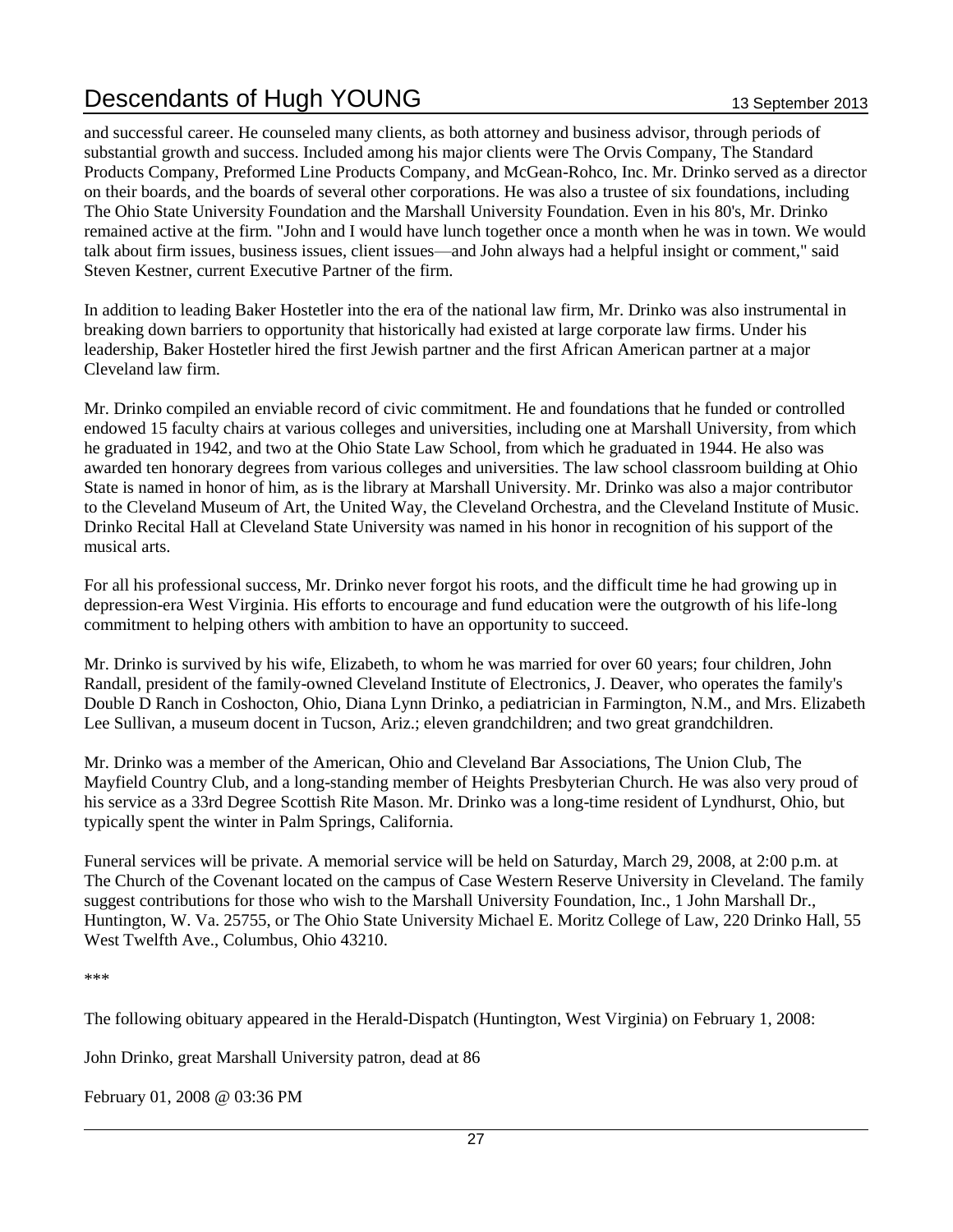### Herald-Dispatch.com

HUNTINGTON — John D. Drinko, one of Marshall University's greatest benefactors and most well-known graduates, died Jan. 30 in Palm Springs, Calif., according to a press release from the Baker Hostetler law firm. He was 86.

The Marshall library is named for Drinko.

"The hearts of the entire Marshall University community are filled with sadness as we mourn the passing of Dr. John Deaver Drinko," said Marshall University President Stephen J. Kopp in a statement released by the university. "He was a man of extraordinary intellect, generosity and distinction. A fascinating story-teller, his humble beginnings in rural West Virginia amid impoverished circumstances taught him lessons that forever shaped and inspired his life and career. Dr. Drinko was truly a giant among men renowned for his brilliance, principle and resolve. His life accomplishments rank him among the greatest alumni of Marshall University.

"Dr. Drinko and his lovely wife, Libby (Elizabeth Gibson Drinko), shared a love of Marshall University. They also shared a mutual belief in the power of higher education to change lives and reveal unseen futures for young people. Their generosity involving virtually all areas of the University have touched countless lives and provided untold opportunities for many members of the Marshall University family. Dr. John Deaver Drinko will be forever remembered as a 'Son of Marshall.'"

Drinko and his wife, Elizabeth Gibson Drinko, were among the leading supporters of Marshall University.

"His presence is felt all over the institution," Alan Gould, the executive director of the Drinko Academy for American Political Institutions and Civic Culture at Marshall, said in 2005. "If John is going to be around it, it's going to be good."

Drinko, a native of St. Marys, W.Va., was forced by the Great Depression to start working at a young age. According to "John Deaver Drinko: A Man of Many Parts," Drinko supplied the main source of income for his family when he was nine years old.

By the time he was 12, he was driving trucks, mining coal, and had even wrestled bears at fairs.

"The most wonderful part of your life is when you don't have a thing," Drinko said in the book. "What do you have to lose?"

Drinko not only worked to support his family, but was also mainly self-educated. He taught himself how to speed-read and learned both Latin and Greek. This education would carry him through years of higher education, and laid the foundation for much of his charity work.

However, it was not his grades, but his athletic ability that landed him on scholarship at Marshall College, playing football and basketball for Cam Henderson. While active in sports, he remained supportive of his family, working at a local grocery store and sending the money back to his mother.

He graduated with highest honors from Marshall in 1942, and earned scholarships to Harvard and Duke, but turned them down, instead choosing a school closer to home, as he still supported his family. He enrolled in The Ohio State University College of Law, which has since been named in his honor.

After some postgraduate work at the University of Texas School of Law, Drinko moved to Cleveland, Ohio, and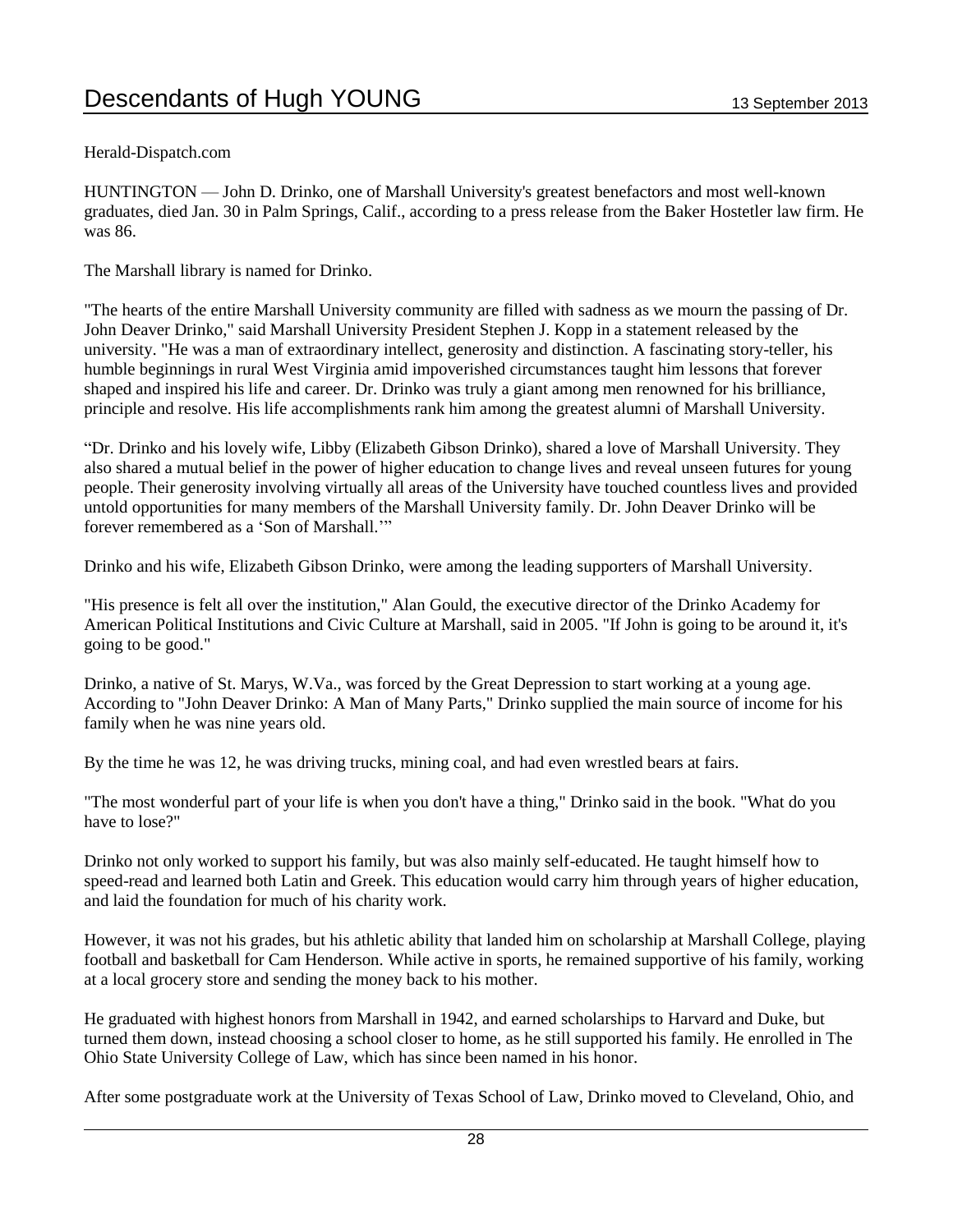was hired by Baker, Hostetler and Patterson, one of the first lawyers in the firm to have a law degree from a public institution. He earned \$125 a month.

"Intellect alone will not get you anywhere," Drinko is quoted as saying in "John Deaver Drinko: A Man of Many Parts." "Hard work is what leads to a good living."

The law firm began to grow, and at the firm's 75th anniversary in 1991, Drinko was called the driving force behind the firm's growth, which had become one of the largest firms in the nation.

Drinko was what many people called "a people person." According to Gould, Drinko typically walks up to a complete stranger, extends his hand and says, "Hi, I'm John Drinko. Who are you and what do you do?"

His personality is greatly remembered, but more importantly, he remembered those he met.

After the 1970 plane crash, Drinko chartered a plane, flew to Huntington, and raised more than \$450,000 in contributions. Upon returning to Cleveland, he wrote a personal check for an undisclosed amount, and many people believe he is behind several anonymous contributions the school received in the months following the crash.

One of the most significant contributions was in 1985, when the Drinkos established the university's first \$1 million chair in the College of Liberal Arts. That donation grew into one of Marshall's most significant academic programs, The Drinko Academy for American Political Institution and Civic Culture, which was established in 1994.

As part of the Drinko Academy, there is an annual Drinko Symposium, which provides an opportunity for Drinko Fellows, members of Marshall's faculty who are selected to perform specific research, to present the results of their research to Marshall faculty and students.

Also a part of the symposium is The Elizabeth Gibson Drinko Honors Convocation. Drinko was a trustee of six foundations, including The Ohio State University Foundation and the Marshall University Foundation.

In addition to his university support, Drinko was a nationally known lawyer who helped the firm Baker Hostetler rise to prominence. Under his leadership, Baker Hostetler hired the first Jewish partner and the first African American partner at a major Cleveland law firm, according to a release from the firm.

Drinko is survived by his wife, Elizabeth, to whom he was married for over 60 years; four children, John Randall, president of the family-owned Cleveland Institute of Electronics, J. Deaver, who operates the family's Double D Ranch in Coshocton, Diana Lynn Drinko, a pediatrician in Farmington, N. M., and Mrs. Elizabeth Lee Sullivan, a museum docent in Tucson, Az.; eleven grandchildren; and two great grandchildren.

Funeral services will be private. There will be a memorial service in Cleveland later in the year. The family suggest contributions for those who wish to the Marshall University Foundation, Inc., 1 John Marshall Dr., Huntington, WV 25755, or The Ohio State University Michael E. Moritz College of Law, 220 Drinko Hall, 55 West Twelfth Ave., Columbus, OH 43210.

John Deaver DRINKO and Elizabeth GIBSON had the following children:

- +106 i. **John Randall DRINKO**, married Christina UNKNOWN.
- +107 ii. **J. Deaver DRINKO**, born July 3, 1956, Cleveland, Cuyahoga Co., Ohio; married Nina Lynn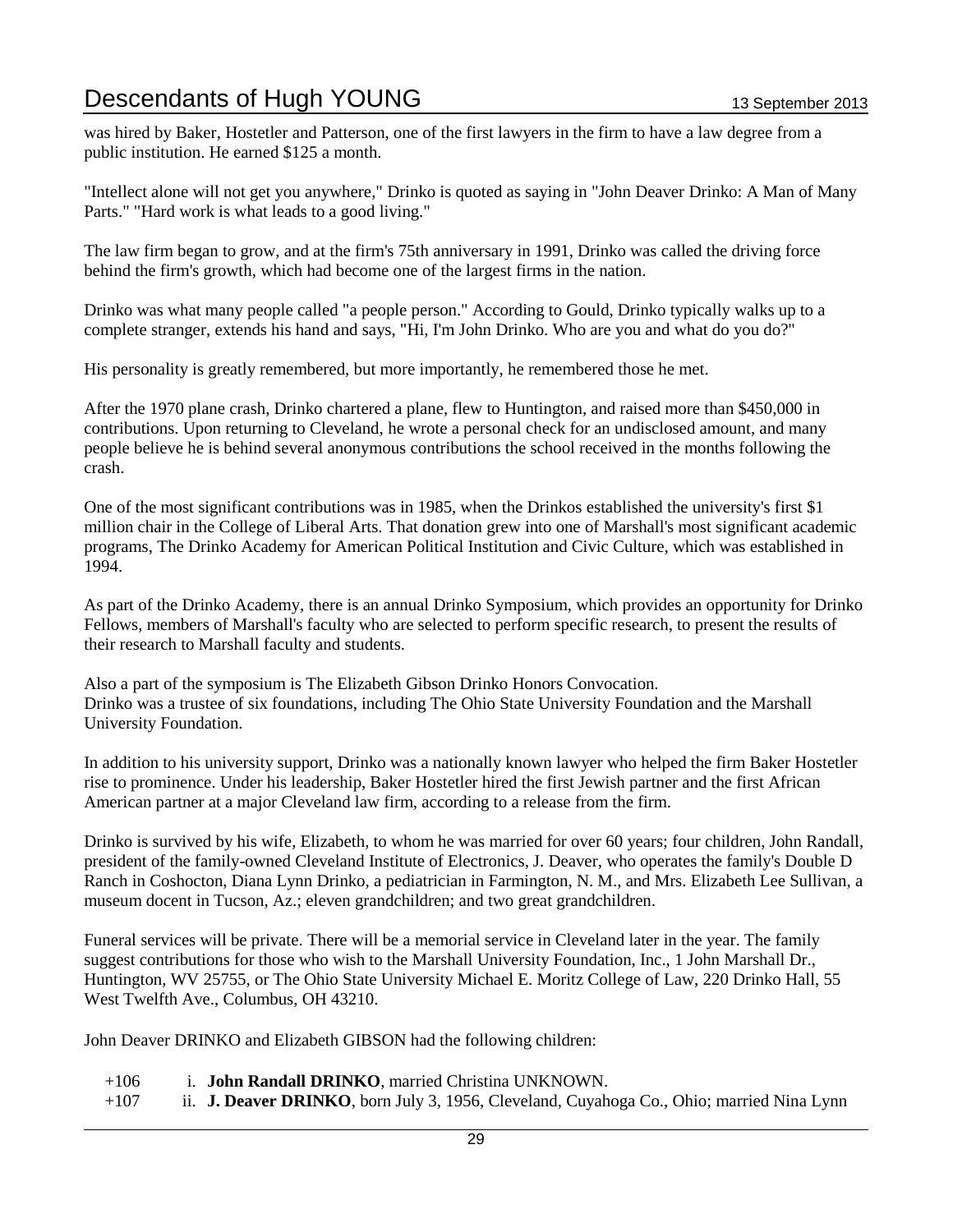SOUTHERS; died April 7, 2010, Coshocton, Ohio.

- 108 iii. **Diana Lynn DRINKO** was born (date unknown). According to her father's obituary, Diana is a pediatrician in Farmington, New Mexico.
- +109 iv. **Elizabeth Lee DRINKO**, married Renden SULLIVAN.

61. **Martha Jean FERRIS** was born on December 4, 1923. She died on March 29, 1986 at the age of 62. She was buried in Allegheny Memorial Park, Allison Park, Pennsylvania.

**James Paul CARCIA** was born (date unknown).

James Paul CARCIA and Martha Jean FERRIS had the following children:

- 110 i. **James Paul CARCIA III** was born on August 23, 1956. In 1997, Jim and his wife Nancy were living at 3856 N. 800 E., Greenfield, IN 46140.
- 111 ii. **Clifford Thomas CARCIA** was born on July 13, 1951. He died on March 3, 1995 at the age of 43.
- 112 iii. **Nancy Jean CARCIA** was born on March 6, 1953.

62. **Thomas "Wilson" FERRIS III** was born about 1918. He died on July 27, 1957 at the age of 39 in Fayette Co., Pennsylvania. He was buried in Allegheny Memorial Park, Allison Park, Pennsylvania. According to James Carcia (letter dated May 5, 1997), Wilson was killed in an auto accident in 1957, at about age 40. According to an article in the September 6, 1957 edition of the Evening Standard (Uniontown, Pennsylvania), Wilson, from Monroeville, died in an auto accident. According to a family tree published on Ancestry.com (2012), he had been at his summer cottage in Farmington and was returning after a drive when his Volkswagen failed to make a curve on Rt. 381, rolled over and landed on its roof.

Thomas "Wilson" FERRIS III and Ruth CLEELAND were married. **Ruth CLEELAND** was born (date unknown).

Thomas FERRIS and Ruth CLEELAND had the following child:

+113 i. **Thomas Wilson FERRIS IV**, born November 22, 1952, Pittsburgh, Allegheny Co., Pennsylvania; married Martha K. CHILDRESS, August 17, 1990, Miami, Dade Co., Florida; died September 21, 1992, Hollywood, Florida.

63. **Nancy Ellen GOSSER** was born on December 31, 1920 in Avalon, Pennsylvania. She died on January 26, 2000 at the age of 79. Nancy attended Elroy Elementary School and Brentwood High School in Brentwood, PA. She attended Penn State University. Since 1946, Nancy lived at 18245 Highway 24W, Woodville, MS 39669.

The following obituary appeared in the January 27, 2000 edition of the Natchez (Mississippi) Democrat:

Nancy Gosser Rosenblatt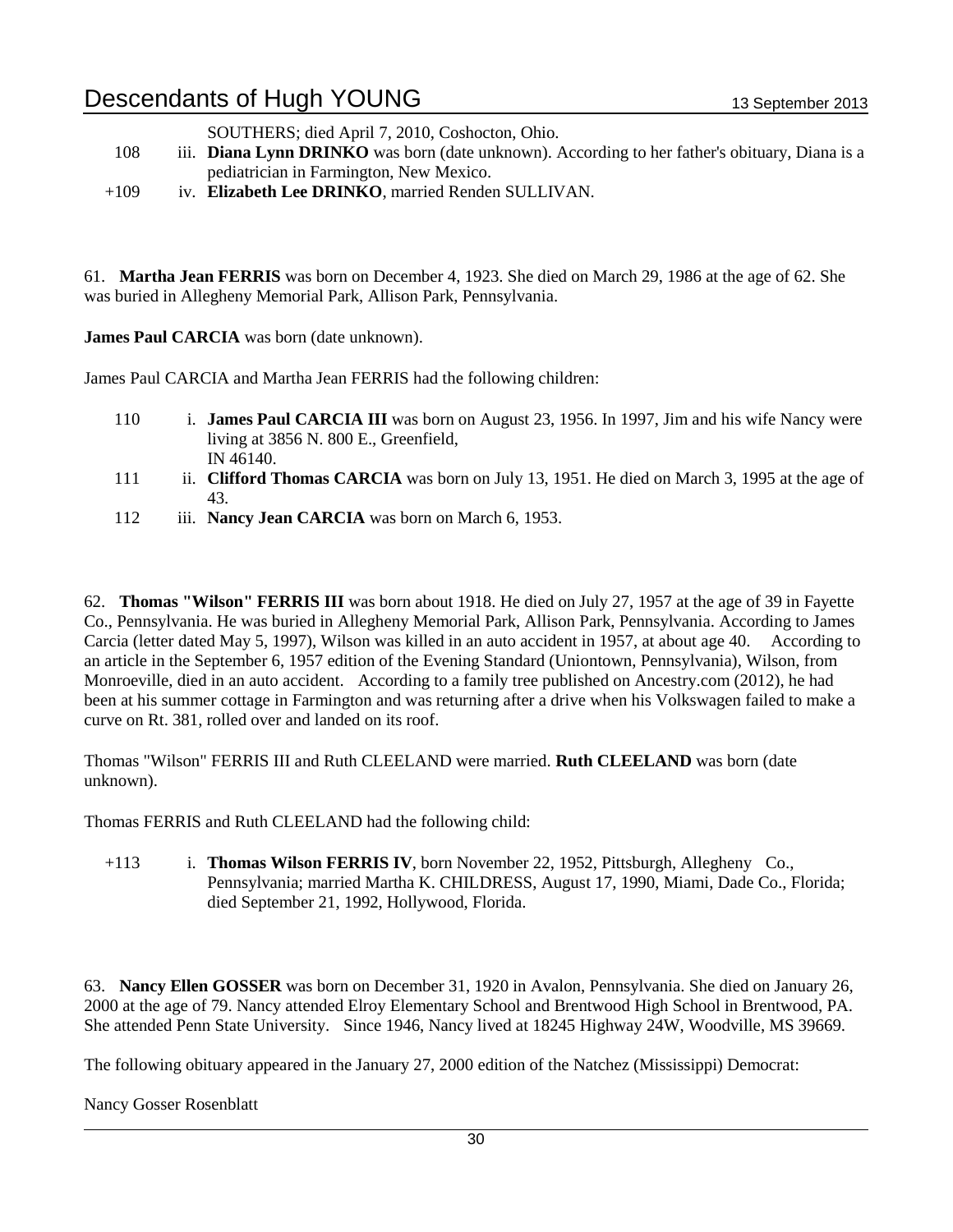Dec. 31, 1920 -- Jan. 26, 2000

WOODVILLE -- Services for Nancy Gosser Rosenblatt, 79, of Woodville, who died Wednesday, Jan. 26, 2000, at Field Memorial Community Hospital in Centreville, will be at 2 p.m. today at Woodville Presbyterian Church with the Revs. Eugene Case and Warren Whitaker officiating.

Burial will be at Evergreen Cemetery under the direction of Berryhill Funeral Home. Visitation is from 11 a.m. to 1:30 p.m. today at the funeral home.

Mrs. Rosenblatt was born Dec. 31, 1920, in Pittsburgh, the daughter of Harold Gosser and Isabelle Brown Woodburn Gosser.

She was a graduate of Penn State University where she was a member of Chi Omega Sorority. She was also a member of the Wilkinson County Library Board, the Irwin Russell Club and the Fort Adams Women's Club.

Mrs. Rosenblatt was preceded in death by her parents and her husband, William F. Rosenblatt.

Survivors include four sons and their wives, Col. James H. Rosenblatt and Lauren Van Buskirk Rosenblatt of Yorktown, Va., Stephen W. Rosenblatt and Betsy Gernert Rosenblatt of Jackson, Thomas L. Rosenblatt and Polly A. Rosenblatt of Fort Adams and Neal M. Rosenblatt of Ft. Adams; one daughter, Mary Ellen Rosenblatt of Fort Adams; one sister, Mary Martha Duff of Sewickly, Penn.; and 10 grandchildren.

Pallbearers will be L.B. Stockett Jr., George H. Nichols, David N. Wilkinson, Enlae Ree III, Shep Crawford and Charlie Canova.

The family request memorials be made to a favorite church, school or other charity.

Nancy Ellen GOSSER and William ROSENBLATT were married on October 12, 1945 in Brentwood, Pennsylvania. **William ROSENBLATT** was born on September 30, 1907 in Greeneville, TN. He died on November 10, 1982 at the age of 75 in Evergreen Cemetery, Woodville, MS. Bill was a Methodist and his wife Nancy is a Presbyterian.

William ROSENBLATT and Nancy Ellen GOSSER had the following children:

- +114 i. **James Huff ROSENBLATT**, born July 8, 1947, Natchez, Mississippi.
- +115 ii. **Stephen Woodburn ROSENBLATT**, born December 20, 1948, Atlanta, GA.
- 116 iii. **Mary Ellen ROSENBLATT** was born on April 10, 1951 in Natchez, Mississippi. Mary Ellen graduated from Bellhaven College in Jackson MS and received her masters degree form the University of Memphis.
- +117 iv. **Thomas Lindsay ROSENBLATT**, born October 17, 1952, Natchez, Mississippi.
- 118 v. **Neal Maloney ROSENBLATT** was born on June 10, 1954 in Natchez, Mississippi.

64. **Mary Martha "Mike" GOSSER** was born on April 16, 1924 in Avalon, Pennsylvania. She died on September 11, 2003 at the age of 79. Mike attended Elroy Elementary School and Brentwood High School in Brentwood, PA. She also attended Allegheny college. She worked for Kaufman's Department Store, Mellon Bank, B & O Railroad and TWA Airlines. She and her husband Jim are Presbyterians.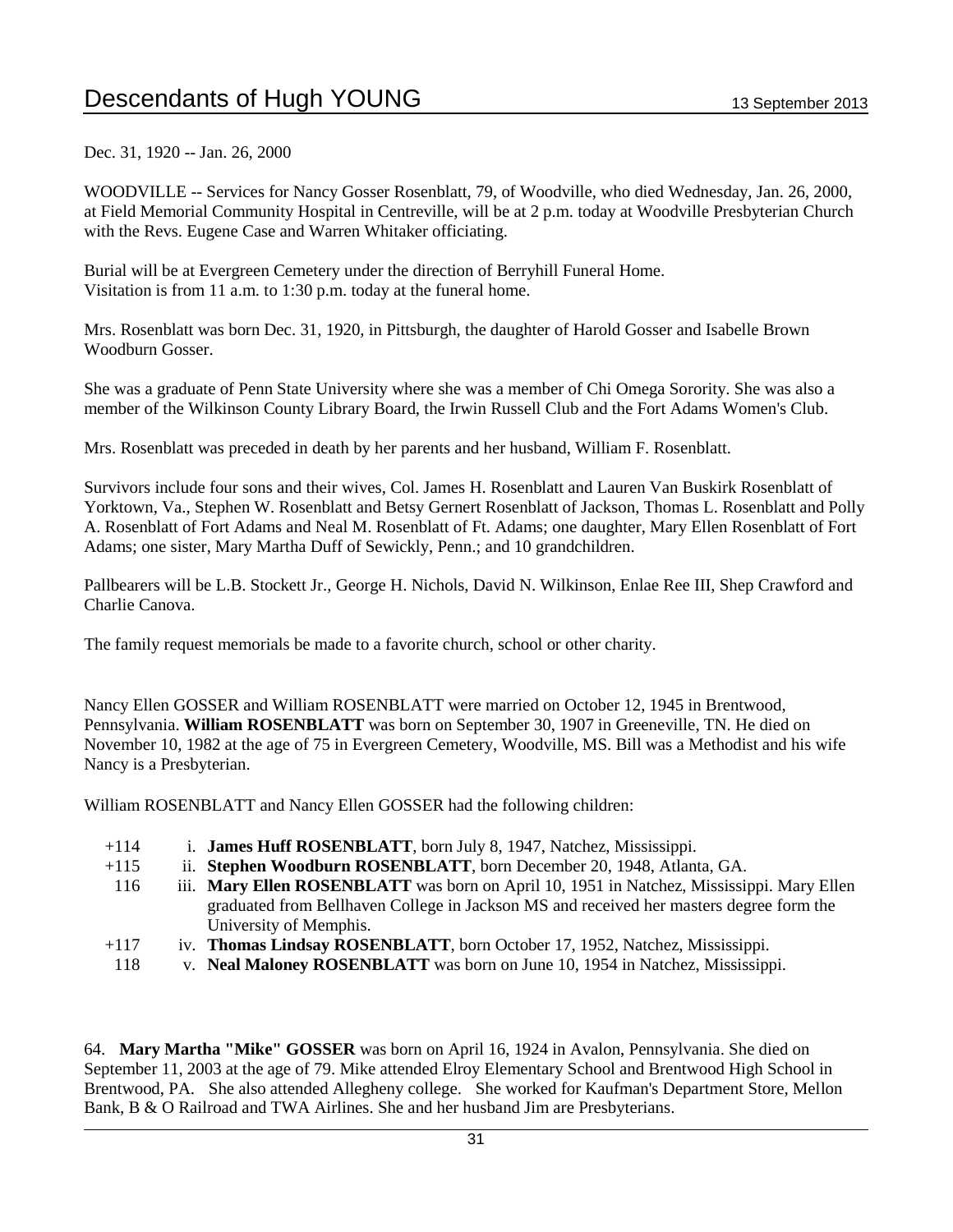The following obituary appeared in the September 14, 2003 edition of the Pittsburgh Post-Gazette:

DUFF MARY MARTHA "MIKE" GOSSER. On September 11, 2003 of Shamrock Hall, Franklin Park Borough, formerly of Brentwood Borough. Devoted wife of the late Alfred James Duff; loving mother of Katie Duff Simonson (Fred), Nancy Duff, Alfred J. Duff, II (Barbara), Mary Duff Hagopian (Lt. Col. David),; seven grandchildren, two devoted companions Andy and Amos. Member of Fairmount Presbyterian Church, former member of the Edgeworth Club. Attended Allegheny College and was a member of Kappa Kappa Gamma Sorority. She was an avid crafter and a multiple blue ribbon winner at the Mt. Nebo Grange Fair. A Memorial Service will be held at the Fairmount Presbyterian Church in Franklin Park at 4 pm on Sunday, September 14, 2003. In lieu of flowers, memorial donations may be made to the charity of choice or your local library for large print books. Arrangements by JOHN F. SLATER FUNERAL HOME, INC., Brentwood.

Mary Martha "Mike" GOSSER and Alfred James DUFF were married on December 21, 1946. **Alfred James DUFF** was born on May 28, 1923 in Magee Hospital, Pittsburgh, Pennsylvania. He died on March 30, 1999 at the age of 75 in Wexford, Pennsylvania. Jim attended Moore Elementary School and graduated from Brentwood High School in Brentwood, PA. He graduated from Penn State University and from George Washington Law School. He practiced law in Pittsburgh.

The following death notice appeared in the April 3, 1999 edition of the Pittsburgh Post-Gazette:

DUFF, Alfred James "Jim"--On Tuesday, March 30, 1999, of Franklin Park Boro, husband of Mike Duff; father of Katie Duff Simonson, Nancy Duff, Al Duff, Mary Duff Hagopian and Shamrock Sam; brother of Robert Elder "Mike" Duff; six grandchildren. U.S. Navy Veteran, graduate of Penn State University & George Washington Law School. Practice Law as a General Practioner from 1950 until his death, former councilman and solicitor of Brentwood Boro, member of Pennsylvania Bar Association, Masonic Lodge #45 F&AM and Edgeworth Clum Mens Travelling Tennis Team and Fairmont Presbyterian Church. Private burial. Memorial service to be held at Fairmount Presbyterian Church on Saturday at 2 p.m. In lieu of flowers please make contributions to your favorite charity. Directions to Church: I79 North to Wexford Exit, west on Route 910 to stop sign (1.8 miles), hard right on Fairmount Church Rd. to top of hill. Arrangements by JOHN F. SLATER, INC., BRENTWOOD.

Alfred James DUFF and Mary Martha GOSSER had the following children:

- +119 i. **Ella Kathleen "Katie" DUFF**, born October 6, 1947, George Washington Hospital, Washington, D.C..
- +120 ii. **Mary Henderson DUFF**, born June 5, 1948, Magee Hospital, Pittsburgh, Pennsylvania; married David Malcolm HAGOPIAN, May 18, 1988, Victoria, British Columbia, Canada.
- 121 iii. **Nancy Isabel DUFF** was born on June 15, 1951 in Magee Hospital, Pittsburgh, Pennsylvania. Nancy attended Elroy Elementary School and Brentwood High School in Brentwood, PA. She attended Ohio State Universtiy and works as a legal assistant.
- +122 iv. **Alfred James DUFF**, born October 6, 1954, Magee Hospital, Pittsburgh, Pennsylvania.

65. **John Franklin JOHNSON** was born on March 16, 1924 in Avalon, Pennsylvania. He died on January 28, 2011 at the age of 86 in Mt. Lebanon, Allegheny Co., Pennsylvania. John ("Jack") Franklin Johnson was born on March 16, 1924 in Avalon, Pennsylvania, the son of John Franklin and Mary (nee Woodburn) Johnson. He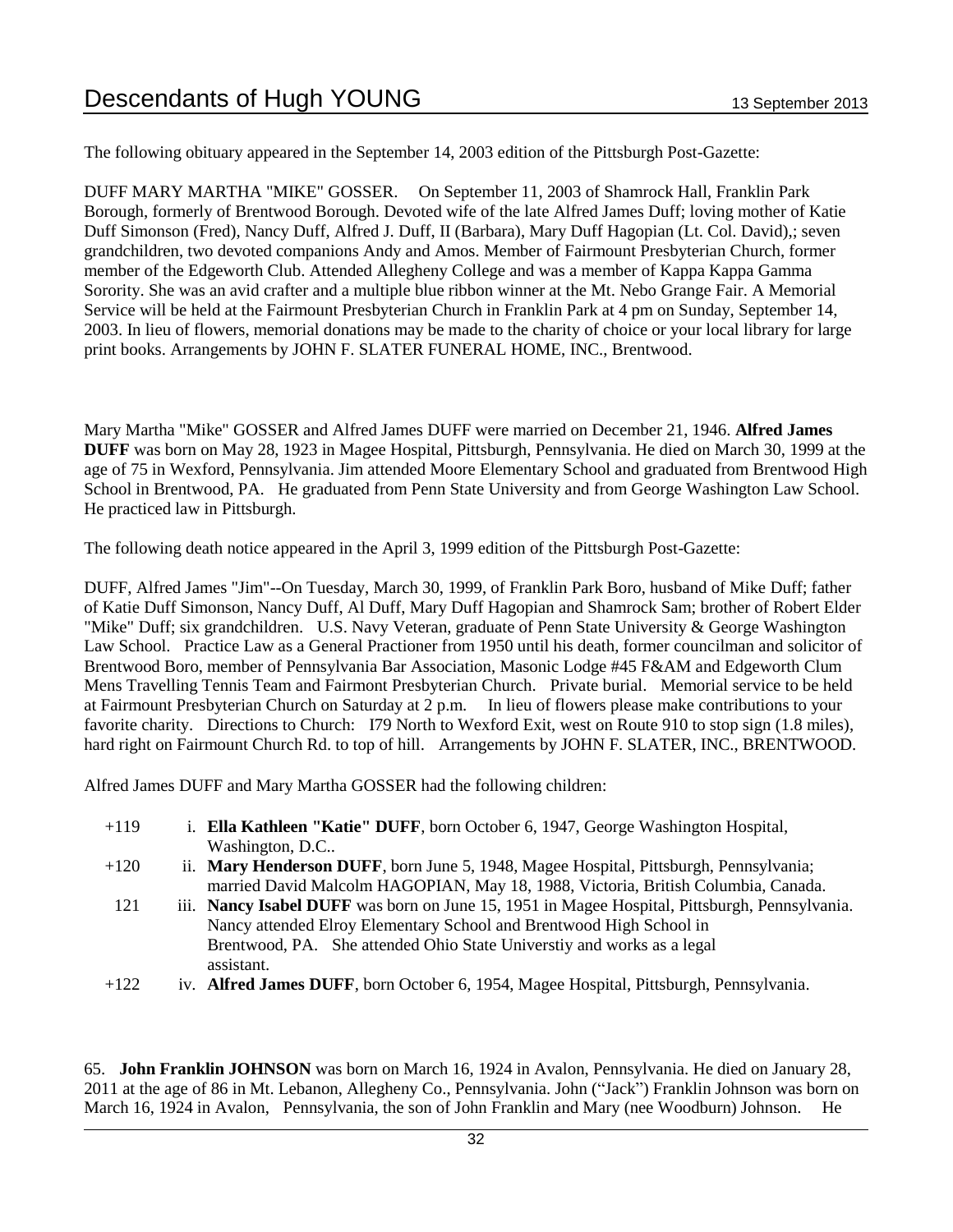was called to Christ in the sacrament of Holy Baptism on January 28, 1925 in the Avalon Presbyterian Church. His father died by suicide when Jack was only three years old, and he was raised by his hard working and loving mother.

Jack's first job was at Bard's Dairy Mart, on Lincoln Avenue in Bellvue, Pennsylvania. Jack graduated from Avalon High School in June 1941, where he was President of the Hi-Y Club, a cheerleader and on the track team, placing first in the WPIAL and second in the State in cross country in 1941. After graduating from high school, Jack enrolled in Penn State University on a \$100 cross country scholarship to study hotel and restaurant management.

In September 1943, however, he was drafted into the U.S. Army, where he learned for the first time that his given name was "John". He did his basic training at Camp Lee, Virginia. He entered the Army Specialized Training Program and was assigned to Georgetown University and Randolph Macon College. The program was soon disbanded and he was assigned to the 95th Infantry Division at Indiantown Gap, Pennsylvania. On August 9, 1944, the 95th was shipped overseas, arriving in France 100 days after D-day. The Division was active in campaigns in Northern France, the Rhineland and Central Europe, becoming known as the "Iron Men of Metz." He was in the Quartermasters Corp, serving as a cook. He returned to the United States in July 1945 and was honorably discharged from the Army on December 7, 1945 at Camp Shelby, Mississippi.

In September 1946, John enrolled in the University of Denver's first class in the School of Hotel and Restaurant Management. After his first year there, he married Audrey Dorathea Fogarty from Brentwood, Pennsylvania on June 14, 1947. He graduated from the University of Denver in March 1949 with a Bachelor of Science degree. He then enrolled in the University of Chicago, from which he received a Masters degree in Business in 1950. Jack and Audrey returned to Pittsburgh in 1950, where they lived in Prospect Park, Whitehall.

He started his professional career as the Assistant Manager of South Hills Country Club. In 1952, he became the Wine Steward and Director of Sales at the William Penn Hotel in Pittsburgh. He and Audrey and their son John moved to East Bruceton Road in Pleasant Hills, Pennsylvania in 1952. Son Donald was born in 1953. John left the William Penn in 1961 when it became clear that he would be required to leave Pittsburgh in order to advance in the organization. He was Director of Convention Sales for the Pittsburgh Convention Bureau from 1961 to 1964. He and his family, which now included son Stephen and nephew Michael Thomas, moved to 308 Tangelo Drive in Gill Hall, Jefferson Borough, Pennsylvania in 1963, where he lived for the next 44 years.

From 1964 to 1992 he was Project Supervisor in the Meetings and Conferences Group for the United States Steel Corporation. He was also the Convention Manager for the International Iron and Steel Institute from about 1975 to 1994. In these jobs, he traveled all over the United States and the world. John (or J2, as he was known throughout U.S. Steel) was hard-working and known for his enthusiam, organization and creativity. At home, John was friends with all the kids in the neighborhood, including several mentally handicapped children to whom he gave considerable time and loving and patient attention.

Throughout his life, John was intellectually curious, with particular interests in the Civil War and Lutheran theology. Even at age 85, he was always active, saying "I was never bored a day in my life", and he is enthusiastic in everything he did, believing that "Attitude is more important than skills." When asked how he is doing, his standard reply was "Outstanding!" After his retirement, he ran in numerous 5-K races, winning numerous trophies in his age group. John was a semi-talented wood-worker, turning out and giving away thousands of wood crafts over the years, before retiring from this hobby in 2009.

John was a faithful Christian who, especially after his retirement, devoted much time to Good Shepherd Lutheran Church, Whitehall, Pennsylvania (where he was a member (charter) for over 40 years), serving in numerous capacities, from Sunday School lecturer to fill-in janitor.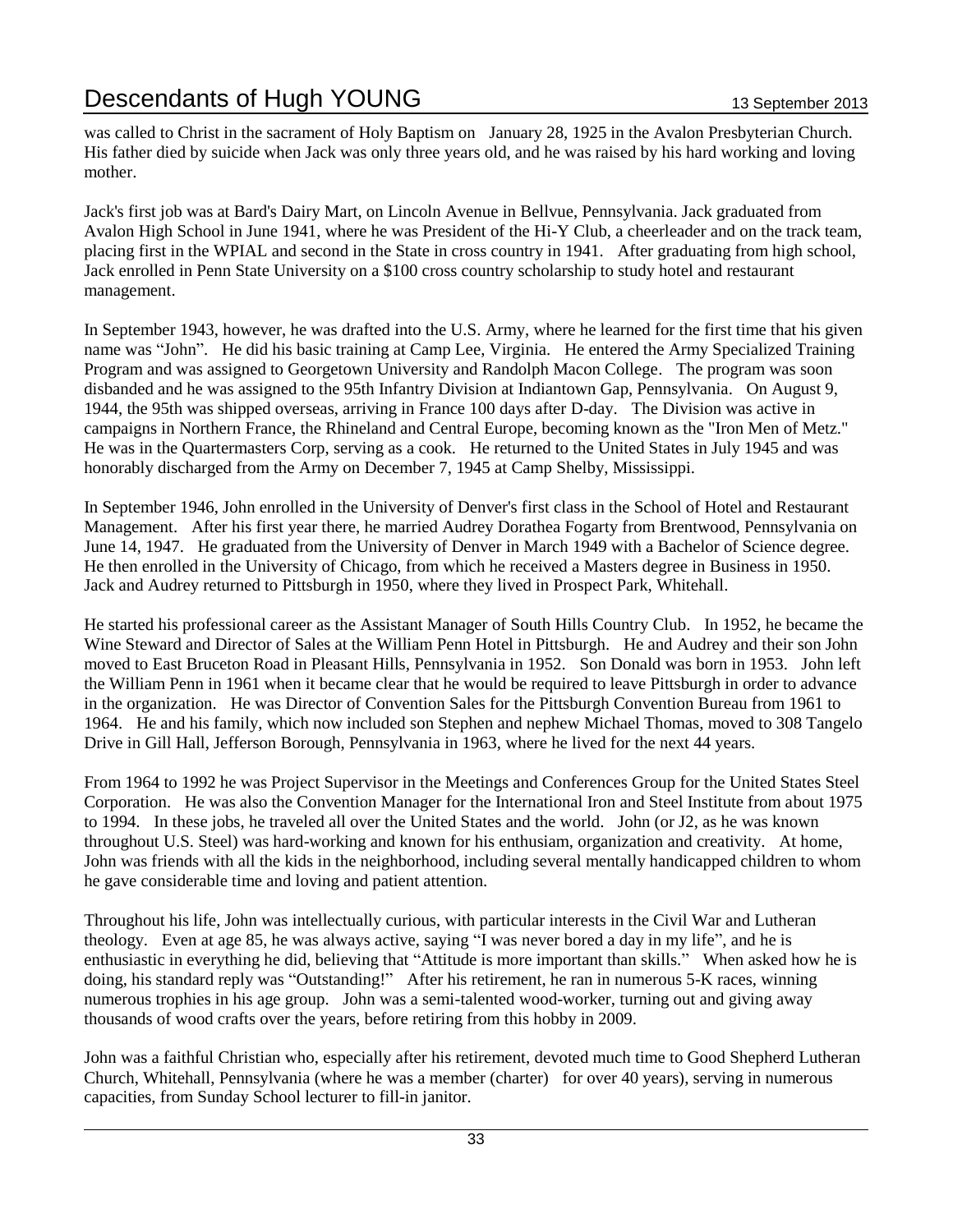His addresses after he married were: 1031 Marion St., Denver, CO; 1328 Sherman St., Denver, CO; 6052 Lawnwood Ave., Chicago, IL; Beven Rd, Prospect Park (Whitehall), PA (1949-52); 327 E. Bruceton Rd., Pleasant Hills, PA (1952-62); 308 Tangelo Dr., Gill Hall (Jefferson Hills), PA (1962-2010); Concordia of the South Hills, Apt. 1124, Bower Hill Road, Mt. Lebanon, PA (2010-).

The following obituary appeared in the Pittsburgh Post-Gazette and Pittsburgh Tribune Review on January 30-31, 2011:

### JOHNSON JOHN FRANKLIN "JACK"

John F. "Jack" Johnson, of Mt. Lebanon, formerly of Jefferson Borough, died peacefully at 10:20 p.m. on Friday, January 28, 2011, at the age of 86, following a brief illness, with his loving wife of 63 years, Audrey, at his side. John was born on March 16, 1924 in Avalon, Pennsylvania, the son of John Franklin and Mary Woodburn Johnson. He was the loving husband of Audrey (Fogarty) Johnson; the brother of the late Robert W. Johnson; the father of sons John, Jr. (Patti Litman), of a sailboat called the Anhinga, Stephen (Tracey), of Pittsburgh, and Michael (Carolyn) Thomas, of Lost Creek, WV. He was preceded in death by son Donald (surviving wife Ruth). John was the grandfather of John III (Alejandra), Douglas (Audrey), Benjamin (Anne), Samuel, Jacob and Adam Johnson, and Christopher Thomas. He was the great-grandfather of Sarah, Tristan, Madison and Abigail Johnson. John graduated from Avalon High School in 1941, served in the Quartermasters Corp of the 95th Infantry Division in WWII, graduated in 1949 from the University of Denver's first class in the School of Hotel and Restaurant Management, and graduated from the University of Chicago in 1950 with a Masters degree in Business. He worked as the Assistant Manager of South Hills Country Club (1950-52), Sales Director at the William Penn Hotel in Pittsburgh (1952-61), Director of Convention Sales for the Pittsburgh Convention Bureau (1961-64), Project Supervisor in the Meetings and Conferences Group of the United States Steel Corporation (1964-92), and Convention Manager for the International Iron and Steel Institute (1975-94). He was Chairman of the International Fugu Club. John was a faithful Christian who devoted much time to Good Shepherd Lutheran Church, Whitehall, Pennsylvania, where he was a charter member and active for over 45 years. His favorite Bible verse was: " I trust in you, LORD; I say, 'You are my God.' My times are in your hands...." Psalm 31:14-15a. Visitation will be at the JOHN F. SLATER FUNERAL HOME, INC. 412-881-4100, 4201 Brownsville Road, Brentwood, PA 15227 on Sunday and Monday from 2-4 and 7-9 p.m. A service of Christian Burial will be held on Tuesday at 11:30 a.m. at Good Shepherd Lutheran Church of South Hills, 418 Maxwell Dr., Pittsburgh, PA 15236. In lieu of flowers, the family requests that contributions be made to Good Shepherd Lutheran Church of South Hills Pre-School, 418 Maxwell Dr., Pittsburgh, PA 15236, where John loved to play the guitar for the children. If you have a memory of John that you would be willing to share with his family, please email it to his son, Stephen, at: swjohnson98@yahoo.com.

John Franklin JOHNSON and Audrey Dorathea FOGARTY were married on June 14, 1947 in Concordia Lutheran Church, Brentwood, Allegheny County, Pennsylvania. **Audrey Dorathea FOGARTY**, daughter of Michael Francis FOGARTY and Dorothea Louise GREEN, was born in Brentwood, Pennsylvania. She was baptized in Concordia Lutheran Church (GBU Hall), Carrick, Pennsylvania. Audrey grew up at 3234 Brentwood Ave., Brentwood, PA, which was known to the family as "Valleydale" (named such by Sis Rollins at age 16 +/-). She attended Elroy Elementary School and she graduated first in her class from Brentwood High School in 1941.

John Franklin JOHNSON and Audrey Dorathea FOGARTY had the following children:

- +123 i. **John Franklin JOHNSON Jr.**, born Pittsburgh, Pennsylvania; married Alyce Lenore VERVILLE, July 22, 1972, West Point, NY.
- +124 ii. **Donald Paul JOHNSON**, born March 20, 1953, Pittsburgh, Pennsylvania; married Ruth Ann SPROWLS, Bellwood, PA; died October 7, 1995, Jefferson Boro, Allegheny Co., Pennsylvania.
- +125 iii. **Stephen Woodburn JOHNSON**, born Pittsburgh, Allegheny Co., Pennsylvania; married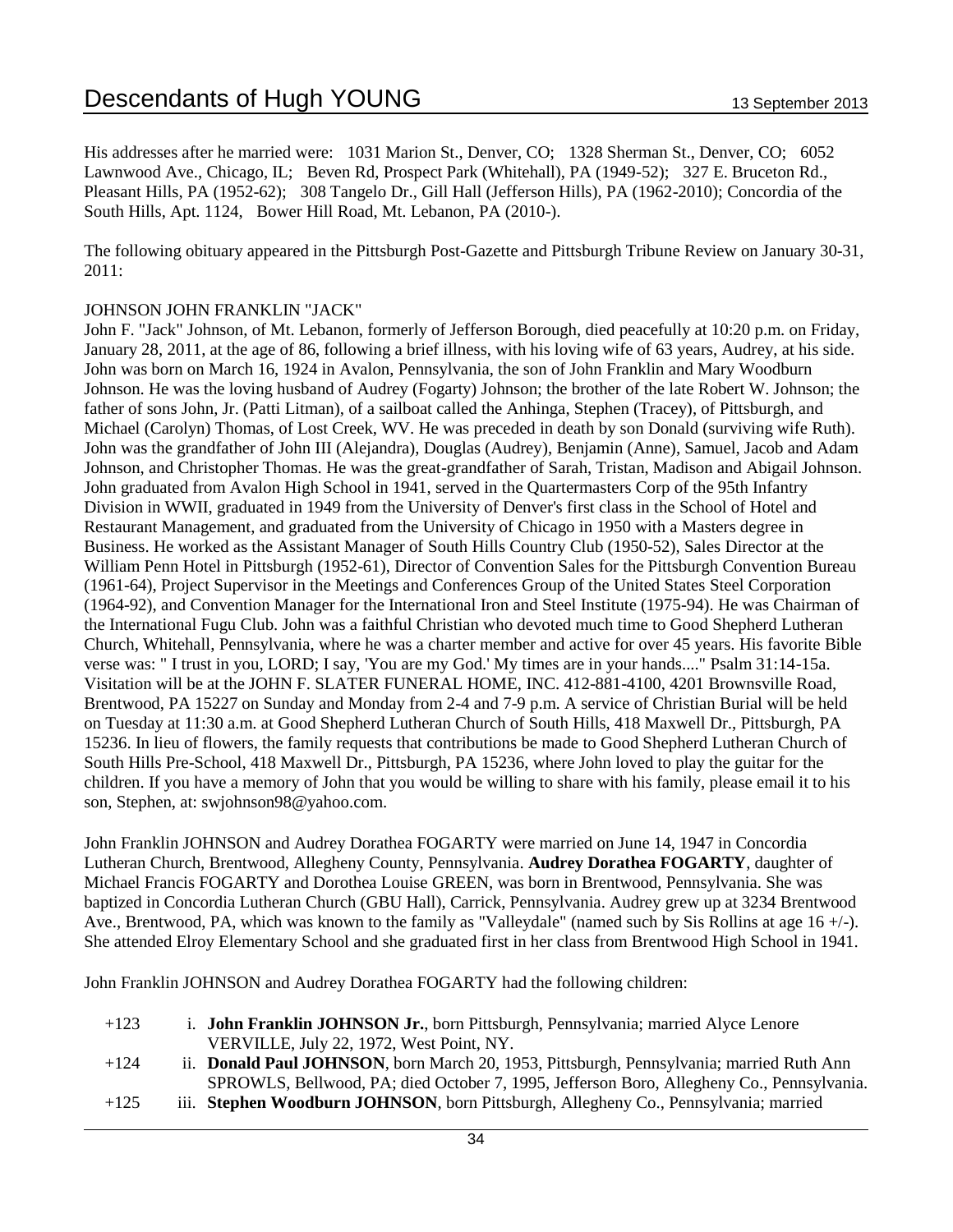Tracey Anne HINDIN, Pittsburgh, Pennsylvania.

66. **Robert Woodburn JOHNSON** was born on September 21, 1925. He died in July, 1983 at the age of 57. He was buried on July 22, 1983 in Mt. Royal Cemetery, Allison Park, Pennsylvania.

Robert Woodburn JOHNSON and Mildred Irene PECK were married on June 4, 1949 in Old Sixth Pres. Church, Northside (Pittsburgh), PA. **Mildred Irene PECK** was born on June 6, 1928.

Robert Woodburn JOHNSON and Mildred Irene PECK had the following children:

| $+126$ |      | i. Dr. Robert Riley JOHNSON, born March 9, 1951, Pittsburgh; married Gail OLITZKY, April  |
|--------|------|-------------------------------------------------------------------------------------------|
|        |      | 20, 1974, 822 Florence Ave., Avalon, PA.                                                  |
| $+127$ |      | ii. Susan Lynn JOHNSON, born May 8, 1953, St. John's Hospital, Pittsburgh, Pennsylvania;  |
|        |      | married Richard Stephen KNIGHT, November 27, 1976.                                        |
| $+128$ | 111. | Sally Ann JOHNSON, born March 1, 1956, St. John's Hospital, Pittsburgh, Pennsylvania;     |
|        |      | married Shawn HEAGERTY, June, 1984, 822 Florence Ave., Avalon, PA.                        |
| $+129$ |      | iv. Sandra Joy JOHNSON, born May 1, 1958, Bellevue Suburban, Hosp., Pittsburgh,           |
|        |      | Pennsylvania; married Mark Stephen PATERSON, April 17, 1977.                              |
| $+130$ |      | v. Stacey Lee JOHNSON, born February 7, 1960, Bellevue Suburban Hosp., Bellevue,          |
|        |      | Pennsylvania; married Christopher MCLAUGHLIN, September 20, 1986.                         |
| $+131$ |      | vi. Shelly Rae JOHNSON, born April 13, 1962, Suburban General Hospital, Pittsburgh,       |
|        |      | Pennsylvania; married Norbert JOHNSTON, January 8, 1983, 822 Florence Ave., Avalon, PA.   |
| $+132$ |      | vii. Ray William JOHNSON, born September 15, 1963, Suburban General Hospital, Pittsburgh, |
|        |      | Pennsylvania; married Arlyn KEMP, August, 1984.                                           |

**Mildred Irene PECK** was born on June 6, 1928.

67. **Mary Patricia "Pat" YOUNG** was born on December 7, 1921 in Englewood Hospital, Chicago, Il. When she was 90 in 2011, Pat traveled to Alaska with her daughter Joyce. With that trip, Pat visited all 50 states during her lifetime.

Mary Patricia "Pat" YOUNG and Charles ("Chuck") Lewis ALEXANDER were married on November 25, 1952 in Chicago, IL. **Charles ("Chuck") Lewis ALEXANDER** was born on October 18, 1918 in Chicago, Illinois. He died on September 17, 2008 at the age of 89 in Bettendorf, Iowa. Chuck worked at the Chicago Works of U.S. Steel in Chicago, retiring in 1980. He was in management, writing "How to" training books later in his career. Patty was a schoolteacher, retiring in 1969.

Chuck and Patty lived in Chicago for 40 years, before moving to Dixon, Illinois after his retirement.

The following obituary was published in the online edition of the Quad Cities (Illinois) Dispatch-Argus Leader on September 18, 2008:

Charles L. Alexander, 89, of Bettendorf, died Wednesday, Sept. 17, 2008, at Iowa Masonic Home, Bettendorf.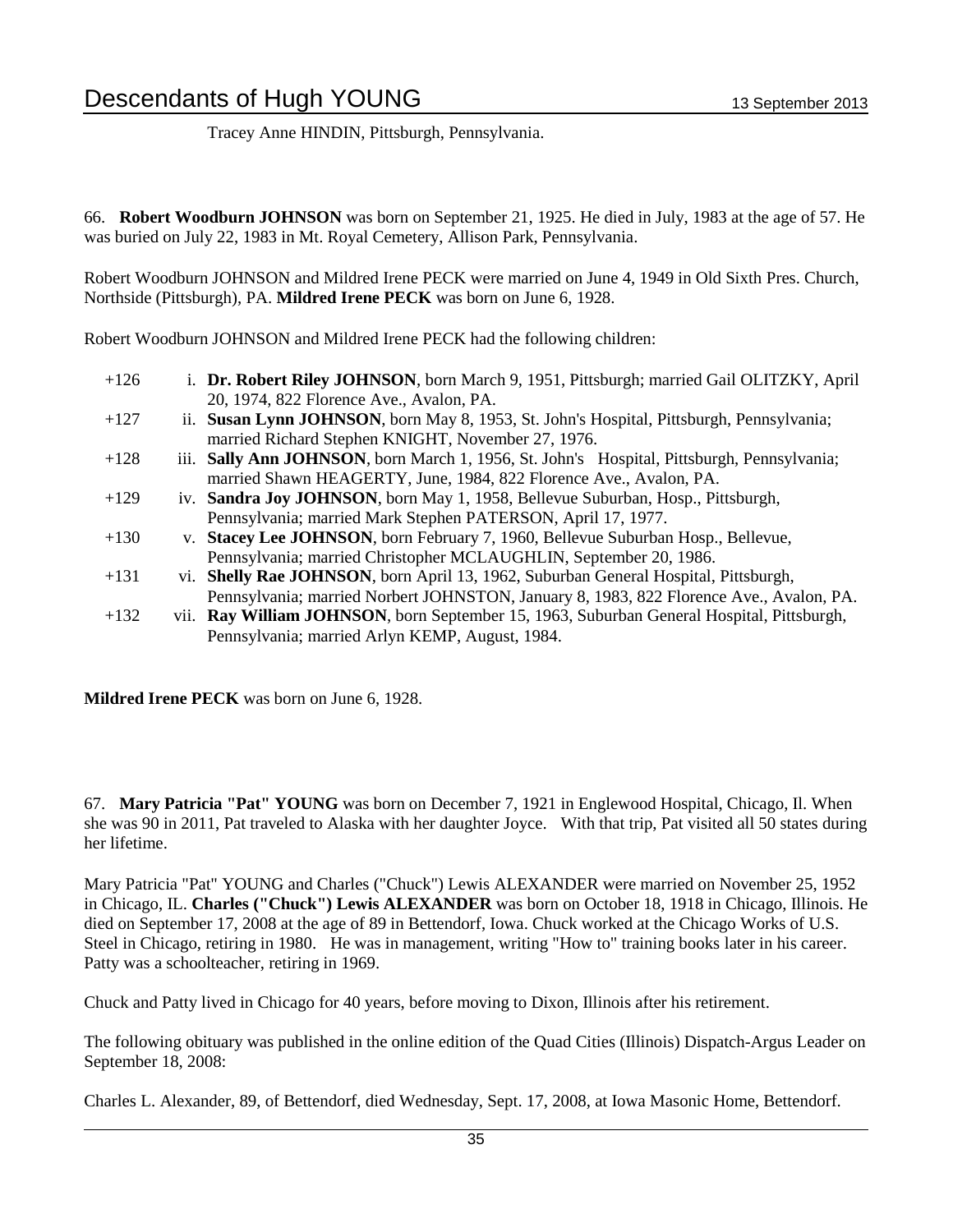Services are 11 a.m. Saturday at First Evangelical Free Church, Moline. Visitation is 10 a.m. to services at the church. Cremation rites will be accorded.

He was born Oct. 18, 1918, in Chicago, to Robert and Agnes O'Halloran Alexander. He married Patricia Young on Nov. 27, 1951.

Prior to his retirement, he was a foreman for US Steel Company.

He was an avid golfer, enjoyed the outdoors, camping and traveling.

Surviving are his wife; daughter, Joyce Hesse, Bettendorf; three grandchildren; one great-grandchild; sisters, William and George Alexander.

Charles ("Chuck") Lewis ALEXANDER and Mary Patricia YOUNG had the following child:

+133 i. **Joyce Ellen ALEXANDER**, born September 26, 1956, Chicago, IL; married George Arno HESSE, April 14, 1979, Chicago, IL.

68. **Ruth Mathilde YOUNG** was born on August 7, 1925 in Englewood Hospital, Chicago, Il. She died on April 1, 1989 at the age of 63. She was buried on April 5, 1989 in Evergreen Cemetery, Evergreen Park, IL. Ruth was nurse and worked until a year before her death. She died of cirrhosis of the liver.

**Kenneth Edward FERGUSON** was born on July 24, 1925 in Chicago, IL. He died on October 4, 1979 at the age of 54 in Chicago, IL. He was buried in Evergreen Cemetery, Evergreen Park, IL. Ken worked in a steel mill and died of cancer.

Kenneth Edward FERGUSON and Ruth Mathilde YOUNG had the following children:

- +134 i. **Sandra Jean FERGUSON**, born October 6, 1949, Chicago, IL.
- +135 ii. **Susan Ann FERGUSON**, born July 14, 1953, Chicago, IL; married Jerome Thomas PACOCHA, August 21, 1981, Chicago, IL.
	- 136 iii. **Scott Andrew FERGUSON** was born on November 17, 1956 in Chicago, IL.

69. **Theron Lucian "Cy" YOUNG** was born on April 4, 1927 in Englewood Hospital, Chicago, Il. He died on November 7, 2010 at the age of 83 in Mendotal, Ilinois. In 1995, Theron and his wife Jean H. lived at 1206 Pennsylvania, Ave., Mendota, IL, 61342.

The following obituary was published in the Mendota Reporter on November 10, 2010: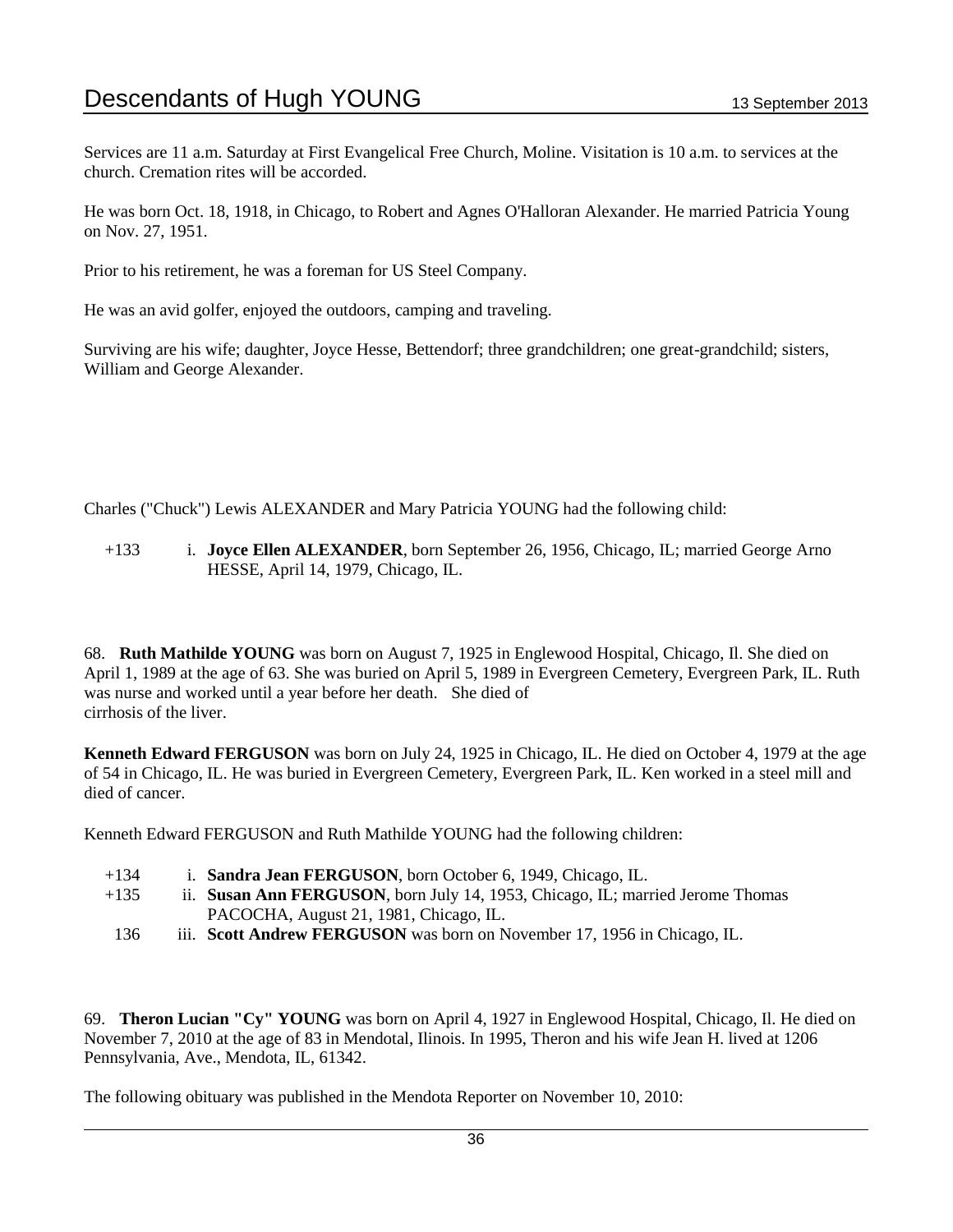Theron Young Posted: Wednesday, Nov 10th, 2010 BY: Staff

Theron "Cy" Young, 83, of Mendota died Nov. 7, 2010 at the Mendota Lutheran Home.

Funeral services will be held at 11 a.m. on Wednesday, Nov. 10 at First United Methodist Church with Rev. Michael Morrell officiating. Burial will be at Heaton Point Cemetery, Princeton. Visitation was from 5-8 p.m. on Nov. 9 at the church. Arrangements were handled by the Merritt Funeral Home, Mendota.

Mr. Young was born April 4, 1927 in Chicago to Theron and Ruth (Woodburn) Young. He married Mary Lou Johnson on Nov. 25, 1949. She preceded him in death on Aug. 1, 1962. He then married Jean Widmer Smith on July 30, 1966 in Mendota.

Survivors include his wife, Jean of Mendota; five daughters, Beverly (Glenn) Dobias of Pearland, Texas, Marilyn (Shaun) Harpley of Vadnais Heights, Minn., Barbara (Merv) Salter of Monticello, Colleen (Jim) Moravek of Columbia Heights, Minn. and Lois (Rick) Ledesma of Friendswood, Texas; two sons, Martin (Eleanor) Smith of Davis, Calif. and Henson (Pati) Smith of Puyallup, Wash.; 20 grandchildren; six great grandchildren; and one sister, Pat Alexander of Bettendorf, Iowa.

He was preceded in death by his parents and one sister.

Mr. Young served with the U.S. Army during WWII with the occupation forces in Germany. He was a member of First United Methodist Church where he was active in various church committees. He was also a member of the Mendota Lions Club.

Memorials may be directed to First United Methodist Church or the Alzheimer's Association.

Theron Lucian "Cy" YOUNG and Mary Lou JOHNSON were married on November 25, 1949. **Mary Lou JOHNSON** was born on May 22, 1929 in Chicago, IL. She died on August 1, 1962 at the age of 33 in Mendota, IL. She was buried on August 4, 1962 in Restland Cemetery, Mendota, IL.

Theron Lucian YOUNG and Mary Lou JOHNSON had the following children:

- +137 i. **Beverly Jean YOUNG**, born September 24, 1951, Lying In Hospital, Chicago, IL; married Glenn G. DOBIAS, June 10, 1972, United Methodist Church, Plano, IL.
- +138 ii. **Marilyn Sue YOUNG**, born May 25, 1953, Lying In Hospital, Chicago, IL; married Timothy Allen MURPHY, October 14, 1972, St. mary's Church, Plano, IL; married Ike DOUELL, July 16, 1978, Lutheran Church, Aurora, IL; married Shaun HARPLEY, June 3, 1994, Commune de La Hulpe, Brussells, Begium.
- +139 iii. **Barbara Lynn YOUNG**, born May 25, 1953, Lying In Hospital, Chicago, IL; married Donald Dean MYRICK, September 1, 1973, Methodist Church, Plano, IL; married Mervin Jay STALTER, January 23, 1988, Bible Church, Gibson City, IL.
- +140 iv. **Lois Anne YOUNG**, born July 24, 1957, Mendota, IL; married Ricardo LEDESMA, April 21, 1979, Methodist Church, Plano, IL.

Theron Lucian "Cy" YOUNG and Jean Helen Widmer SMITH were married on July 30, 1966 in Methodist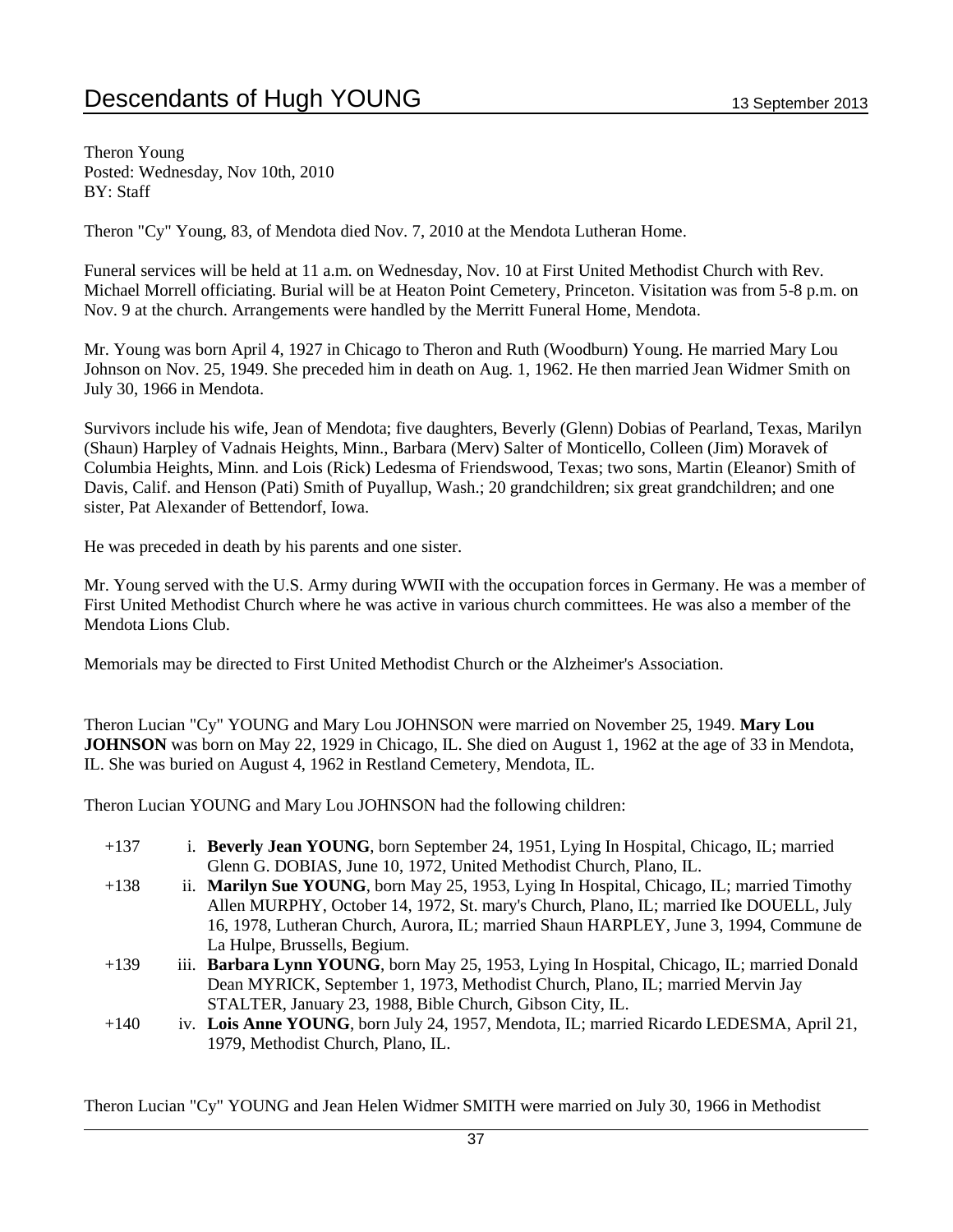Church, Mendota, IL. **Jean Helen Widmer SMITH** was born on September 10, 1930 in Harris Hospital, Mendota, IL. Jean's children by her ex-husband Henson J. Smith were lived with and were raised by Jean and Theron after Jean and Theron married.

70. **Marion Ruth WOODBURN** was born on June 10, 1929. She died on June 28, 1998 at the age of 69.

**Richard Henry "Dick" ROHAUS** was born on September 29, 1923. He died on July 21, 2009 at the age of 85 in Bridgewater, New Jersey. The following obituary was published in the Somerset Reporter (http://www.nj.com) on July 24, 2009:

#### **RICHARD ROHAUS By Frank Mustac July 24, 2009, 3:43PM**

BRIDGEWATER -- Richard "Dick" H. Rohaus died Tuesday, July 21, 2009. He was 85. Dick was born and raised in Pittsburgh before moving to Bridgewater in 1964. He was an accountant for American Standard Inc. in Piscataway for more than 38 years, retiring in 1988.

He was a 1950 graduate of Duquesne University in Pittsburgh with a degree in accounting.

Dick served with the Navy in the Pacific during World War II. He was a member of VFW Post 2754 in Pittsburgh and American Legion Post 12 in Somerville.

He was an avid golfer who also loved the N.Y. Yankees and Pittsburgh Steelers. He will be sadly missed by his family and friends.His wife Marion died in 1998.

Surviving are his sons, Michael, Gregory and Robert; a brother, Robert who resides in Florida; and one granddaughter, Samantha.

Funeral services: 9:30 a.m., Saturday, July 25 at Bruce C. VanArsdale Funeral Home, 111 N. Gaston Ave., Somerville. Entombment: at Woodbridge Memorial Gardens. Visitation: 6-9 p.m. Friday at the funeral home.

Memorial contributions can be made to the American Cancer Society, 669 Littleton Road, Parsippany 07054. To send condolences to the family, visit brucecvanarsdalefuneralhome.com.

Richard Henry ROHAUS and Marion Ruth WOODBURN had the following children:

141 i. **Gregory Paul ROHAUS** was born on December 25, 1957. According to Greg's linkedin profile in 2011:

> Greg is a Senior Applications Engineer at Konica Minolta Sensing Americas in the Greater New York City Area. In the past, he has worked as Senior Applications Specialist at Datacolor; Quality Control Manager at Norton and Son's, Bayonne, New Jersey (Muralo E&J); Quality Control Supervisor at Whittaker Corporation, North Brunswick, NJ; and Operator/Lab Technician at Reliance Universal. He attended Raritan Valley Community College. Greg has vast experience in the chemical coatings industry, which includes formulation of new products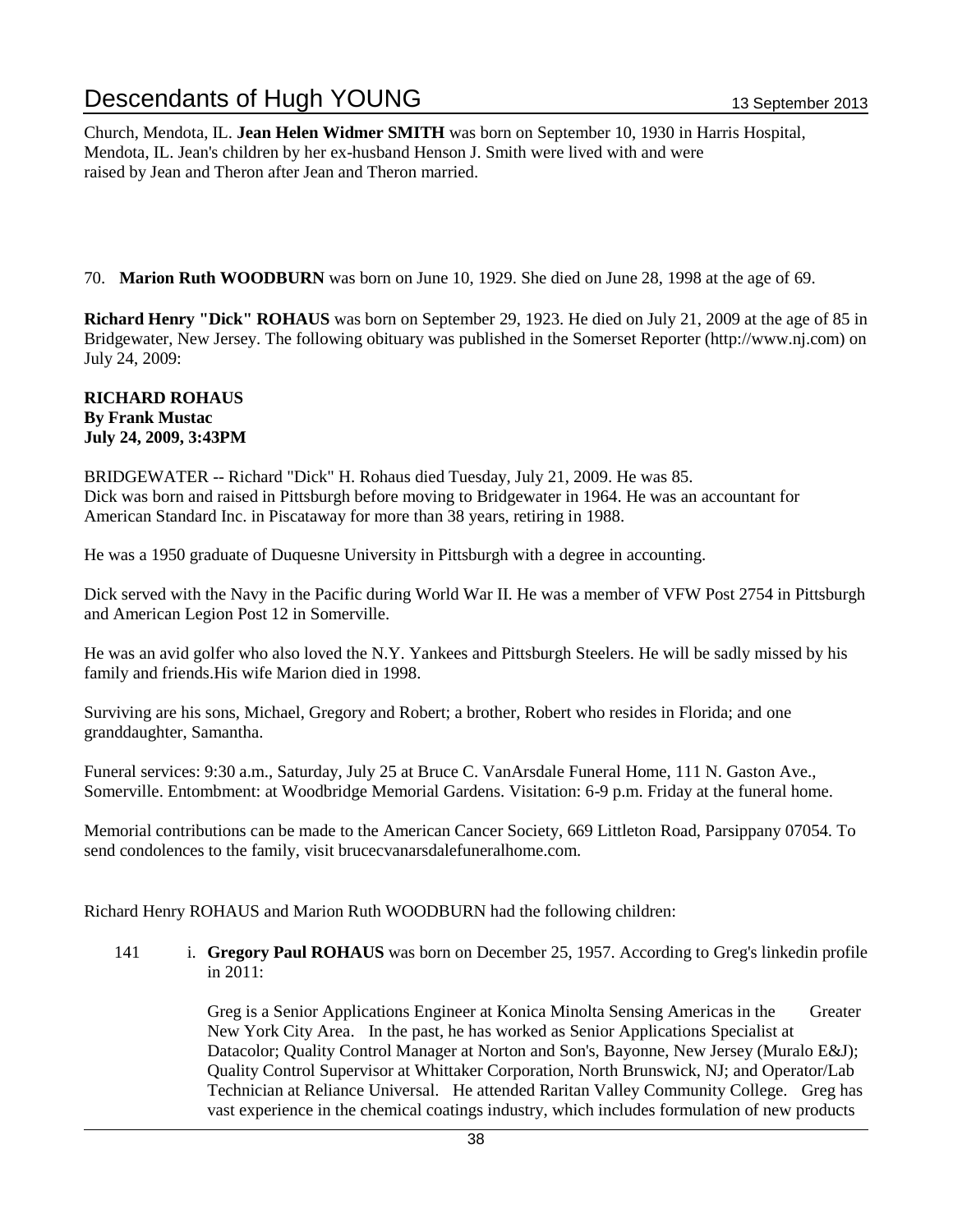as well as the color control of many of those products. He has worked extensively the last 30 years with color control measurement and science with an emphasis on customer training, troubleshooring and supporting our sales departments. He lives in Bridgewater, New Jersey (2011).

- 142 ii. **Robert Alan ROHAUS** was born on February 28, 1960.
- 143 iii. **Michael Richard ROHAUS** was born on March 19, 1954.

71. **Houston John WOODBURN** was born on June 12, 1934. He died on March 21, 2007 at the age of 72 in Avalon, Allegheny County, Pennsylvania. The following obituary was published in the March 22, 2007 edition of the Pittsburgh Post-Gazette:

WOODBURN, HOUSTON J. On Wednesday, March 21, 2007, Houston J. "Bud/Woody" Woodburn, formerly of Avalon. Husband of the late Faye Kramer Woodburn; father of Mark A. Woodburn M.D.; brother of John H. "Jack" Woodburn (Sally) and the late Marion Rohaus; also two nieces and three nephews. He was employed as a Dental Technician with Hartman-Simon Dental Labs for many years. A Memorial Service will be held Saturday, March 24, at the McDONALD-LINN FUNERAL HOME, 529 California Ave., Avalon. Friends invited from 11am until time of service at 11:30am. In lieu of flowers memorial gifts are suggested to the American Heart and Lung Association.

### **Faye KRAMER** was born (date unknown).

Houston John WOODBURN and Faye KRAMER had the following child:

+144 i. **Dr. Mark Abraham WOODBURN**, born October 24, 1979; married Kiley NEUROHR, July 14, 2012.

72. **John Houston "Jack" WOODBURN** was born on June 12, 1934 in Bellevue, Allegheny Co., Pennsylvania. According to his wife, Sally, John's parents did not know they were going to have twins and when they were born, they simply reversed the names--John Houston and Houston John. John attended Avalon High School, Duff's Business School and the University of Pittsburgh. He worked at USX, the Pittsburgh Science Center and the Pittsburgh Visitors Bureau. He attended Ben Avon Presbyterian Church and Trinity Lutheran Church. John lived at 614 Semple Ave., Pittsburgh, PA and 994 Norwood Ave., Pittsburgh, PA.

John Houston "Jack" WOODBURN and Sarah "Sally" STOUT were married on November 24, 1955 in Ben Avon Hts. Presbyterian Church. **Sarah "Sally" STOUT** was born on January 12, 1936 in Greenville, Pennsylvania. Sarah worked for Federated Investors in Pittsburgh, Pennsylvania.

John Houston WOODBURN and Sarah STOUT had the following children:

- +145 i. **Linda Louise WOODBURN**, born March 28, 1959, Bellvue, Pennsylvania.
- +146 ii. **Mary Ann WOODBURN**, born March 15, 1962, Bellvue, Pennsylvania; married Unknown MACIOCE, August, 1985, Ben Avon Hts. Presbyterian Church.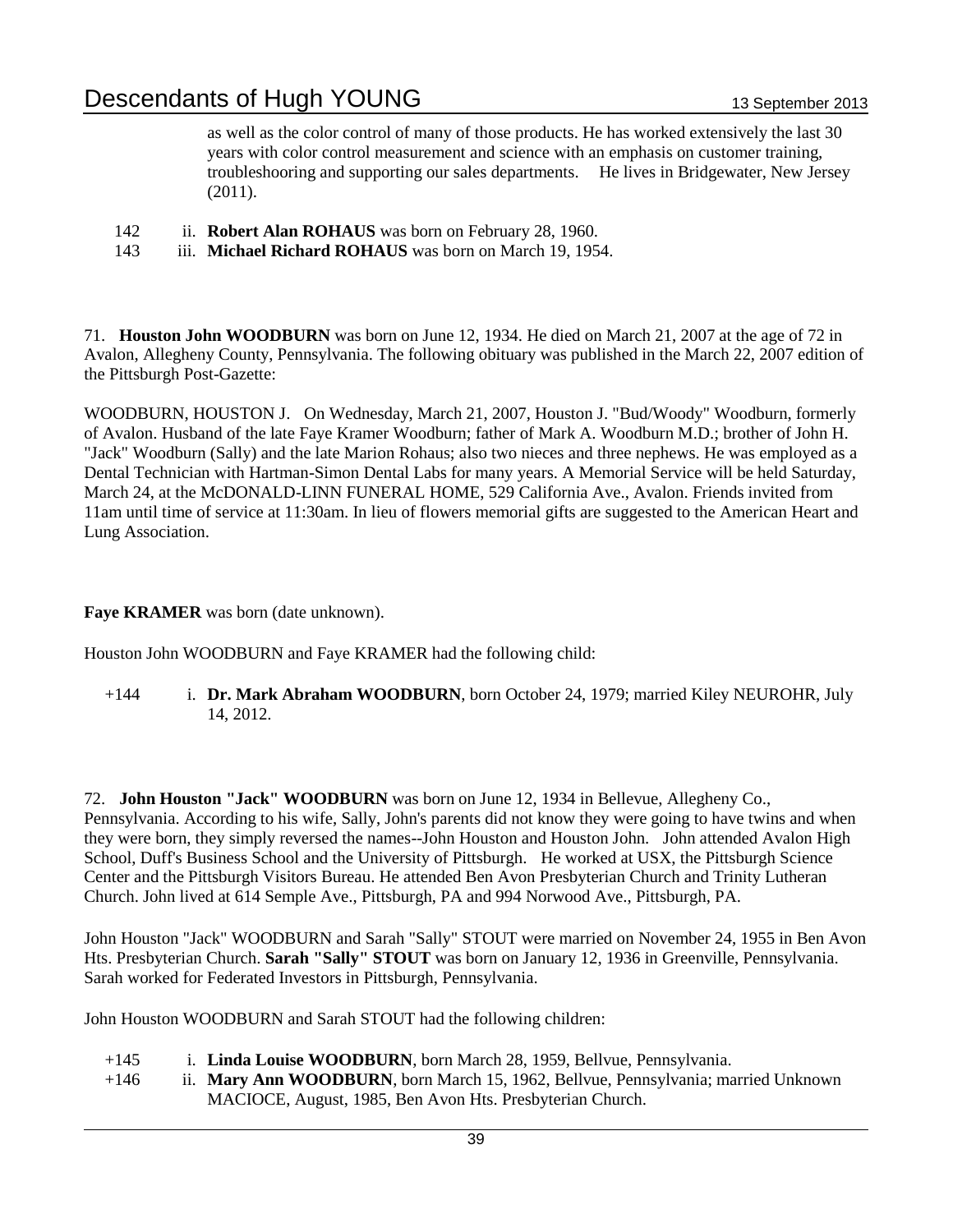### **Sixth Generation**

74. **Lawrence Paul HAYS** was born on September 13, 1951. In 1994, resided at 818 Knightsboro Ct., Brentwood, TN 37027

Lawrence Paul HAYS and Denise BEAM were married on September 24, 1977. **Denise BEAM** was born (date unknown).

Lawrence Paul HAYS and Denise BEAM had the following children:

- 147 i. **Sarah Katherine HAYS** was born on August 8, 1981.
- 148 ii. **Benjamin Lawrence HAYS** was born on March 23, 1983.
- 149 iii. **Nathan Peter HAYS** was born on September 10, 1987.

75. **Mark David HAYS** was born on August 17, 1953. In 1994, resided at 913 Lodgepole Dr., Imperial, PA 15126

Mark David HAYS and Margaret WEYANDT were married on December 12, 1977. **Margaret WEYANDT** was born (date unknown).

Mark David HAYS and Margaret WEYANDT had the following children:

- +150 i. **Megan Theresa HAYS**, born December 30, 1983.
- +151 ii. **Mary Elizabeth HAYS**, born August 23, 1986; married Amir El Sayed EBRAHIM, January 12, 8.
- 152 iii. **Mark David Jr. HAYS** was born on December 2, 1989.

76. **Mary Margaret HAYS** was born on December 29, 1955 in Maryland. In 1994, resided at 5018 Lakeview Dr., Gibsonia, PA 15044

Mary Margaret HAYS and Gregory HAAS were married on August 20, 1977. **Gregory HAAS** was born (date unknown).

Gregory HAAS and Mary Margaret HAYS had the following children:

- +153 i. **Hayley Margaret HAAS**, born December 11, 1979; married Carlos TREVINO-TAVIS.
- +154 ii. **Tiffany Joy HAAS**, born August 17, 1982; married Christopher DUNN, June 23.
- 155 iii. **Randall Gregory HAAS** was born on February 2, 1990.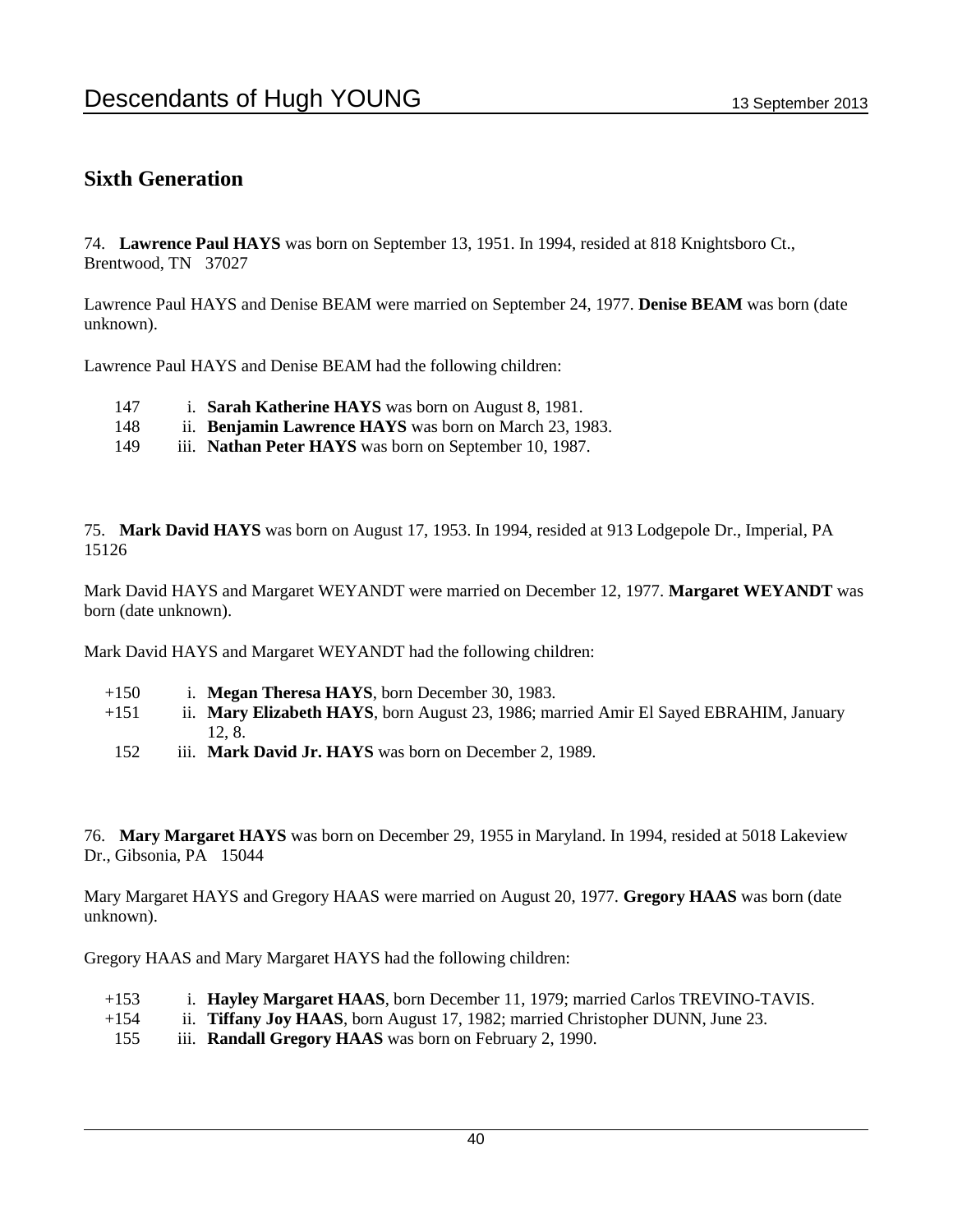77. **Aimee Claire YOUNG** was born on June 16, 1950 in Pittsburgh, Pennsylvania.

Aimee Claire YOUNG and Gordon Campbell JACKSON were married on June 10, 1975 in California. **Gordon Campbell JACKSON** was born (date unknown).

Gordon Campbell JACKSON and Aimee Claire YOUNG had the following child:

156 i. **Trevor Gordon Campbell JACKSON** was born on October 17, 1985.

79. **Susan Margaret YOUNG** was born on May 14, 1956 in Loring Airforce Base, Maine.

**James GORDON** was born (date unknown).

James GORDON and Susan Margaret YOUNG had the following children:

- 157 i. **Garret James GORDON** was born on March 23, 1984 in Jacksonville, FL.
- 158 ii. **Erin GORDON** was born on May 1, 1987 in Jacksonville, FL.

81. **Carol Lynn YOUNG** was born on December 17, 1960 in Charleston, SC.

Carol Lynn YOUNG and Douglas Paul SMITH were married on July 6, 1985 in St. Augustine, FL. They were divorced. **Douglas Paul SMITH** was born (date unknown).

### **LAFLEUR** was born (date unknown).

LAFLEUR and Carol Lynn YOUNG had the following child:

159 i. **Samantha Joy LAFLEUR** was born on September 21, 1996.

82. **Alison Joy YOUNG** was born on May 6, 1967 in Ft. Dix, NJ.

Alison Joy YOUNG and Oscar MARIN were married on April 18, 1992. **Oscar MARIN** was born (date unknown).

Oscar MARIN and Alison Joy YOUNG had the following children:

- 160 i. **Mallory Joy MARIN** was born on November 6, 1992.
- 161 ii. **Alyssa Emilia MARIN** was born on July 1, 1996.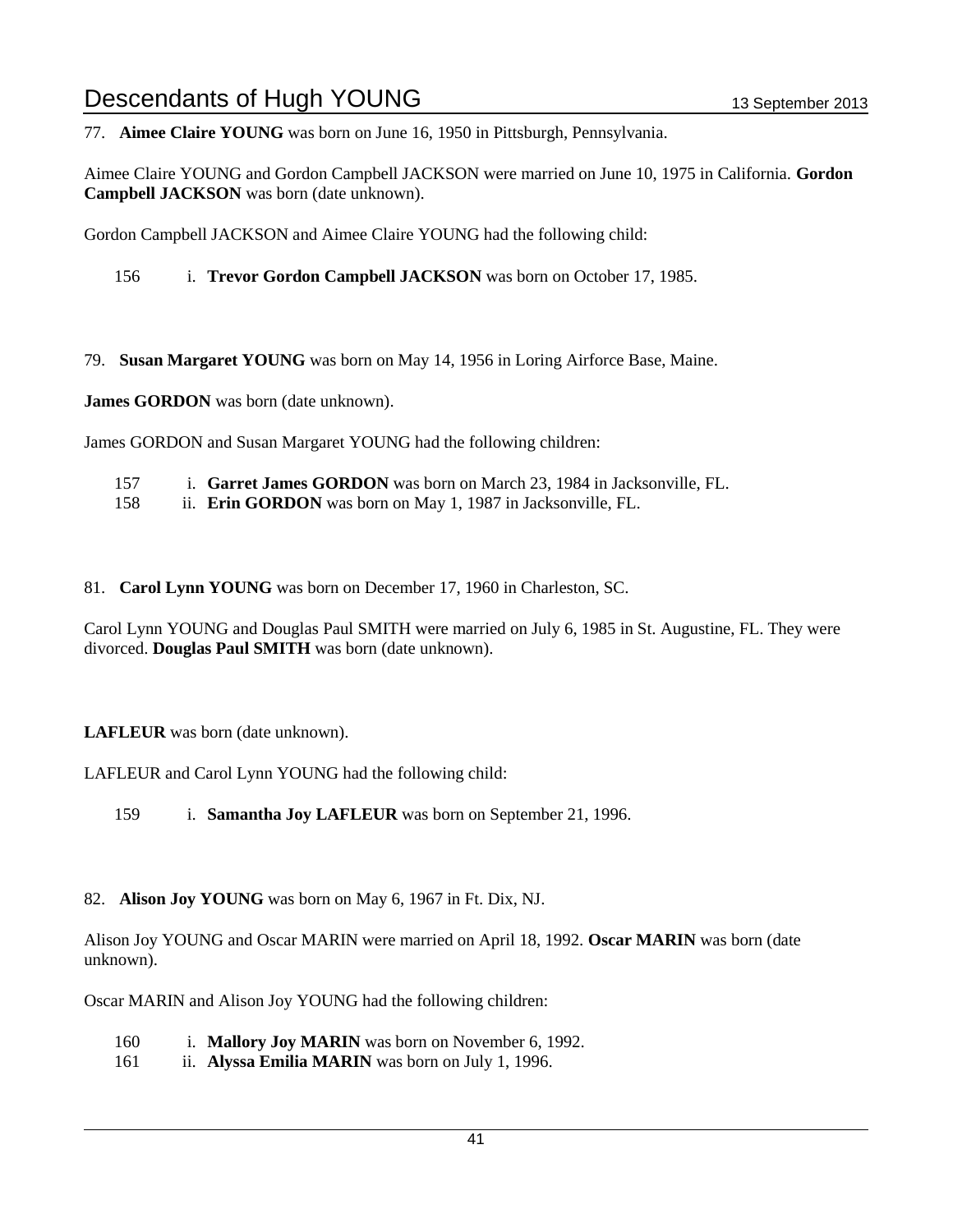83. **Beth Ann YOUNG** was born on June 18, 1958 in Bellevue, PA. In 1994, resided at P.O. Box 34 Clinton, PA 15026

Beth Ann YOUNG and Kenneth A. FAVAND were married on April 22, 1988 in Franklin Park, PA. **Kenneth A. FAVAND** was born (date unknown).

Kenneth A. FAVAND and Beth Ann YOUNG had the following children:

- 162 i. **Daniel Prentice FAVAND** was born on May 17, 1990 in Pittsburgh, Pennsylvania.
- 163 ii. **Kelly Michelle FAVAND** was born on January 6, 1993 in Pittsburgh, Pennsylvania.

84. **Steven McClay YOUNG** was born on May 21, 1961 in Pittsburgh, Pennsylvania. In 1994, resided at 3814 Belladonna Dr., Glenshaw, PA 15116

Steven McClay YOUNG and Cynthia MILLER were married on June 13, 1992 in Glenshaw, PA. They were divorced. **Cynthia MILLER** was born (date unknown).

Steven McClay YOUNG and Cynthia MILLER had the following child:

164 i. **Tucker Cody YOUNG** was born on June 11, 1993 in Pittsburgh, Pennsylvania.

85. **Barbara Ann YOUNG** was born on October 25, 1956 in Bellevue, PA. In 1994, resided at 103 Phillips Ln., Robinson Twp., Mckees Rocks, PA 15136

Barbara Ann YOUNG and Craig Mark CANNELLA were married on August 22, 1992 in Allegheny Ev. Church (Old Orchard Pres. Church), Avalon, PA. **Craig Mark CANNELLA** was born (date unknown). Craig is a patrolman with the Avalon Police Department, Avalon, Pennsylvania (2011).

Craig Mark CANNELLA and Barbara Ann YOUNG had the following children:

- 165 i. **Craig Mark CANNELLA Jr.** was born on March 28, 1993.
- 166 ii. **Christine Elizabeth CANNELLA** was born on December 27, 1999 in Allegheny General Hospital, Pittsburgh, PA.
- 86. **Karen LEECH** was born on May 10, 1950.

**David Edward HATTON** was born (date unknown).

David Edward HATTON and Karen LEECH had the following children: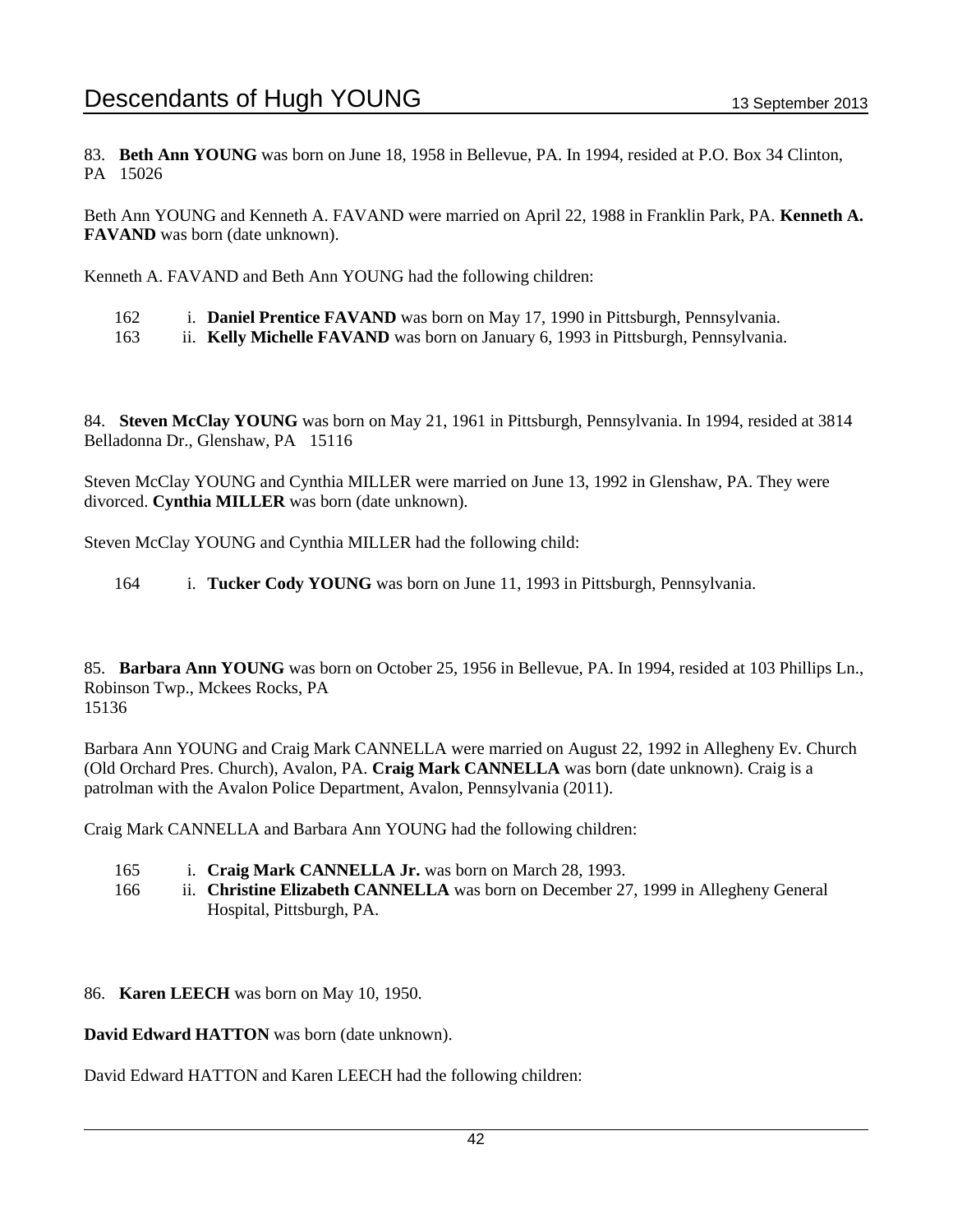- +167 i. **Karen HATTON**, married Unknown MUELLER.
- 168 ii. **David HATTON** was born on January 14, 1978.
- 169 iii. **Jennifer J. HATTON** was born on January 24, 1981.

### 87. **Robert Wilson LEECH** was born on April 7, 1952.

**Diane ROSS** was born (date unknown).

Robert Wilson LEECH and Diane ROSS had the following children:

- 170 i. **Ross LEECH** was born on November 18, 1993. He celebrated his bar mitzvah. Currently (1994) lives in Berkley, CA.
- 171 ii. **Jeanette Sarah LEECH** was born on August 24, 1998.

### 89. **William McClay LEECH** was born on May 16, 1959.

**Amy OVERLAND** was born (date unknown).

William McClay LEECH and Amy OVERLAND had the following children:

- 172 i. **Colin McClay LEECH** was born on October 29, 1997.
- 173 ii. **Aiden Toivari LEECH** was born on November 28, 2001.

### 90. **Thomas Andrew LEECH** was born on November 2, 1965.

**Kimberly LEWIS** was born about 1966.

Thomas Andrew LEECH and Kimberly LEWIS had the following children:

- 174 i. **Jenna Marie LEECH** was born on August 31, 1994.
- 175 ii. **Conner Thomas LEECH** was born on February 24, 1996.

93. **Stephen "Sky" YOUNG** was born on December 24, 1949. He died on March 12, 2009 at the age of 59 in Marshall Township, Allegheny Co., Pennsylvania. The following obituary appeared in the March 15, 2009 edition of the Pittsburgh Post-Gazette:

Stephen M. "Sky" Young YOUNG STEPHEN M. "SKY"

Age 59, of Marshall Twp. on March 12, 2009. Stephen M. "Sky" Young; husband of Cristie Young; father of Western (Jasmin) and William Young; son of Harry and the late Sue Young; brother of Christine Young (David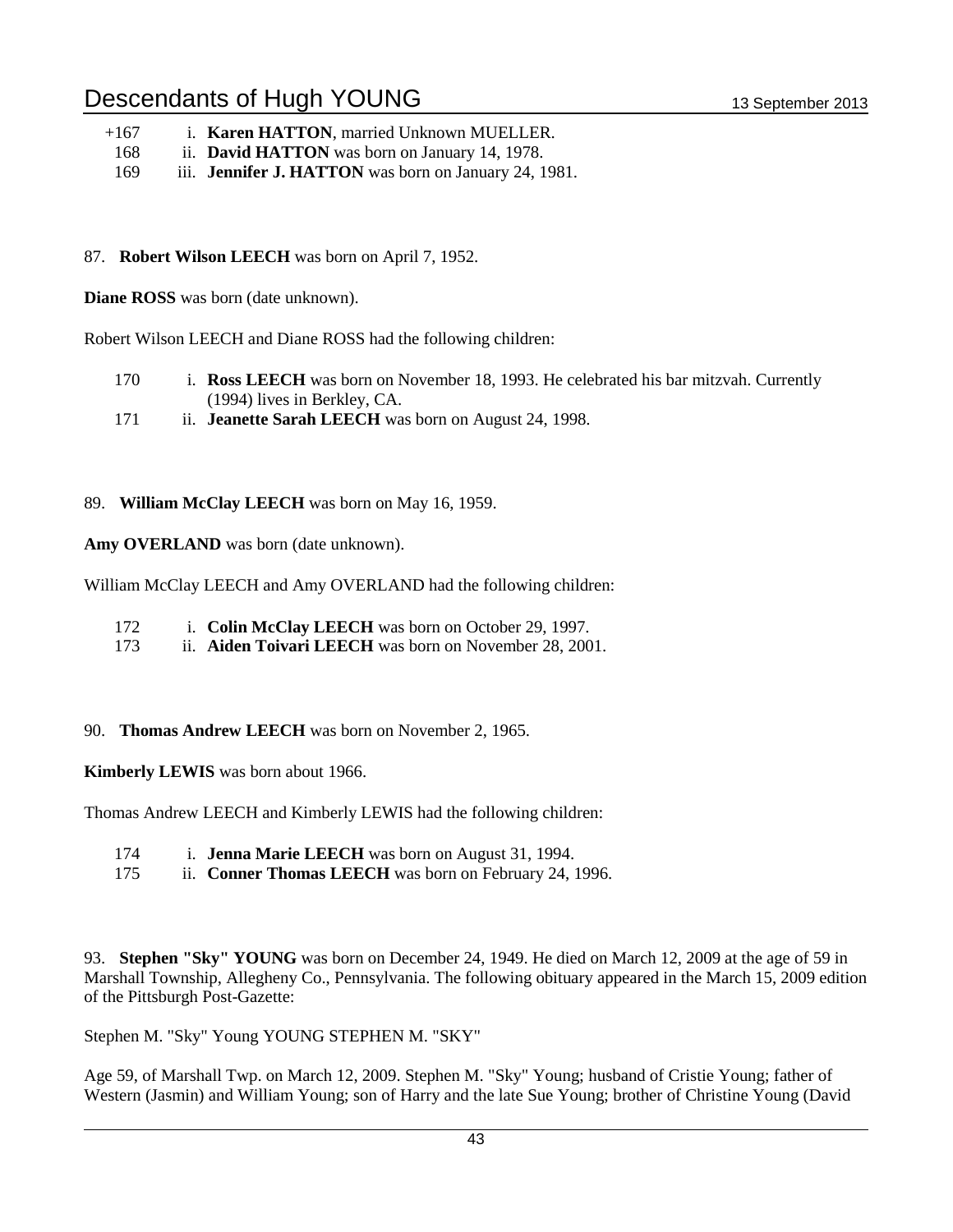Ehrhart); also 2 grandchildren; Summer and Jada Young. Services and interment private. A Memorial Ride in Stephens honor to be announced. Arrangements by McDONALD- LINN FUNERAL HOME, INC. Avalon.

Stephen died of cancer at North Hills Passavant Hospital.

**Cristie UNKNOWN** was born (date unknown).

Stephen YOUNG and Cristie UNKNOWN had the following children:

- +176 i. **Western McClay YOUNG**, born March 10, 1979; married Jasmin UNKNOWN.
- 177 ii. **William YOUNG** was born on December 31, 1985.
- 94. **Christine YOUNG** was born on September 22, 1967.

Christine YOUNG and David EHRHART were married. **David EHRHART** was born (date unknown).

#### 95. **Nancy Jean PARKER** was born on October 12, 1951.

**John Edward PACEY** was born (date unknown).

John Edward PACEY and Nancy Jean PARKER had the following children:

- +178 i. **Jennifer Lee "Jennie" PACEY**, born December 20, 1971; married Unknown MCDONALD; married Unknown GODDARD.
- +179 ii. **Stephanie PACEY**, born October 16, 1974; married Matthew B. DART.
- 96. **Theresa PUGLIESE** was born on June 18, 1961.
- **Mark MAYBERRY** was born (date unknown).

Mark MAYBERRY and Theresa PUGLIESE had the following child:

180 i. **Sarah MAYBERRY** was born on August 17, 1991. Sarah graduated from North Hills High School in 2009 and attends Clarion University.

Theresa PUGLIESE and Neal BENNETTER were divorced. **Neal BENNETTER** was born (date unknown).

Neal BENNETTER and Theresa PUGLIESE had the following child: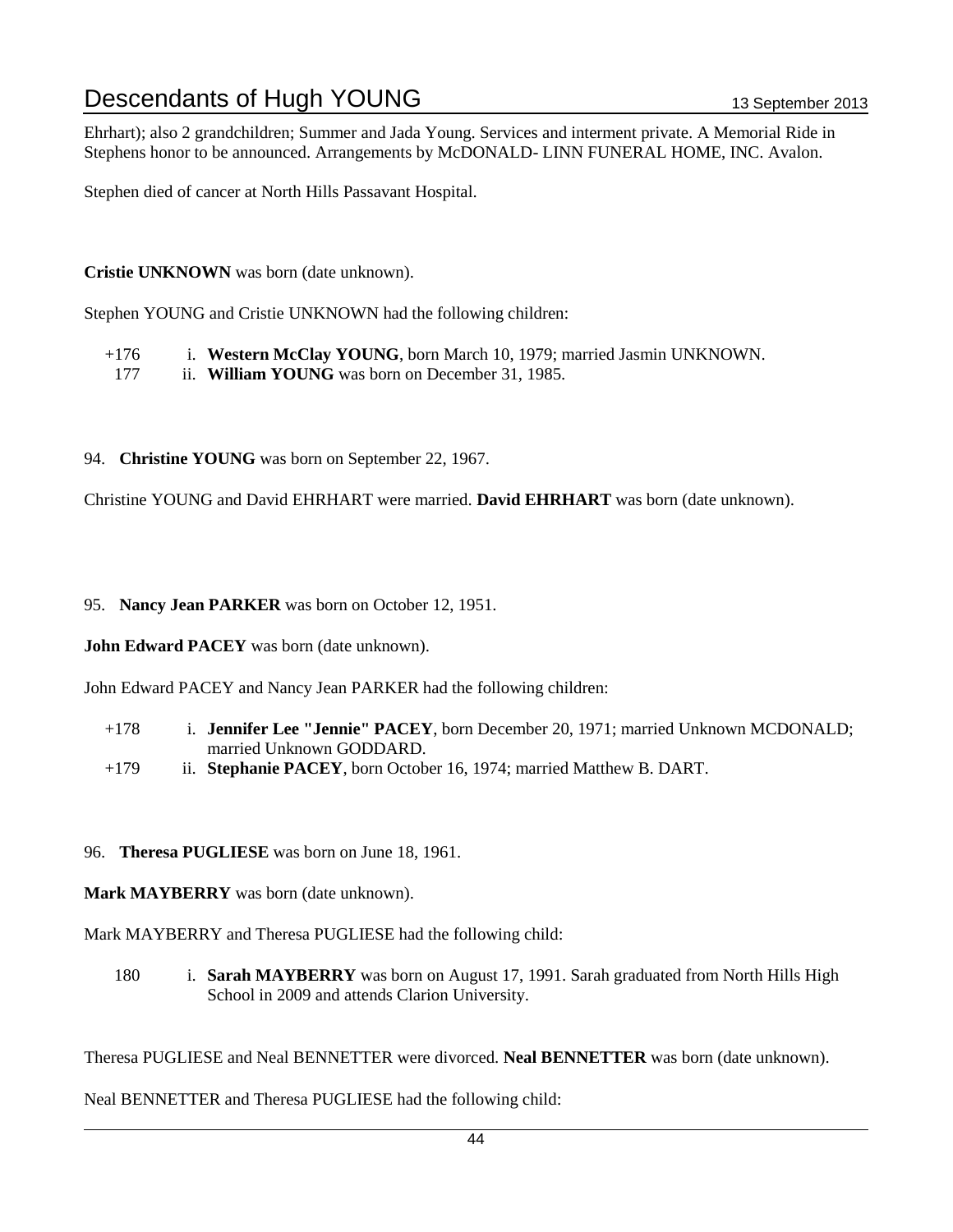181 i. **Ean BENNETTER** was born on August 22, 1985.

98. **Lisa PUGLIESE** was born on December 22, 1967.

**Stephen FALAVOLITO** was born (date unknown).

99. **Patricia PUGLIESE** was born on July 11, 1972.

Patricia PUGLIESE and Brian SCHMIGEL were married. **Brian SCHMIGEL** was born (date unknown).

Brian SCHMIGEL and Patricia PUGLIESE had the following child:

182 i. **Grace Marie SCHMIGEL** was born on October 17, 2006.

100. **Betsy GOODNOUGH** was born (date unknown).

Betsy GOODNOUGH and Rick VILLASANA were married. **Rick VILLASANA** was born (date unknown).

#### 101. **Charles Walter GOODNOUGH IV** was born (date unknown).

Charles Walter GOODNOUGH IV and Jade UNKNOWN were married. **Jade UNKNOWN** was born (date unknown).

#### 102. **Clyde GOODNOUGH** was born (date unknown).

Clyde GOODNOUGH and Julie UNKNOWN were married. **Julie UNKNOWN** was born (date unknown).

103. **Charles W. MADDEN Jr.** was born on December 9, 1954 in Pittsburgh, Allegheny Co., Pennsylvania. He died on March 26, 2010 at the age of 55 in Pittsburgh, Allegheny Co., Pennsylvania. The following obituary was published in the Pittsburgh Post-Gazette on April 3, 2010: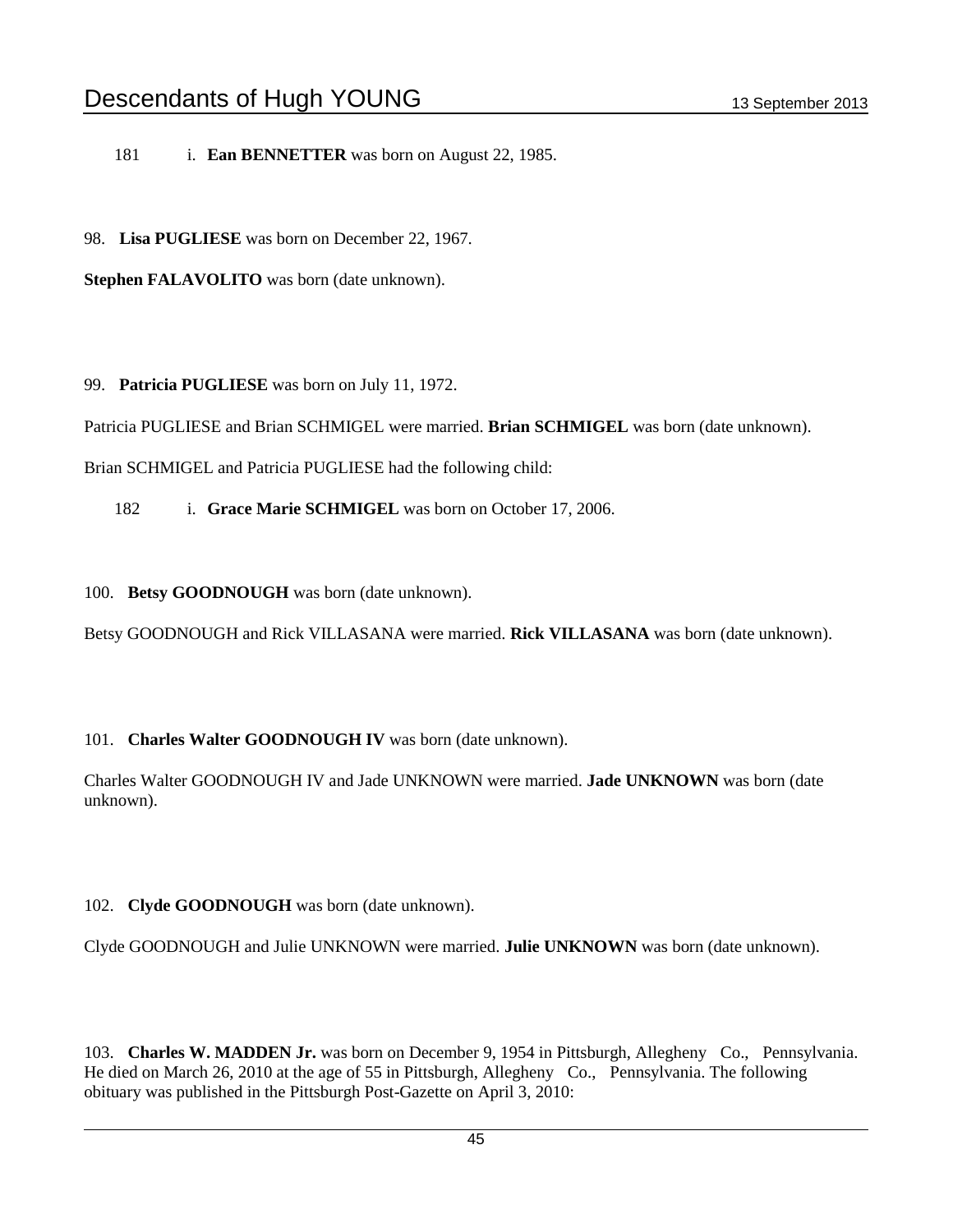### MADDEN CHARLES W., JR.

Age 55, of North Fayette Twp., Imperial, PA, on Friday afternoon, March 26, 2010, in Allegheny General Hospital. Born December 9, 1954 in Pittsburgh and raised in Oakdale, PA. Charlie retired after 33 years of service with the Allegheny County Airport Authority as an Airfield Operations Supervisor at Greater Pittsburgh Airport. He was a funeral director serving the communities of Oakdale, McDonald, Imperial and Midway. He attended the Pittsburgh Institute of Mortuary Science, graduated from Robert Morris College, Thiel College and West Allegheny High School. Charlie is survived by his loving and devoted wife of 32 years, Barbara (Chauvet) Madden; beloved and adored father of Andrew Madden, Sara Madden and Claire Madden; loving son of Charles and Alice (Shorey) Madden, Sr.; brother of William Madden and wife Denise, Suzanne Hutton and husband Edward; son-in-law of the late Louis "Pie" and Rosemary Chauvet; also survived by 11 nieces and nephews and numerous relatives and friends. A memorial gathering to celebrate Charlie's life will take place on Sunday, April 18, 2010 beginning at 2pm until time of Memorial Service at 4pm at the WHARTON - HERRICK FUNERAL HOME, Edward M. Herrick Funeral Director/Owner, 951 Cliff Mine Road, North Fayette Twp., Imperial, PA 724-695-7332. It is respectfully requested memorial donations in Charlie's name be sent to Light of Life Mission, PO Box 6823, Pgh, PA 15212 or online at www.lightoflife.org

Charles W. MADDEN Jr. and Barbara CHAUVET were married. **Barbara CHAUVET** was born (date unknown).

Charles W. MADDEN and Barbara CHAUVET had the following children:

- +183 i. **Andrew MADDEN**, married Christina UNKNOWN.
	- 184 ii. **Sara MADDEN** was born (date unknown).
	- 185 iii. **Claire MADDEN** was born (date unknown).

#### 104. **Suzanne MADDEN** was born (date unknown).

Suzanne MADDEN and Edward HUTTON were married. **Edward HUTTON** was born (date unknown).

Edward HUTTON and Suzanne MADDEN had the following children:

- 186 i. **Michael HUTTON** was born (date unknown).
- 187 ii. **Katie HUTTON** was born (date unknown).

#### 105. **William MADDEN** was born (date unknown).

William MADDEN and Denise UNKNOWN were married. **Denise UNKNOWN** was born (date unknown).

William MADDEN and Denise UNKNOWN had the following children:

- 188 i. **Matthew MADDEN** was born (date unknown).
- +189 ii. **Nathaniel MADDEN**, married Martujitha DGUEZ.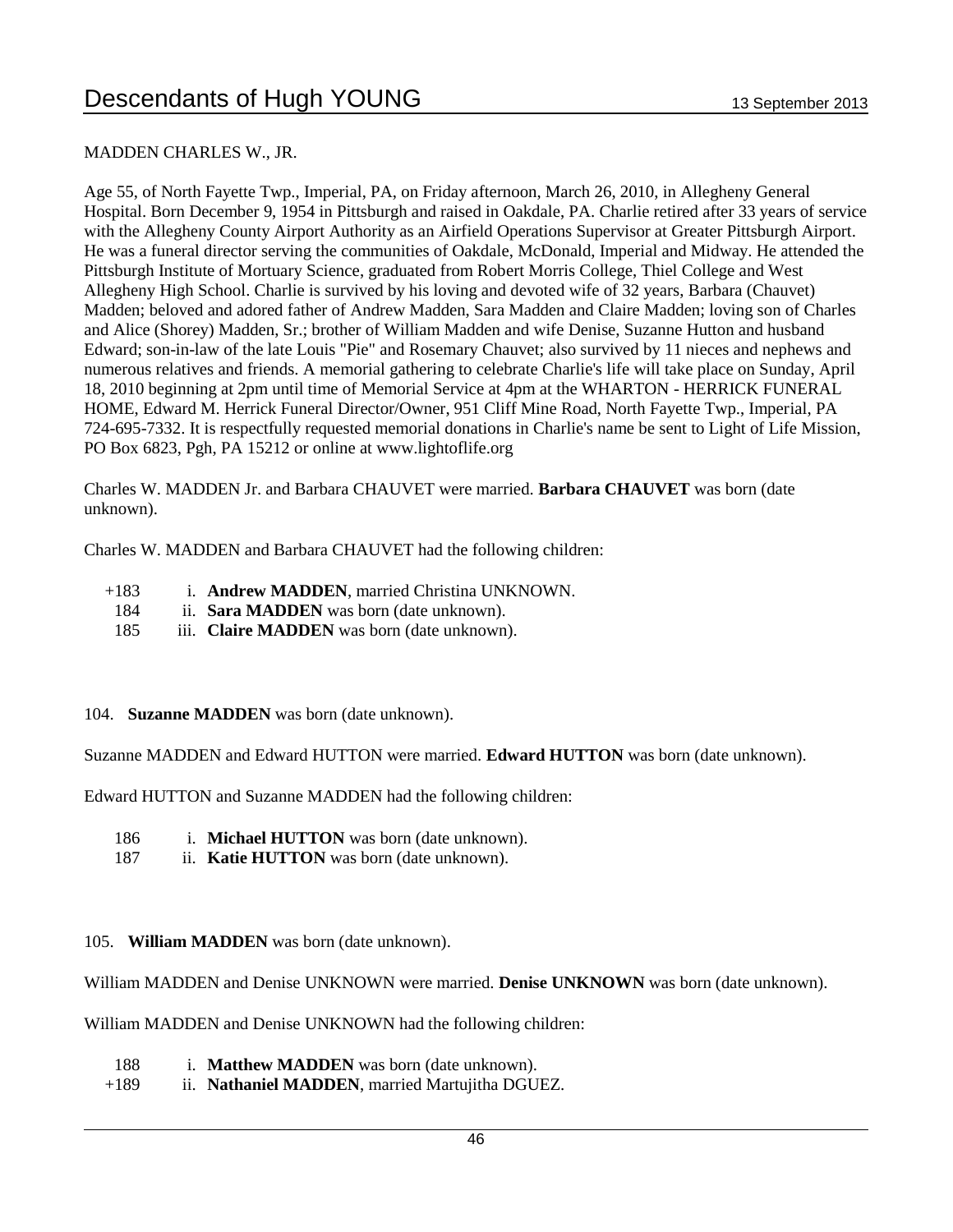106. **John Randall DRINKO** was born (date unknown). According to his father's obituary, John is president of the family-owned Cleveland Institute of Electronics.

John Randall DRINKO and Christina UNKNOWN were married. **Christina UNKNOWN** was born (date unknown).

107. **J. Deaver DRINKO** was born on July 3, 1956 in Cleveland, Cuyahoga Co., Ohio. He died on April 7, 2010 at the age of 53 in Coshocton, Ohio. According to his father's obituary, Deaver operated the family's Double D Ranch in Coshocton, Ohio.

The following obituary appeared online at http://www.memorialsolutions.com/sitemaker/sites/GivenD1/obit.cgi?user=193204Drinko# and was available in 2013:

Deaver Drinko

July 3, 1956 - April 7, 2010

COSHOCTON, OH J. Deaver Drinko, age 53, passed away at his home on Wednesday, April 7th, 2010. He was born in Cleveland on July 3rd, 1956 to Elizabeth G. Drinko and the late John D. Drinko.He is survived by his wife and friend Nina Lynn (Southers) Drinko; his mother Elizabeth G. Drinko; his daughter Kimberly Dawne Drinko (Chadwic Walters); his son Clayton Deaver Drinko (Joshua Diaz); his daughter Bonnie Layne Skaggs (husband Kenny); his grandchildren Kennedy, Nathan, and Emma Jay Skaggs; his step-son Morgan A. Landis; and his very special canine Meiko Drinko. He is also survived by his sister Elizabeth D. Sullivan (husband Renden); his sister Dr. Diana Lynn Drinko; and his brother John Randall Drinko (wife Christina).

Deaver operated Double D Ranch for 30 years and was a board member of Jones Metal Products for 23 years.Deaver donated to numerous charities over the course of his life. Contributions can be made in his memory, in lieu of flowers, to Friends of the Park (PO Box 104, Coshocton, OH 43812) or Friends of the Animal Shelter (PO Box 841, Coshocton, OH 43812).

Calling hours will be Friday, April 16th from 5-8pm at Given Dawson Funeral Home, 186 Park Ave., Coshocton, Ohio, 43812.

Private family services will be held Saturday, April 17th.

J. Deaver DRINKO and Nina Lynn SOUTHERS were married. **Nina Lynn SOUTHERS** was born (date unknown).

J. Deaver DRINKO and Nina Lynn SOUTHERS had the following children:

190 i. **Kimberly Dawne DRINKO** was born (date unknown). According to her father's obituary, Kimberly apparently lives with someone named Chadwic Walters.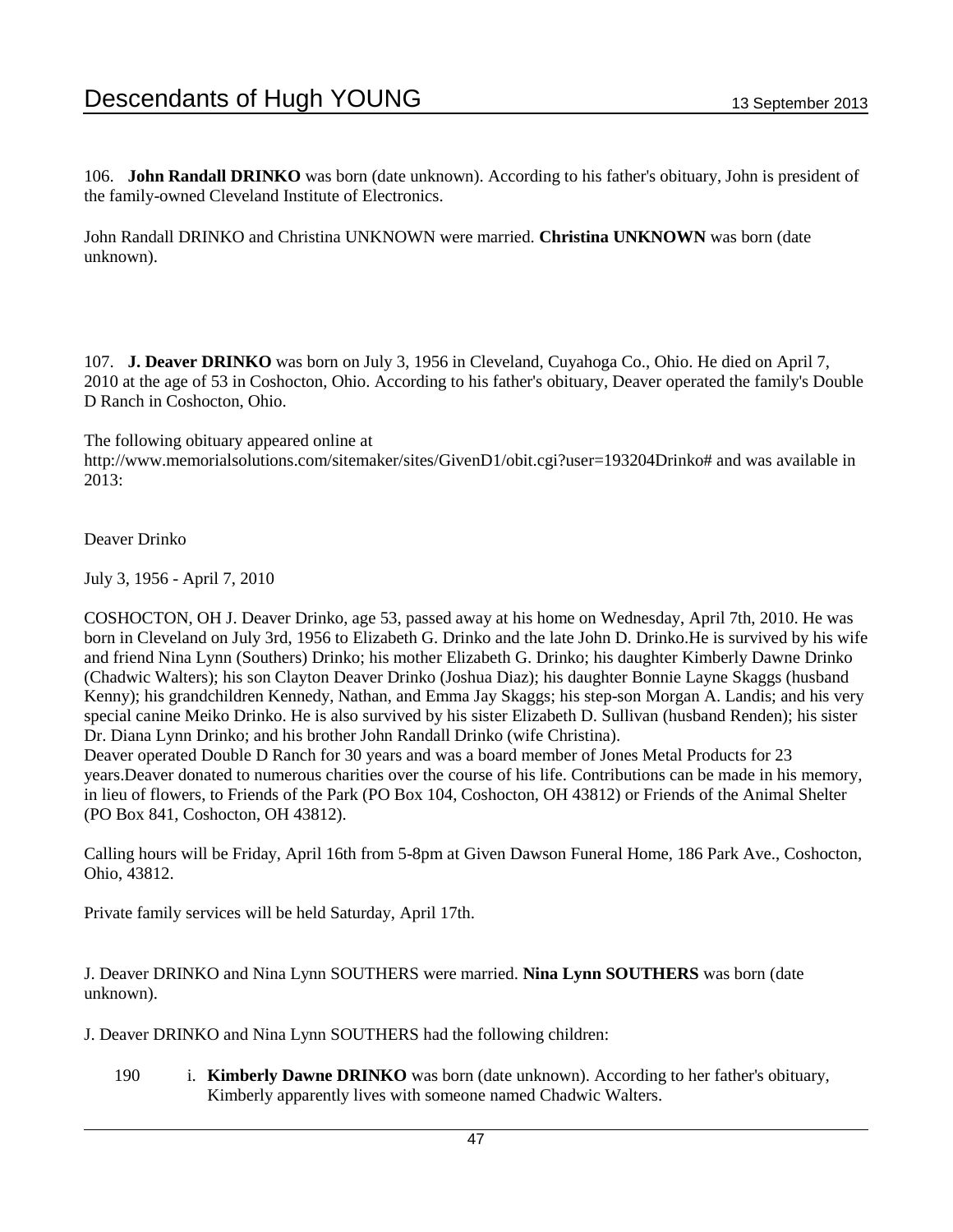191 ii. **Clayton Deaver DRINKO** was born (date unknown). Clayton's father's obituary suggests that Clayton lives with Joshua Diaz.

> According to Clayton's Facebook.com profile (2013): Clayton D. Drinko, Ph.D., author of "Theatrical Improvisation, Consciousness, and Cognition," (Palgrave Pivot; 2013) earned his Ph.D. in Drama and Theater Studies from Tufts University and his MA in Performance Studies from New York University.

> He goes on to say this on his Facebook page: "In college, I was part of a very close-knit improv team. We practiced, performed, and partied together. During a few performances, I seemed to get so "into the show" that I did not remember performing. I had, and still have, no recollection of being onstage. The shows were all videotaped, and when we watched the tapes I was amazed at how good I was at improvising. Yet, I still had no memory of being that guy on the video. The unique rules, structure, and skill-set required for improv affected my mind differently than when I performed in plays or when I was experiencing my everyday college life. "

+192 iii. **Bonnie Layne DRINKO**, married Kenny SKAGGS.

109. **Elizabeth Lee DRINKO** was born (date unknown). According to her father's obituary, Elizabeth is a museum docent in Tucson, Arizona.

Elizabeth Lee DRINKO and Renden SULLIVAN were married. **Renden SULLIVAN** was born (date unknown).

113. **Thomas Wilson FERRIS IV** was born on November 22, 1952 in Pittsburgh, Allegheny Co., Pennsylvania. He died on September 21, 1992 at the age of 39 in Hollywood, Florida.

Thomas Wilson FERRIS IV and Martha K. CHILDRESS were married on August 17, 1990 in Miami, Dade Co., Florida. **Martha K. CHILDRESS** was born on February 22, 1940 in McCracken Co., Kentucky.

114. **James Huff ROSENBLATT** was born on July 8, 1947 in Natchez, Mississippi. Jim graduated from Vanderbilt University, B.A. (cum laude) and Cornell University, J.D. He was a lawyer in the U.S. Army for many years and, as a result, has lived in many places around the country. In 2007, Jim is a Dean of the Mississippi College School of Law. He and his wife are Presbyterians.

**Lauren VAN BUSKIRK** was born (date unknown).

James Huff ROSENBLATT and Lauren VAN BUSKIRK had the following children:

193 i. **Franklin Davis ROSENBLATT** was born on July 29, 1976 in Newport News, VA. The following biography was included in a conference program in 2012: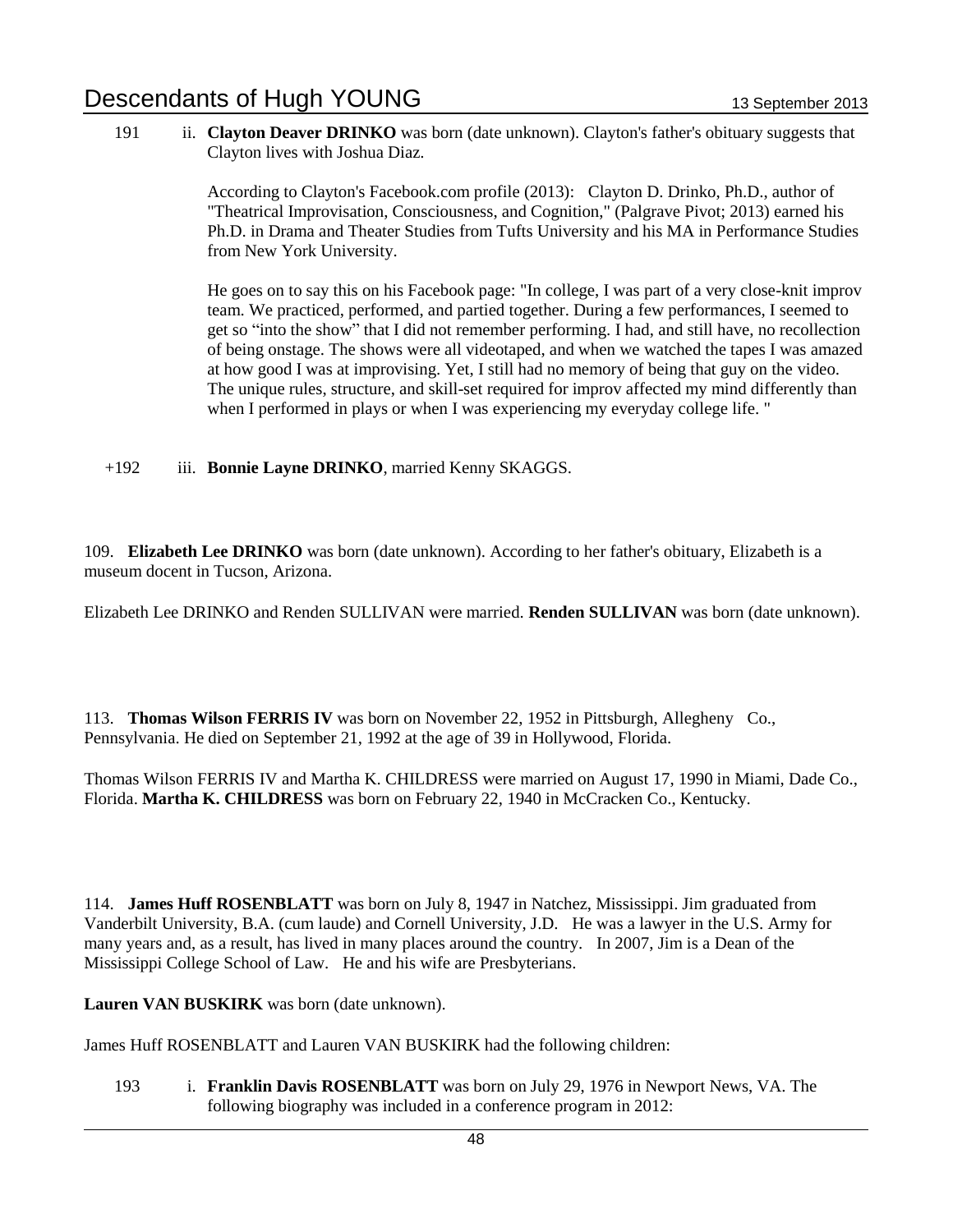**Franklin D. Rosenblatt** is a Major in the U.S. Army Judge Advocate General's Corps. His previous overseas assignments include Korea, Bosnia and Herzegovina, and two tours in Iraq. He is currently a student at the Army's Command and General Staff College at Fort Leavenworth, Kansas. He holds a BA in Philosophy and Religion from James Madison University, a JD from the University of Virginia School of Law, and an LL.M. from the Judge Advocate General's Legal Center and School.

- 194 ii. **John Daniel ROSENBLATT** was born on April 26, 1978 in Charlottesville, Virginia.
- 195 iii. **Andrew Hayes ROSENBLATT** was born on June 5, 1981 in Charlottesville, Virginia.
- 196 iv. **Paul Stokley R. ROSENBLATT** was born on April 2, 1983 in Ft. Leavenworth, KS.

115. **Stephen Woodburn ROSENBLATT** was born on December 20, 1948 in Atlanta, GA. Steve graduated from Vanderbuilt (B.A. Philosphy, 1970) and the University of Mississippi (J.D., 1970), where he was Editor-in-Chief of the Mississippi Journal of Law.

He practices bankruptcy and creditor's rights law with the firm of Butler Snow in Jackson, Mississippi.

**Elisabeth GERNERT** was born (date unknown).

Stephen Woodburn ROSENBLATT and Elisabeth GERNERT had the following children:

- +197 i. **Katherine Brooks ROSENBLATT**, born April 17, 1978, Jackson, MS; married William WEAVER.
- 198 ii. **Emily Mowry ROSENBLATT** was born on August 8, 1980 in Jackson, MS. From a post on the Jackson Prepatory School reunion website, http://www.prep98.com/class\_profile.cfm?member\_id=100615, on March 31, 2008: "after graduating from vanderbilt, i moved out to los angeles where I worked for a film company doing location managing and scouting. such a fun gig, but in the end, entertainment was not for me. for the last four years, i've been in recruitment and absolutely love it!"
- 199 iii. **Nancy Wilson ROSENBLATT** was born on May 20, 1983 in Jackson, MS.

117. **Thomas Lindsay ROSENBLATT** was born on October 17, 1952 in Natchez, Mississippi. Tom is a lawyer. He served for six years as the Assistant District Attorney in the Sixth Circuit District Attorney's office in Mississippi. In 2004, he joined United Mississippi Bank, as a Senior Vice President.

**Polly ASHER** was born (date unknown).

Thomas Lindsay ROSENBLATT and Polly ASHER had the following children:

- 200 i. **Lindsay Morgan ROSENBLATT** was born on October 10, 1982 in Baton Rouge, LA.
- 201 ii. **Mary Pace ROSENBLATT** was born on March 2, 1984 in Baton Rouge, LA.
- 202 iii. **William Thomas ROSENBLATT** was born on August 31, 1985 in Baton Rouge, LA.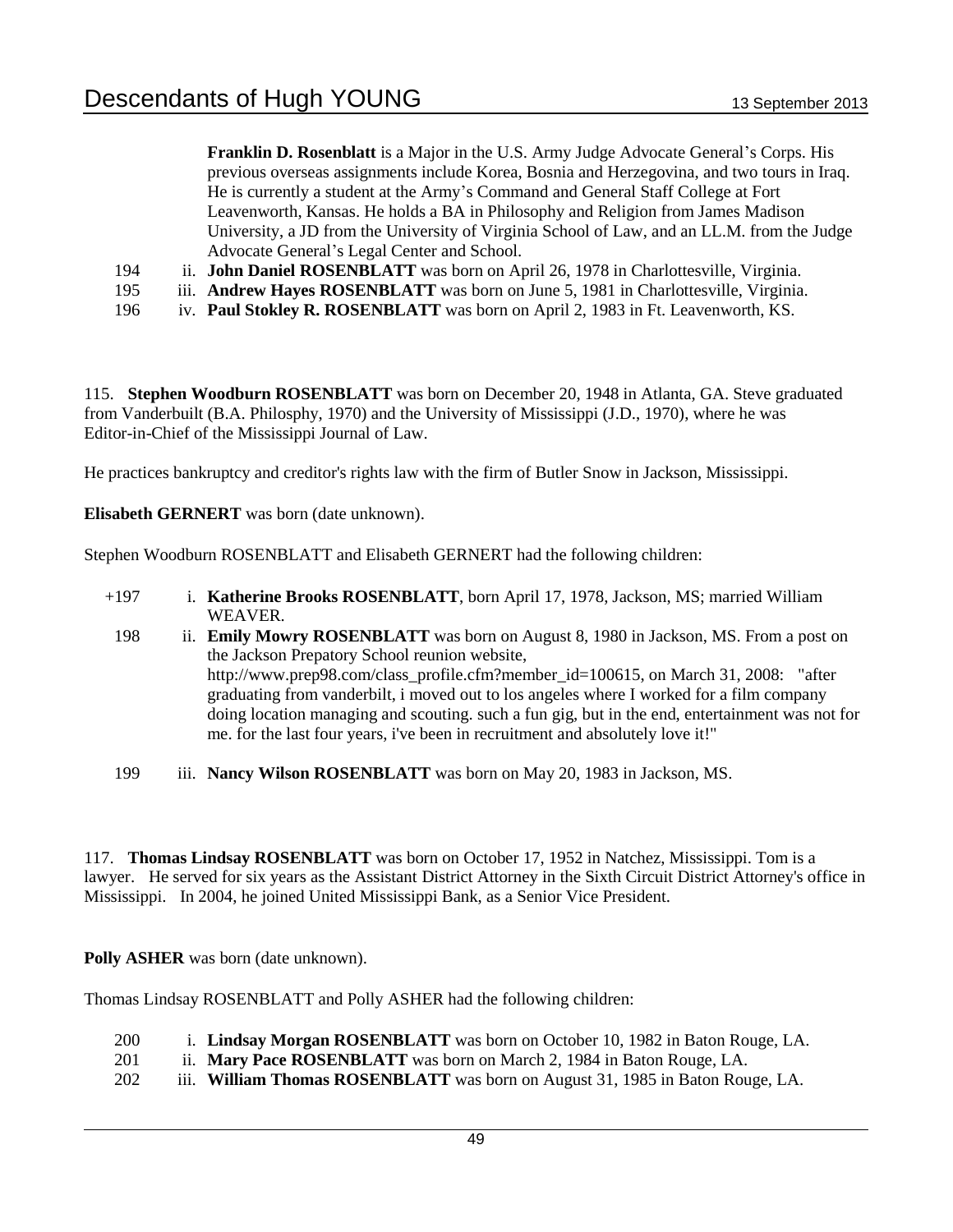119. **Ella Kathleen "Katie" DUFF** was born on October 6, 1947 in George Washington Hospital, Washington, D.C.. Ella attended Elroy Elementary School in Brentwood, PA and Brentwood High School. She attended the Universtiy of Pittsburgh and Temple University. She is a teacher.

**Fred Craig SIMONSON** was born about 1945. Fred and his wife Mary, togther with their family lived in 1994 at 40 Olcott St., Somerset, N.J. Fred and his wife are alumni of Rutgers University.

Fred Craig SIMONSON and Ella Kathleen DUFF had the following children:

- 203 i. **Mary Elizabeth SIMONSON** was born about 1983. Mary is a graduate of Rutgers University. She was a Presidential Fellow in the University of Virginia's PhD program in Critical and Comparative Studies in Music and in 2007 was the first recipient of a Ph.D. in music from the University.
- 204 ii. **Calvin James SIMONSON** was born about 1980.

120. **Mary Henderson DUFF** was born on June 5, 1948 in Magee Hospital, Pittsburgh, Pennsylvania. Mary attended Elroy Elementary School in Brentwood, PA and North Allegheny High School in the North Hills of Pittsburgh. She attended Allegheny College. She served in the U.S. Navy as a Lieutenant. She eloped with her husband, who is a U.S Marine.

Mary Henderson DUFF and David Malcolm HAGOPIAN were married on May 18, 1988 in Victoria, British Columbia, Canada. **David Malcolm HAGOPIAN** was born in Beirut, Lebanon. The following biography was taken from http://www.engr.udayton.edu/faculty/wsmari/cts03/panel2.htm, in connection with a conference where Lt. Col. Hagopian was a speaker in 2003:

Lieutenant Colonel David Hagopian, United States Marine Corps, is the Chairman, Joint Chiefs of Staff resident expert in Knowledge Management and Collaboration. He brings a measure of operational reality to this effort based on Fleet Marine Force service, including naval deployments to the Persian Gulf and field work in Kosovo. Lieutenant Colonel Hagopian combined the knowledge gained from his operational tours with technology during his completion of the Master of Science in Civil and Environmental Engineering course of instruction from Carnegie Mellon University. After completing the course work for his advanced degree, he served as the US Marine Corps Environmental Outreach, Training, and Education officer. Subsequently, he commanded a Communication Company at II Marine Expeditionary Force, Camp Lejeune, North Carolina, from which he deployed to South East Europe providing strategic communications in support of Maritime Prepositioning Forces. Lieutenant Colonel Hagopian brings a unique perspective to the questions that will need to addressed to transform our military into an agile, knowledge enabled and decision superior force.

David was promoted to Colonel in 2006.

David Malcolm HAGOPIAN and Mary Henderson DUFF had the following children:

- 205 i. **Samuel David HAGOPIAN** was born on December 12, 1990 in Portsmouth Naval Hospital, Norfolk, VA..
- 206 ii. **Nancy Kathleen HAGOPIAN** was born on July 8, 1994 in Sewickley Hospital, Sewickley,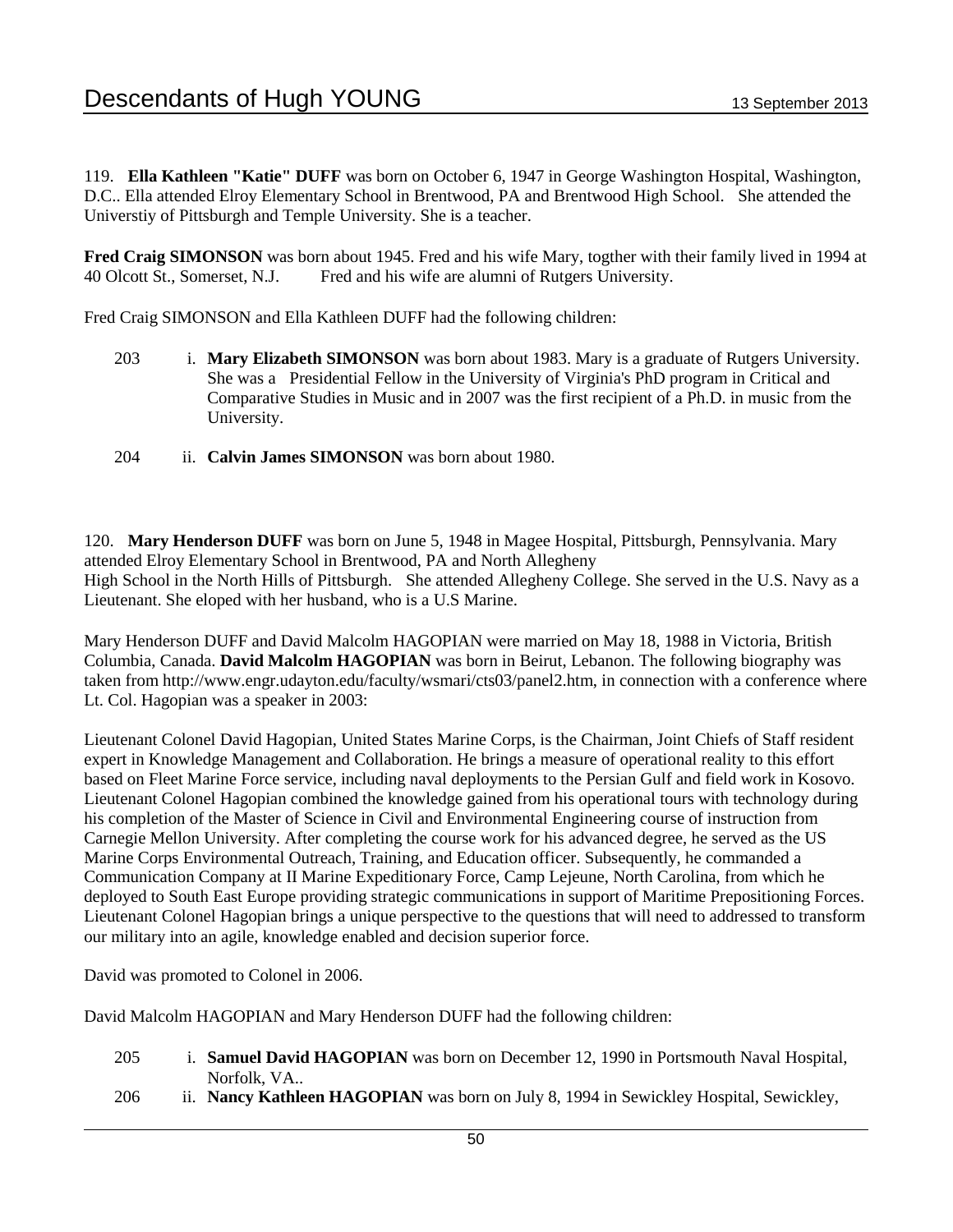PA. She died on July 29, 1994 at the age of 0 in Ben Avon, Pennsylvania. She was buried in Fairmont Cemetery, Franklin Park, PA.

122. **Alfred James DUFF** was born on October 6, 1954 in Magee Hospital, Pittsburgh, Pennsylvania. Alfred attended Elroy Elementary School and Brentwood High School in Brentwood, Pennsylvania. He attended Ohio State University. He lives (1994) at 354 Maxwell Drive, Whitehall, Pennsylvania.

**Barbara James STAVROS** was born (date unknown). Graduated from Clarion College. Certified Teacher

Alfred James DUFF and Barbara James STAVROS had the following child:

207 i. **Emily Cairns DUFF** was born on November 23, 1983 in Magee Hospital, Pittsburgh, Pennsylvania. Emily gradutated in 2006 from Carnegie Mellon University in Pittsburgh with a Bachelor of Science Degree in Information Systems (concentration in Communication Design) and a minor in Film and Digital Imaging.

123. **John Franklin JOHNSON Jr.** was born in Pittsburgh, Pennsylvania. John attended Thomas Jefferson High School in Jefferson Borough, Pennsylvania, graduating in 1968. There, he played football under coach Bap Manzini.

John received an appointment from Congressman James G. Fulton (R.-Pa.) to the U.S. Military Academy at West Point, NY. He graduated in 1972 and was commissioned as a Second Lieutenant in the U.S. Army on June 7, 1972. His first assignment was to Fort Bragg, North Carolina, where he was a platoon leader, operations officer, electonic warfare officer and team leader in the 82nd Airborne Division. His primary military occupational specialty was military intelligence. From 1977 to 1979, he attended the U.S. Air Force Institute of Technology in Dayton, Ohio and received a Masters of Science Degree in Systems Engineering He spent the next three years at Ft. Devens, Massachussetts before moving to Turkey for 10 months in 1983 and then to Heidelberg, Germany, where he spent two and one-half years to 1987. He then lived in Washington, DC for three and one-half years, from June 1987 to August of 1990. In his last year there, he served as a Congressional Fellow in the office of a Congressman. He then moved to Ft. Devens, Massachussetts where he became a Battalion Commander until July 1993. After a one-year assignment to the National Security Administration in Maryland, John was assigned to the Pentagon where he was the Deputy Director of Unified Command Support. John retired from the military as a Colonel.

During his military career, he received the follwing medals and awards: Joint Meritorious Unit Award, Joint Service Commendation Medal, Defense Meritorious Service Medal, Army Commendation Medal, the Legion of Merit, National Defense Service Medal, Armed Forces Expetionary Medal, Army Service Ribbon, Overseas Service Ribbon, Army Superior Unit Award and an Expert Infantryman Badge

Of note, the Legion of Merit is awarded to a member of the Armed Forces of the United States who has distinguished himself by exceptionally meritorious conduct in the performance of outstanding services and achievements. The performance must have been such as to merit recognition for service rendered in a clearly exceptional manner. Performance of duties normal to the grade, branch, specialty, or assignment, and experience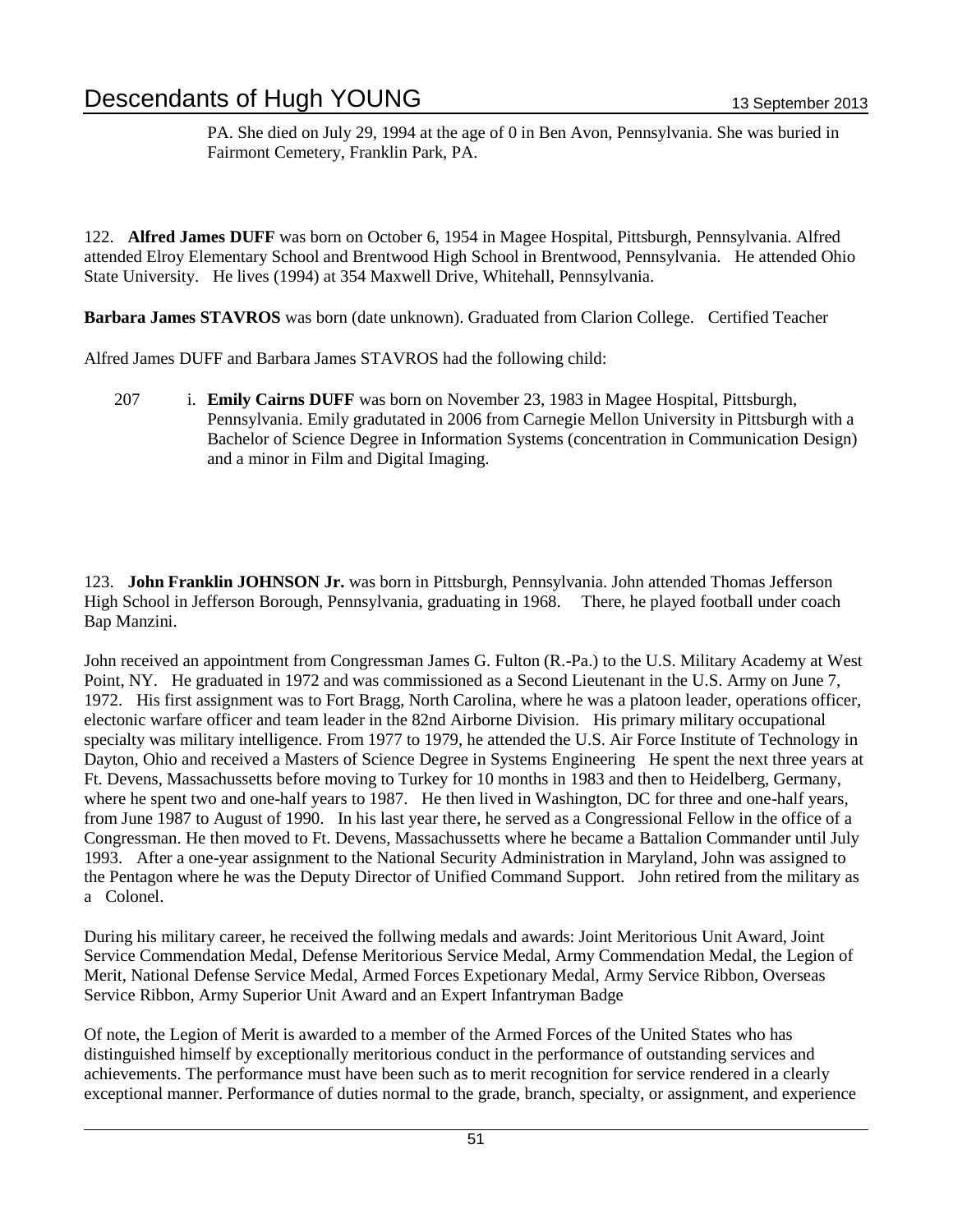of an individual is not an adequate basis for this award.

After his retirement from the military, John worked for Boeing and now (in 2008) for a defense mapping company in Washington, D.C.

John Franklin JOHNSON Jr. and Alyce Lenore VERVILLE were married on July 22, 1972 in West Point, NY. They were divorced. **Alyce Lenore VERVILLE**, daughter of Joseph Leonard VERVILLE and Janie Drucilla SCOTT, was born in Suffern, NY, Good Samaritan Hospital.

John Franklin JOHNSON and Alyce Lenore VERVILLE had the following children:

- +208 i. **John Franklin JOHNSON III**, born Fort Bragg, NC; married Irene Alejandra PALOMINO RIVADENEYRA.
- +209 ii. **Douglas Verville JOHNSON**, born Dayton, Ohio; married Audrey Marie LATHRAM; married Melissa DARNELL.

124. **Donald Paul JOHNSON** was born on March 20, 1953 in Pittsburgh, Pennsylvania. He died on October 7, 1995 at the age of 42 in Jefferson Boro, Allegheny Co., Pennsylvania. He was buried on October 11, 1995 in Jefferson Memorial Cemetery, Pleasant Hills, Pennsylvania.

Donald Paul JOHNSON and Ruth Ann SPROWLS were married in Bellwood, PA. **Ruth Ann SPROWLS**, daughter of Louis Alum SPROWLS and Sara Margaret BURNS, was born in Butler, Pennsylvania.

Donald Paul JOHNSON and Ruth Ann SPROWLS had the following children:

| $+210$ |  | i. Benjamin Woodburn JOHNSON, born Rochester, Michigan; married Anne MAMULA. |
|--------|--|------------------------------------------------------------------------------|
|--------|--|------------------------------------------------------------------------------|

211 ii. **Jacob Franklin JOHNSON** was born in Rochester, Michigan.

125. **Stephen Woodburn JOHNSON** was born in Pittsburgh, Allegheny Co., Pennsylvania. He was baptized in Concordia Lutheran Church, Brentwood, Pennsylvania.

Stephen Woodburn JOHNSON and Tracey Anne HINDIN were married in Pittsburgh, Pennsylvania. **Tracey Anne HINDIN**, daughter of Harvey Jerome HINDIN and Anna Mae SCHNAUBELT, was born in St. Francis Hospital, Pittsburgh, Pennsylvania. She was baptized in St. Bartholomew Church, Pittsburgh, Pennsylvania. *By Adam:* My momy is a nice person. she takes care of me when I'm sick. She always looks after me.

Stephen Woodburn JOHNSON and Tracey Anne HINDIN had the following children:

- 212 i. **Samuel Peter JOHNSON** was born in Magee Women's Hospital, Pittsburgh, Pennsylvania. He was baptized in First Trinity Lutheran Church, Pittsburgh, Pennsylvania. Sam graduated from Central Catholic High School, in Pittsburgh, Pennsylvania in 2003 and from New York University in 2007 with a degree in Music Composition.
- 213 ii. **Adam Donald JOHNSON** was born at Mercy Hospital in Pittsburgh, Pennsylvania. He was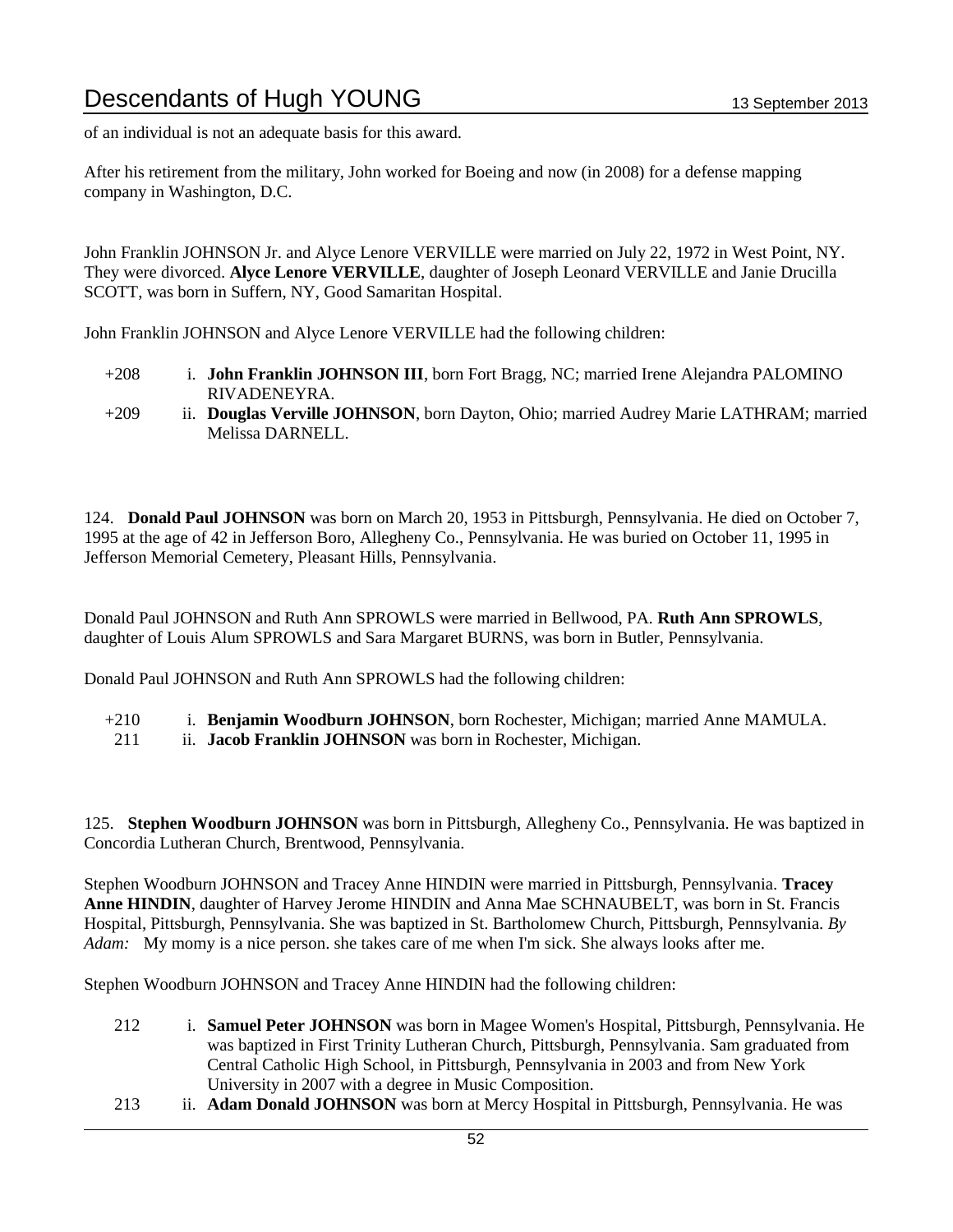baptized in First Trinity Lutheran Church, Pittsburgh, Pennsylvania.

126. **Dr. Robert Riley JOHNSON** was born on March 9, 1951 in Pittsburgh. Robert is a graduate of the University of Pittsburgh School of Medicine in Pittsburgh, Pennsylvania (1977). He did his residency in internal medicine at the Naval Medical Center in San Diego, California and at Allegheny General Hospital in Pittsburgh, Pennsylvania. He specializes in Rheumatology.

Dr. Robert Riley JOHNSON and Gail OLITZKY were married on April 20, 1974 in 822 Florence Ave., Avalon, PA. **Gail OLITZKY** was born on June 8, 1950. The following profile was taken from http://www.mrspecter.com/tahs69/Profiles/OlitskyGail.htm in 2009 (although it apparently was completed by Gail in 2006) in connection with aTaylor Allderdice High School Class of 1969 Reunion:

Gail Olitzky Johnson Roanoke, VA 24018

Current occupation: Homemaker/Volunteer

Spouse or significant other's name: Robert Johnson

How long have you been married/together? Married 33 years in April

Children's names and ages: Beth Johnson (27), Terry Wickstrum (22)

Share your pride in your children with us: Beth is living in Florida, working on her PhD in Health and Human Behavior. She hopes to be finished this coming fall and move

back to VA with a position at Lynchburg College. Terry graduated last May from Longwood University with honors and married Jesse Wickstrum in June. They live in Roanoke, near us and Terry is hoping to attend graduate school in the near future in Museum Studies.

What would you like to do when you retire? Take classes for fun and travel with my hubby

What is your most memorable TAHS moment/experience? My entire senior year with Mr. Valenti for Algebra If you knew THEN what you know NOW, what would you have done differently? Not been so quiet

People would be surprised to know that I……have a brown belt in Karate (earned several years ago).

Was there a teacher who you feel had a great influence on you, either while in

high school or since? If so, who and how? Mr. Valenti respected me for who I was and helped me learn to have confidence in myself.

With 38 years of experience since high school, what words of wisdom would you

pass along to current TAHS students? If you want something badly enough you can find a way to achieve it.

Robert Riley JOHNSON and Gail OLITZKY had the following children:

214 i. **Beth Ann JOHNSON** was born on January 19, 1980 in Okinawa, Japan. The followin c.v. was taken from the Lynchburg College website in 2009):

> **Beth Johnson, Ph.D., MPH, CHES Assistant Professor of Health Promotion Faculty Advisor for Methodist Student Fellowship**

**Degrees and Certifications**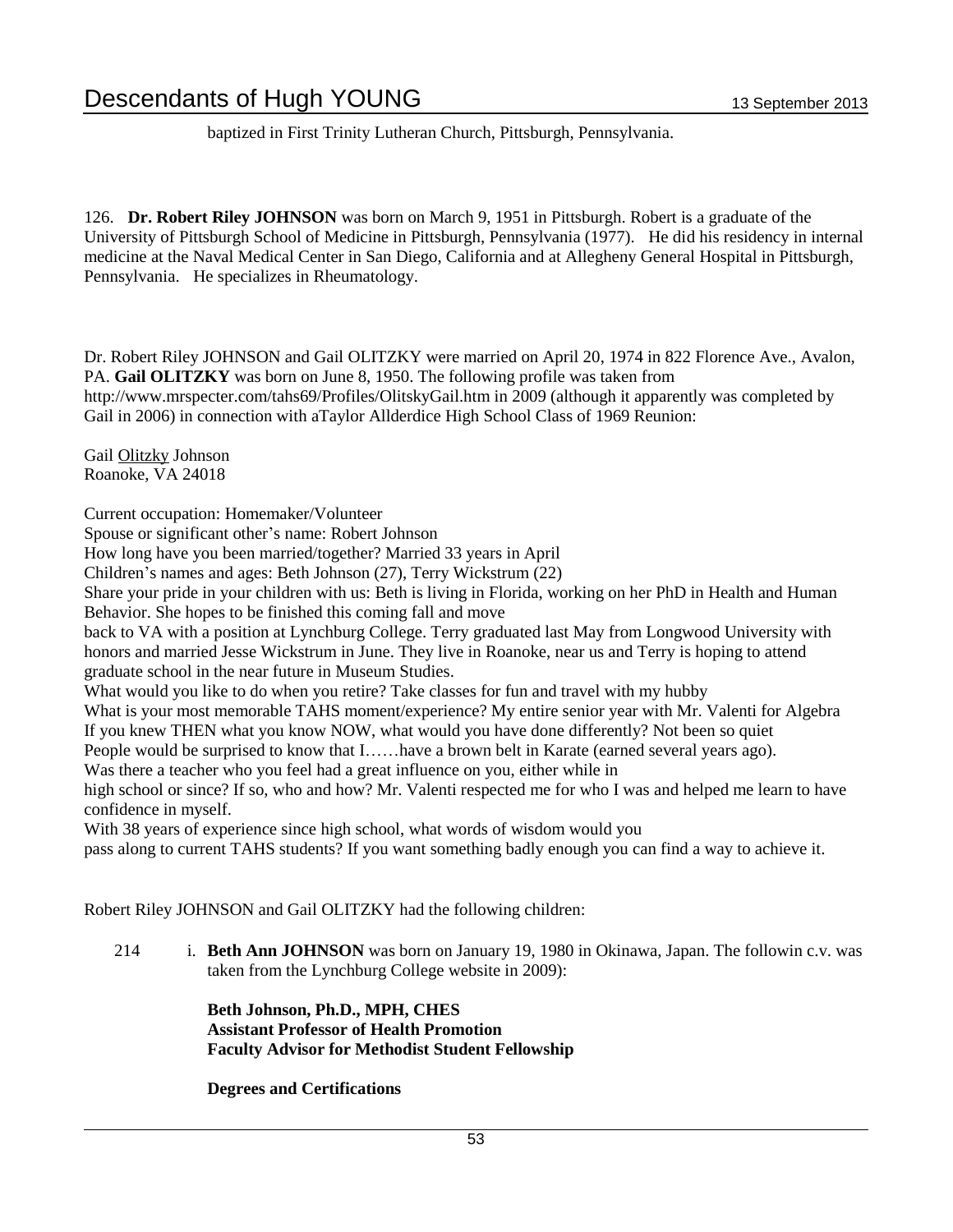*Ph.D. from the University of Florida, 2007* Doctor of Philosophy in health and human performance Concentration in health education and behavior Minor in spiritual health counseling and college student development *MPH from the University of North Carolina at Greensboro (UNCG), 2004* Master of public health Concentration in community health education *B.S. from Longwood College (now Longwood University), 2002* Major in exercise science Minor in health education *Certified Health Education Specialist (CHES)* From the National Commission for Health Education Credentialing (NCHEC) *Certificate in Spirituality and Health Studies* From the University of Florida Center for Spirituality and Health

### **Experience/Background**

Assistant Professor of health promotion at Lynchburg College--Fall 2007 - present Graduate Teaching/Research Assistant at the University of Florida--Fall 2005 - Spring 2007 Graduate Research Assistant at the University of North Carolina at Greensboro--Summer 2002 - Spring 2004

#### **Professional Interests/Research**

Wellness (balance among the dimensions of wellness) Social Health (social support) Spiritual Health (calling, vocation, meaning and purpose in life) Emotional Health (personal development, stress) Young Adult / College Population

#### **Personal Information/Interests**

Spending time with family and friends Taking my dogs to the park Participating in faith-based activities Going to the theatre Watching movies

Email: johnson.b@lynchburg.edu

#### +215 ii. **Teresa Lyn JOHNSON**, born October 30, 1984, Jacksonville, FL; married Alexander Jesse WICKSTRUM, June 10, 2006, Glade Hill, Virginia.

127. **Susan Lynn JOHNSON** was born on May 8, 1953 in St. John's Hospital, Pittsburgh, Pennsylvania.

Susan Lynn JOHNSON and Richard Stephen KNIGHT were married on November 27, 1976. **Richard Stephen KNIGHT** was born on August 31, 1948.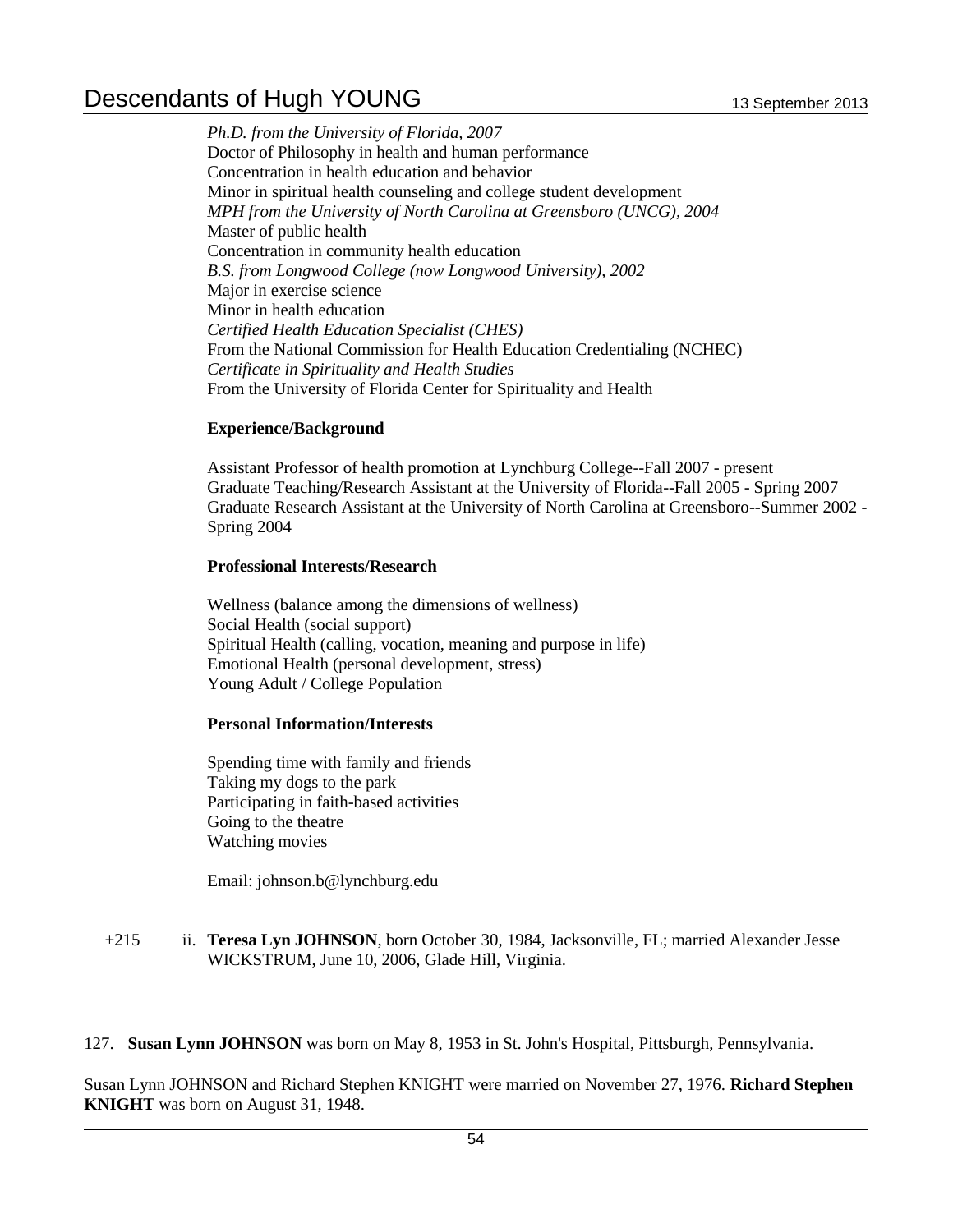Richard Stephen KNIGHT and Susan Lynn JOHNSON had the following children:

216 i. **Andrea Marie KNIGHT** was born on September 8, 1981.

217 ii. **Jonathan Michael KNIGHT** was born on April 13, 1984.

128. **Sally Ann JOHNSON** was born on March 1, 1956 in St. John's Hospital, Pittsburgh, Pennsylvania. Sally's email address in 2011 was: heagerty825@comcast.net.

Sally Ann JOHNSON and Shawn HEAGERTY were married in June, 1984 in 822 Florence Ave., Avalon, PA. **Shawn HEAGERTY** was born on November 23, 1955.

129. **Sandra Joy JOHNSON** was born on May 1, 1958 in Bellevue Suburban, Hosp., Pittsburgh, Pennsylvania.

Sandra Joy JOHNSON and Mark Stephen PATERSON were married on April 17, 1977. **Mark Stephen PATERSON** was born on October 12, 1957 in Hollywood, PA.

130. **Stacey Lee JOHNSON** was born on February 7, 1960 in Bellevue Suburban Hosp., Bellevue, Pennsylvania.

Stacey Lee JOHNSON and Christopher MCLAUGHLIN were married on September 20, 1986. **Christopher MCLAUGHLIN** was born (date unknown).

Christopher MCLAUGHLIN and Stacey Lee JOHNSON had the following children:

- 218 i. **Mackenzie Marie MCLAUGHLIN** was born on June 6, 1991 in Magee Hospital, Pittsburgh, Pennsylvania.
- 219 ii. **Hailey Anne MCLAUGHLIN** was born on December 3, 1994 in Magee Hospital, Pittsburgh, Pennsylvania.

131. **Shelly Rae JOHNSON** was born on April 13, 1962 in Suburban General Hospital, Pittsburgh, Pennsylvania.

Shelly Rae JOHNSON and Norbert JOHNSTON were married on January 8, 1983 in 822 Florence Ave., Avalon, PA. **Norbert JOHNSTON** was born on July 3, 1963.

Norbert JOHNSTON and Shelly Rae JOHNSON had the following children: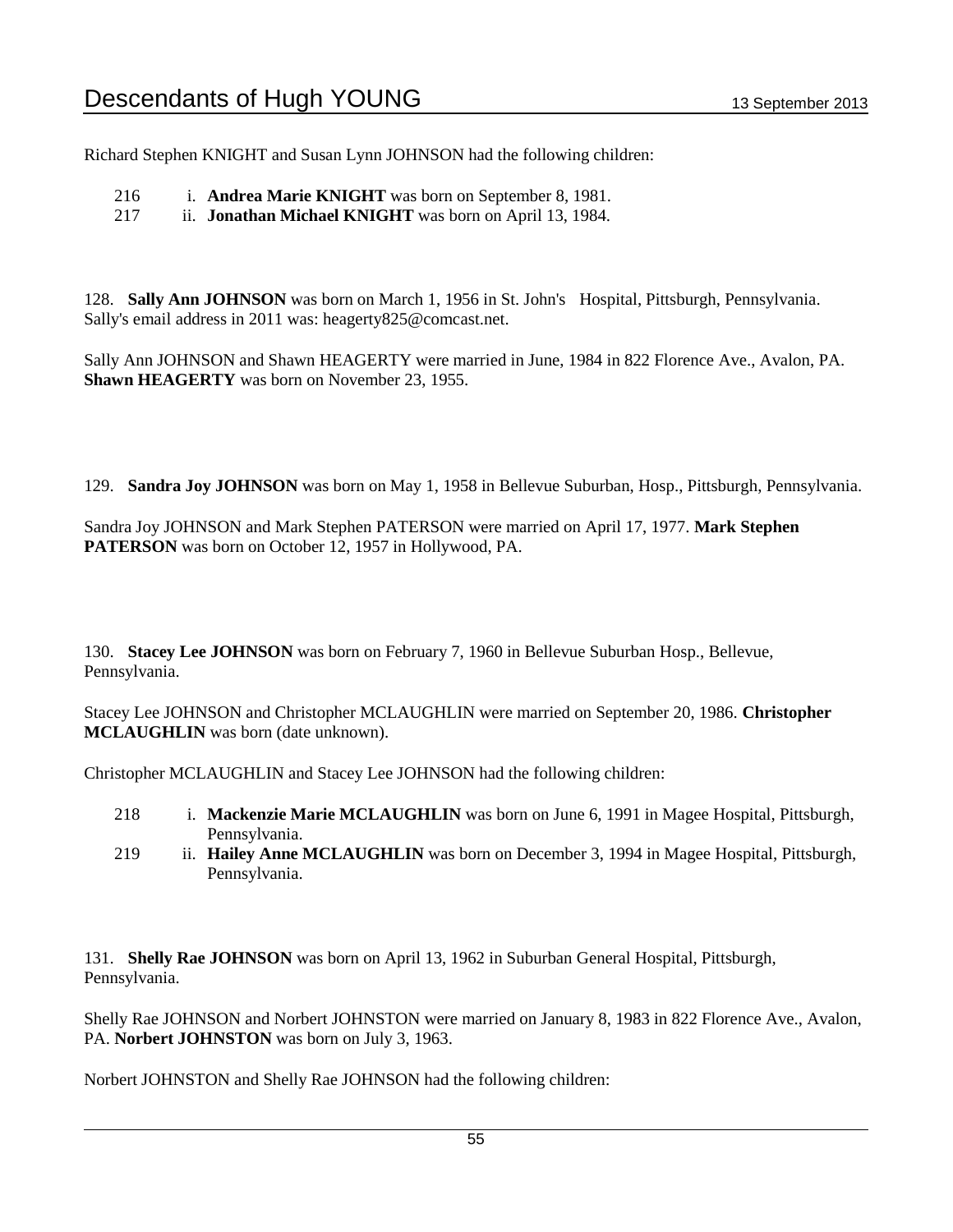220 i. **Bryan Paul JOHNSTON** was born on March 5, 1983.

221 ii. **Jeremy Ryan JOHNSTON** was born on July 15, 1985.

132. **Ray William JOHNSON** was born on September 15, 1963 in Suburban General Hospital, Pittsburgh, Pennsylvania.

Ray William JOHNSON and Arlyn KEMP were married in August, 1984. They were divorced. **Arlyn KEMP** was born on June 8, 1963.

Ray William JOHNSON and Arlyn KEMP had the following child:

222 i. **Robert Celestino JOHNSON** was born on January 31, 1985.

**Julie LWANUG** was born (date unknown).

Ray William JOHNSON and Julie LWANUG had the following child:

223 i. **Jessica JOHNSON** was born on July 16, 1992.

133. **Joyce Ellen ALEXANDER** was born on September 26, 1956 in Chicago, IL.

Joyce Ellen ALEXANDER and George Arno HESSE were married on April 14, 1979 in Chicago, IL. **George Arno HESSE** was born on September 15, 1957. In 2003, George and Joyce lived in Bettendorf, Iowa.

On Facebook (2010), George described himself as follows: Hometown: Chicago, Illinois; Political Views:Conservative; Religious Views: Christian. Education and Work: Employer--GE Healthcare, Manager of Clinical Education; Grad School--University of Chicago '88; High School--Bogan High School '75.

George Arno HESSE and Joyce Ellen ALEXANDER had the following children:

- +224 i. **Laura Christine HESSE**, born March 26, 1981, Southfield, Michigan; married Grant MCCAULLEY, December 23, 2006, Moline, Rock Island Co., Illinois.
- 225 ii. **Eric Alexander HESSE** was born on July 9, 1983 in Southfield, Michigan. According to his profile on LinkedIn.com (2011), Eric is an Investment Executive Fifth Third Securities in the Chicago area, where he has worked since 2009. Previously, he was was a Consumer Banker with JP Morgan Chase (2007-2008). Eric receibved a Bachelors Degree in Business Administration from Trinity International University in 2005.
- 226 iii. **Elizabeth HESSE** was born on April 9, 1987 in Southfield, Michigan.

134. **Sandra Jean FERGUSON** was born on October 6, 1949 in Chicago, IL.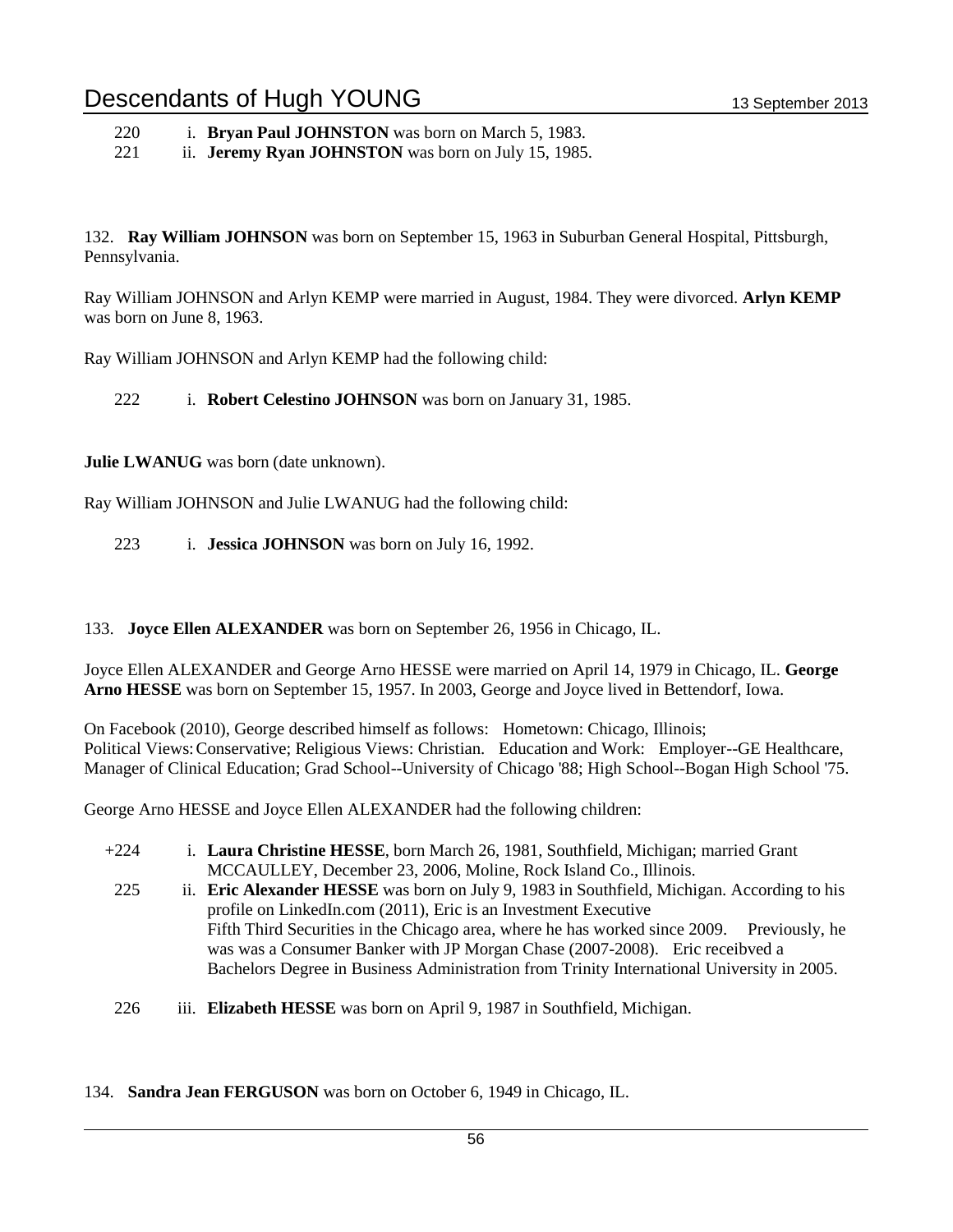**David PACKARD** was born on February 2, 1947.

David PACKARD and Sandra Jean FERGUSON had the following children:

- +227 i. Gawain David PACKARD, born March 15, 1971, Chicago, IL; married Marie JOHNSON, June 10, 1994, York, WI.
- 228 ii. **Garrick Kenneth PACKARD** was born on July 24, 1974 in Osseo, WI.
- 229 iii. **Sarah Ruth PACKARD** was born on April 30, 1979 in Osseo, WI.

135. **Susan Ann FERGUSON** was born on July 14, 1953 in Chicago, IL.

Susan Ann FERGUSON and Jerome Thomas PACOCHA were married on August 21, 1981 in Chicago, IL. **Jerome Thomas PACOCHA** was born on August 26, 1954 in Hammond, IN. The following information was obtained in 2013 from Jerome's LinkedIn.com profile

Owner ET3, Inc.

June 1986 – Present (26 years 11 months) Technical Sales Manager Mr. Frank, Inc.

February 1981 – June 1986 (5 years 5 months) South Holland, IL

Pursued new customers as well as managing existing accounts for a large, independent Midwestern Hazardous Waste Transportation Company. Chemist - Sales Representative - Laboratory Manager Chemical Waste Management, Inc.

May 1976 – January 1981 (4 years 9 months) Calumet City, IL - Riverdale, IL - Aurora, CO

Chemist - Analytical testing, evaluation and permitting of chemical wastes for treatment/disposal. 3 1/2 yrs.

Sales Representative - Developed and maintained customer's in the Chemical Waste Transportation and Disposal industry. 1 yr.

Laboratory Manager - Coordinated and maintained an on-site quality control laboratory at a newly-permitted Chemical Waste Disposal Facility near Denver, CO. 6 mo.

Jerry Pacocha's Skills & Expertise

 Hazardous Waste Management HAZWOPER Laboratory Chemical (LABPACK) Disposal Projects Hazardous Materials Training

Jerry Pacocha's Education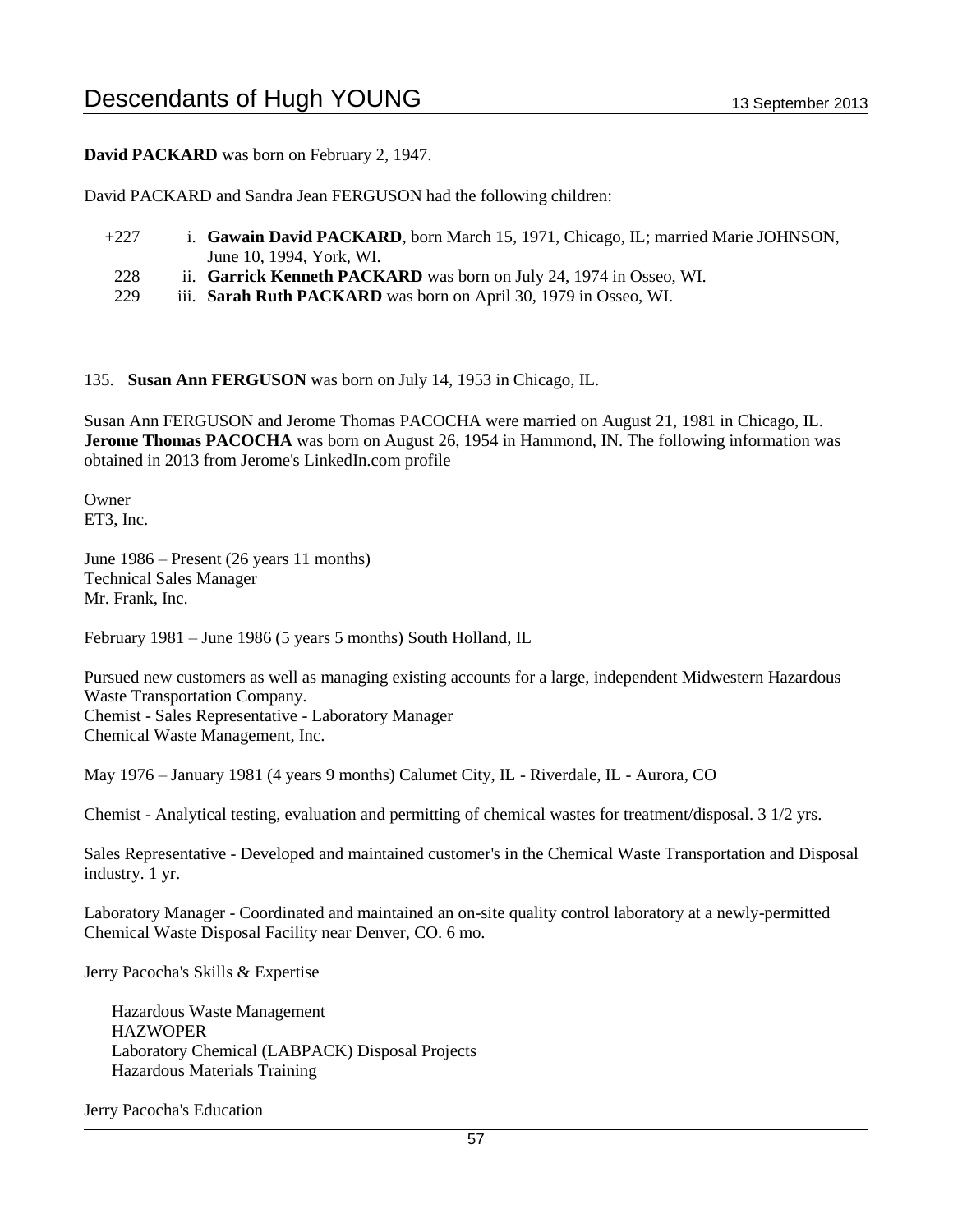University of Illinois at Urbana-Champaign 1973 - 1976 Bachelor of Science (BS), Biology, General Kansas State University--1972 - 1973

Susan Ann FERGUSON and Donald CHAPELLE were divorced. **Donald CHAPELLE** was born (date unknown).

137. **Beverly Jean YOUNG** was born on September 24, 1951 in Lying In Hospital, Chicago, IL. According to the website of Fellowship Bible Church in Pearland, Texas in 2009, http://www.fellowshipbible.org/index.html: Beverly serves as the Children's Director of the Church. Beverly received a Bachelor's degree in Education with her major in music from Eastern Illinois University. Beverly uses her 18 years teaching experience in both public and private schools to lead Fellowship's Children's Ministry. She has a passion for the Christian education of our children. She and her husband, Glenn, have six children. She also is the person who records weekly sermon c.d's for people interested in obtaining them for public or private study. Beverly and Glenn live in Pearland.

Beverly Jean YOUNG and Glenn G. DOBIAS were married on June 10, 1972 in United Methodist Church, Plano, IL. **Glenn G. DOBIAS** was born on September 26, 1950.

Glenn G. DOBIAS and Beverly Jean YOUNG had the following children:

- 230 i. **Jennifer Jean DOBIAS** was born on April 12, 1978 in Eagle River, AK.
- 231 ii. **Jesica Ruth DOBIAS** was born on January 1, 1980 in Eagle River, AK.
- 232 iii. **Janina Lynn DOBIAS** was born on July 22, 1981 in Winnepeg, Canada.
- 233 iv. **Julia Joy DOBIAS** was born on March 30, 1983 in Kinberley, B.C..
- 234 v. **Jacqulyn Sue DOBIAS** was born on May 28, 1985 in Kimberley, B.C..
- 235 vi. **Jonathan Glenn DOBIAS** was born on June 7, 1987 in Kimberley, B.C..

138. **Marilyn Sue YOUNG** was born on May 25, 1953 in Lying In Hospital, Chicago, IL.

Marilyn Sue YOUNG and Timothy Allen MURPHY were married on October 14, 1972 in St. mary's Church, Plano, IL. They were divorced. **Timothy Allen MURPHY** was born on July 4, 1952.

Timothy Allen MURPHY and Marilyn Sue YOUNG had the following child:

236 i. **Kimberly Sue MURPHY** was born on April 28, 1973 in Coplley Hospital, Aurora, IL.

Marilyn Sue YOUNG and Ike DOUELL were married on July 16, 1978 in Lutheran Church, Aurora, IL. They were divorced. **Ike DOUELL** was born on October 26, 1950.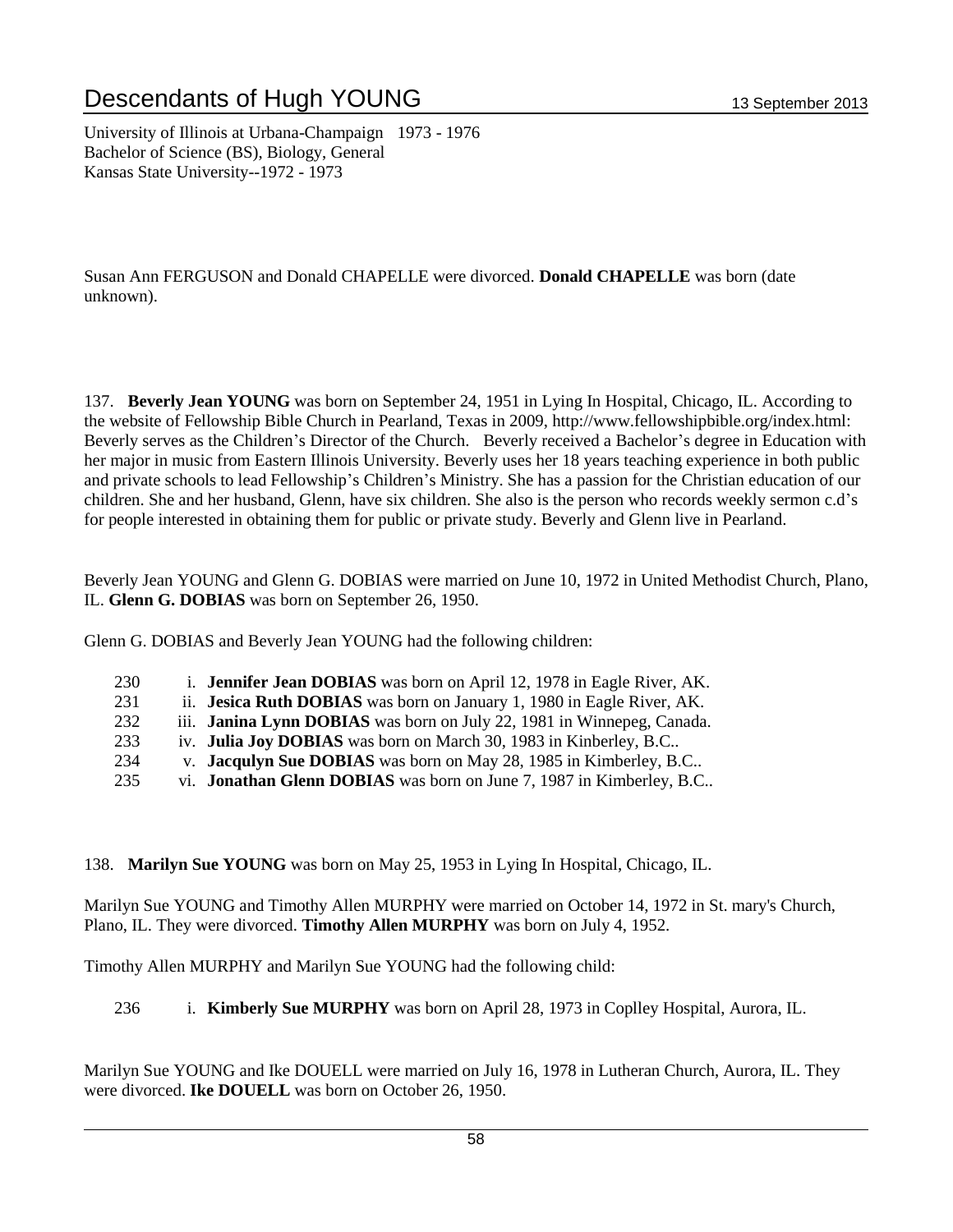Marilyn Sue YOUNG and Shaun HARPLEY were married on June 3, 1994 in Commune de La Hulpe, Brussells, Begium. **Shaun HARPLEY** was born on February 7, 1943 in Norich, England.

139. **Barbara Lynn YOUNG** was born on May 25, 1953 in Lying In Hospital, Chicago, IL.

Barbara Lynn YOUNG and Donald Dean MYRICK were married on September 1, 1973 in Methodist Church, Plano, IL. They were divorced. **Donald Dean MYRICK** was born on October 27, 1951 in Carl clinic, Urbana, IL. He died on July 22, 2001 at the age of 49 in Ludlow, Illinois. He was buried on July 26, 2001 in Ludlow Cemetery, Ludlow, Illinois. According to the website of the Illinois Fire Service Institute, on July 22, 2001, Firefighter Donald Dean Myrick of the Ludlow Fire Protection District in Illinois died in the line of duty while responding to a traffic accident. Myrick died from traumatic injuries after his personal vehicle overturned while he was leaving his home in response to the traffic accident.

Donald Dean MYRICK and Barbara Lynn YOUNG had the following children:

- 237 i. **Jeremy David MYRICK** was born on January 31, 1975 in Charleston, IL.
- 238 ii. **Megan Rae MYRICK** was born on May 26, 1980 in Mercy Hospital, Champaign, Illinois.

Barbara Lynn YOUNG and Mervin Jay STALTER were married on January 23, 1988 in Bible Church, Gibson City, IL. **Mervin Jay STALTER** was born on April 7, 1955.

140. **Lois Anne YOUNG** was born on July 24, 1957 in Mendota, IL.

Lois Anne YOUNG and Ricardo LEDESMA were married on April 21, 1979 in Methodist Church, Plano, IL. **Ricardo LEDESMA** was born on September 23, 1959 in Aurora, IL.

Ricardo LEDESMA and Lois Anne YOUNG had the following children:

- 239 i. **Marc Allen LEDESMA** was born on September 2, 1981 in Aurora, IL.
- 240 ii. **Alison Christine LEDESMA** was born on December 25, 1983 in Lake Charles, LA.

144. **Dr. Mark Abraham WOODBURN** was born on October 24, 1979. In 2001, Mark was attending Denison University, where he maintained a 4.0 average.

According to the Bentz & Grob Family Practice website, Mark joined the group, which is located in the North Hills of Pittsburgh in July 2009. He practices family medicine. He attended Drexel University College of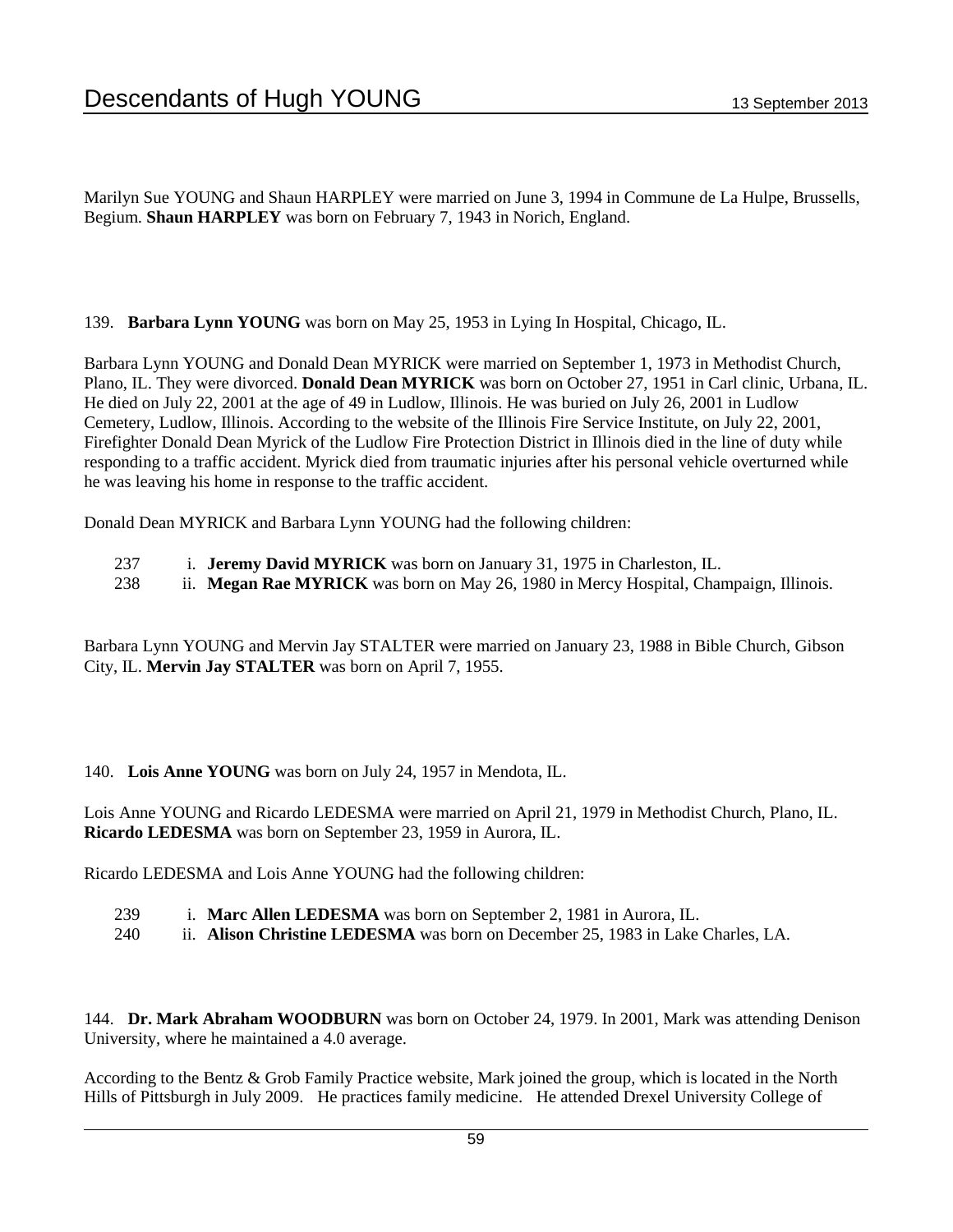Medicine and Denison University. He interned at the University of Pittsburgh Medical Centers and he did he residency at St. Margaret's Hospital.

Dr. Mark Abraham WOODBURN and Kiley NEUROHR were married on July 14, 2012. **Kiley NEUROHR** was born (date unknown).

145. **Linda Louise WOODBURN** was born on March 28, 1959 in Bellvue, Pennsylvania.

**Randy REYNOLDS** was born (date unknown).

Randy REYNOLDS and Linda Louise WOODBURN had the following children:

- 241 i. **Lauren Jean REYNOLDS** was born on November 11, 1987 in Pittsburgh, Pennsylvania.
- 242 ii. **Christine REYNOLDS** was born on July 28, 1989.
- 243 iii. **Matthew REYNOLDS** was born on November 12, 1991.

146. **Mary Ann WOODBURN** was born on March 15, 1962 in Bellvue, Pennsylvania.

Mary Ann WOODBURN and Unknown MACIOCE were married in August, 1985 in Ben Avon Hts. Presbyterian Church. **Unknown MACIOCE** was born (date unknown).

Unknown MACIOCE and Mary Ann WOODBURN had the following children:

244 i. **Michael Joseph MACIOCE** was born on November 14, 1987 in Pittsburgh, Pennsylvania.

245 ii. **Nicholas David MACIOCE** was born on September 2, 1991.

### **Seventh Generation**

150. **Megan Theresa HAYS** was born on December 30, 1983.

**Unknown HARTMAN** was born (date unknown).

Unknown HARTMAN and Megan Theresa HAYS had the following child:

246 i. **Caleb Joseph HARTMAN** was born in May, 2004.

151. **Mary Elizabeth HAYS** was born on August 23, 1986.

Mary Elizabeth HAYS and Amir El Sayed EBRAHIM were married on January 12, 8. **Amir El Sayed**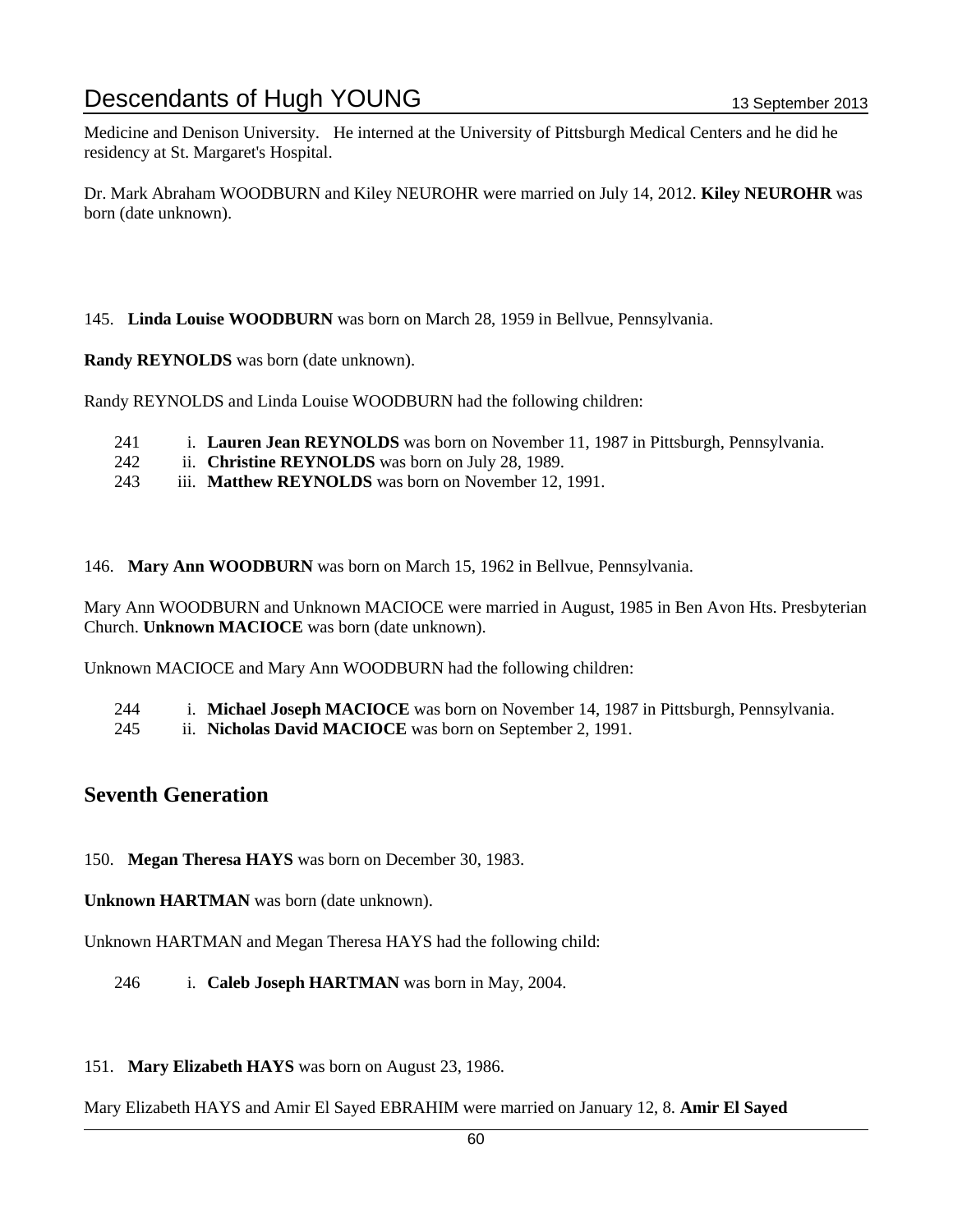**EBRAHIM** was born (date unknown).

#### 153. **Hayley Margaret HAAS** was born on December 11, 1979.

Hayley Margaret HAAS and Carlos TREVINO-TAVIS were married. **Carlos TREVINO-TAVIS** was born (date unknown).

154. **Tiffany Joy HAAS** was born on August 17, 1982.

Tiffany Joy HAAS and Christopher DUNN were married on June 23. **Christopher DUNN** was born (date unknown).

#### 167. **Karen HATTON** was born (date unknown).

Karen HATTON and Unknown MUELLER were married. **Unknown MUELLER** was born (date unknown).

Unknown MUELLER and Karen HATTON had the following child:

247 i. **Bradely Edward MUELLER** was born on December 26, 2007.

176. **Western McClay YOUNG** was born on March 10, 1979.

Western McClay YOUNG and Jasmin UNKNOWN were married. **Jasmin UNKNOWN** was born (date unknown).

Western McClay YOUNG and Jasmin UNKNOWN had the following children:

- 248 i. **Summer YOUNG** was born on December 7, 2004.
- 249 ii. **Jada YOUNG** was born on February 2, 2007.

178. **Jennifer Lee "Jennie" PACEY** was born on December 20, 1971.

Jennifer Lee "Jennie" PACEY and Unknown MCDONALD were married. **Unknown MCDONALD** was born (date unknown).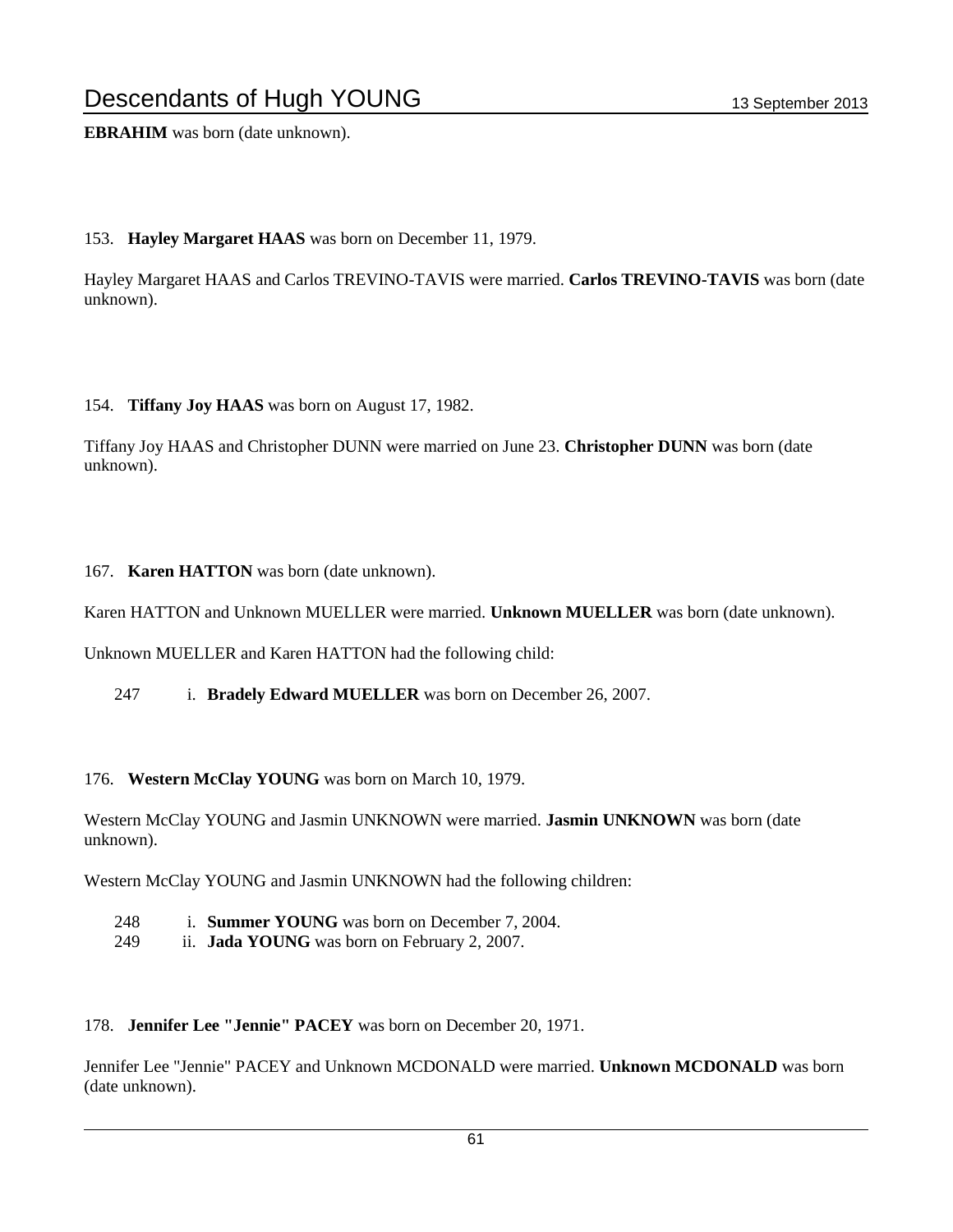Unknown MCDONALD and Jennifer Lee PACEY had the following child:

250 i. **Brady MCDONALD** was born on June 24, 1998.

Jennifer Lee "Jennie" PACEY and Unknown GODDARD were married. **Unknown GODDARD** was born on February 17, 2003.

Unknown GODDARD and Jennifer Lee PACEY had the following child:

- 251 i. **Pressley GODDARD** was born (date unknown).
- 179. **Stephanie PACEY** was born on October 16, 1974.

Stephanie PACEY and Matthew B. DART were married. **Matthew B. DART** was born (date unknown). According to DLA Piper's website (2012), Matthew is a senior associate in DLA Piper's global litigation practice, working in the firm's San Diego office. He obtained has J.D., from Pepperdine University School of Law in 2001 Z(magna cum laude) and his B.A. degree in Political Science from the University of California at San Diego in 1997.

Matthew B. DART and Stephanie PACEY had the following children:

- 252 i. **Rosie DART** was born on March 3, 2006.
- 253 ii. **Alice DART** was born on January 19, 1998.
- 183. **Andrew MADDEN** was born (date unknown).

Andrew MADDEN and Christina UNKNOWN were married. **Christina UNKNOWN** was born (date unknown).

189. **Nathaniel MADDEN** was born (date unknown).

Nathaniel MADDEN and Martujitha "Martha" DGUEZ were married. **Martujitha "Martha" DGUEZ** was born (date unknown). Nathaniel and Martha were not married as of 2012.

Nathaniel MADDEN and Martujitha DGUEZ had the following child:

254 i. **Sierra MADDEN** was born (date unknown).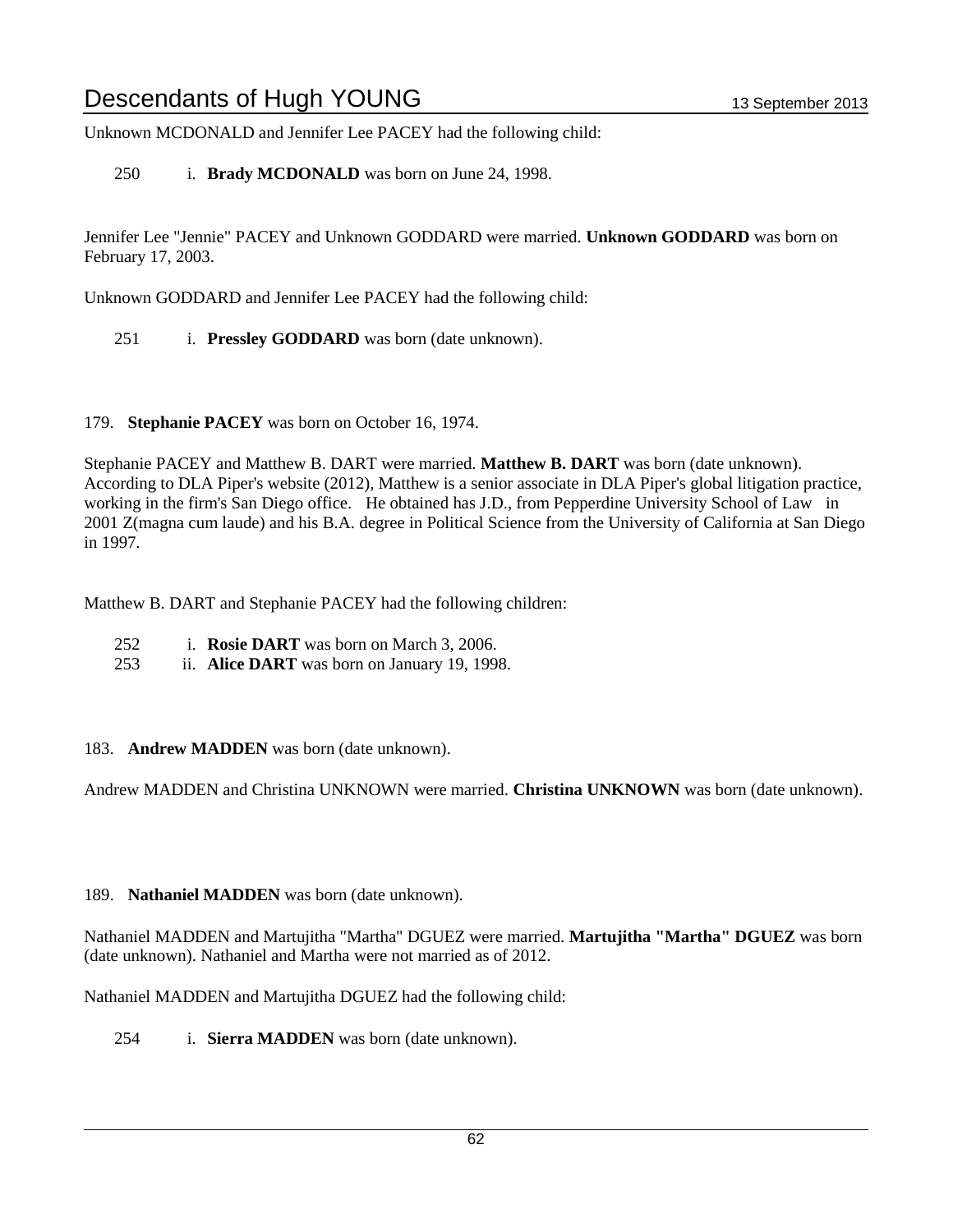### 192. **Bonnie Layne DRINKO** was born (date unknown).

Bonnie Layne DRINKO and Kenny SKAGGS were married. **Kenny SKAGGS** was born (date unknown).

Kenny SKAGGS and Bonnie Layne DRINKO had the following children:

- 255 i. **Kennedy SKAGGS** was born (date unknown).
- 256 ii. **Nathan SKAGGS** was born (date unknown).
- 257 iii. **Emma Jay SKAGGS** was born (date unknown).

#### 197. **Katherine Brooks ROSENBLATT** was born on April 17, 1978 in Jackson, MS.

Katherine Brooks ROSENBLATT and William WEAVER were married. **William WEAVER** was born (date unknown). From a post on http://houston96.blogspot.com/ on July 14, 2006, by William Weaver: After graduating from Houston, I went to Vanderbilt and got a BA in English and Classics. For a year, I lived the fabled life of a graduate student in New York (the heavy caffeine use and library fines eventually caught up with me), and then moved to Fort Worth, where my fiancée, Katherine Rosenblatt of Jackson, MS, was living. We married and rented a room over a garage in Fort Worth for a year, and then moved to a smaller space in New York, where we've lived for about 4 years now. Kat teaches math at a girls school, and I'm studying for a PhD in English at Columbia.

### 208. **John Franklin JOHNSON III** was born in Fort Bragg, NC.

John Franklin JOHNSON III and Irene Alejandra PALOMINO RIVADENEYRA were married. **Irene Alejandra PALOMINO RIVADENEYRA** was born.

John Franklin JOHNSON and Irene Alejandra PALOMINO RIVADENEYRA had the following children:

- 258 i. **Sarah Audrey JOHNSON** was born in Quito, Ecuador.
- 259 ii. **Evan Simon JOHNSON** was born in Quito, Ecuador.

#### 209. **Douglas Verville JOHNSON** was born in Dayton, Ohio.

Douglas Verville JOHNSON and Audrey Marie LATHRAM were married. **Audrey Marie LATHRAM** was born (date unknown).

Douglas Verville JOHNSON and Audrey Marie LATHRAM had the following children:

- 260 i. **Abigal JOHNSON** was born (date unknown).
- 261 ii. **Madison Nicole JOHNSON** was born in Fredericksburg, Virginia.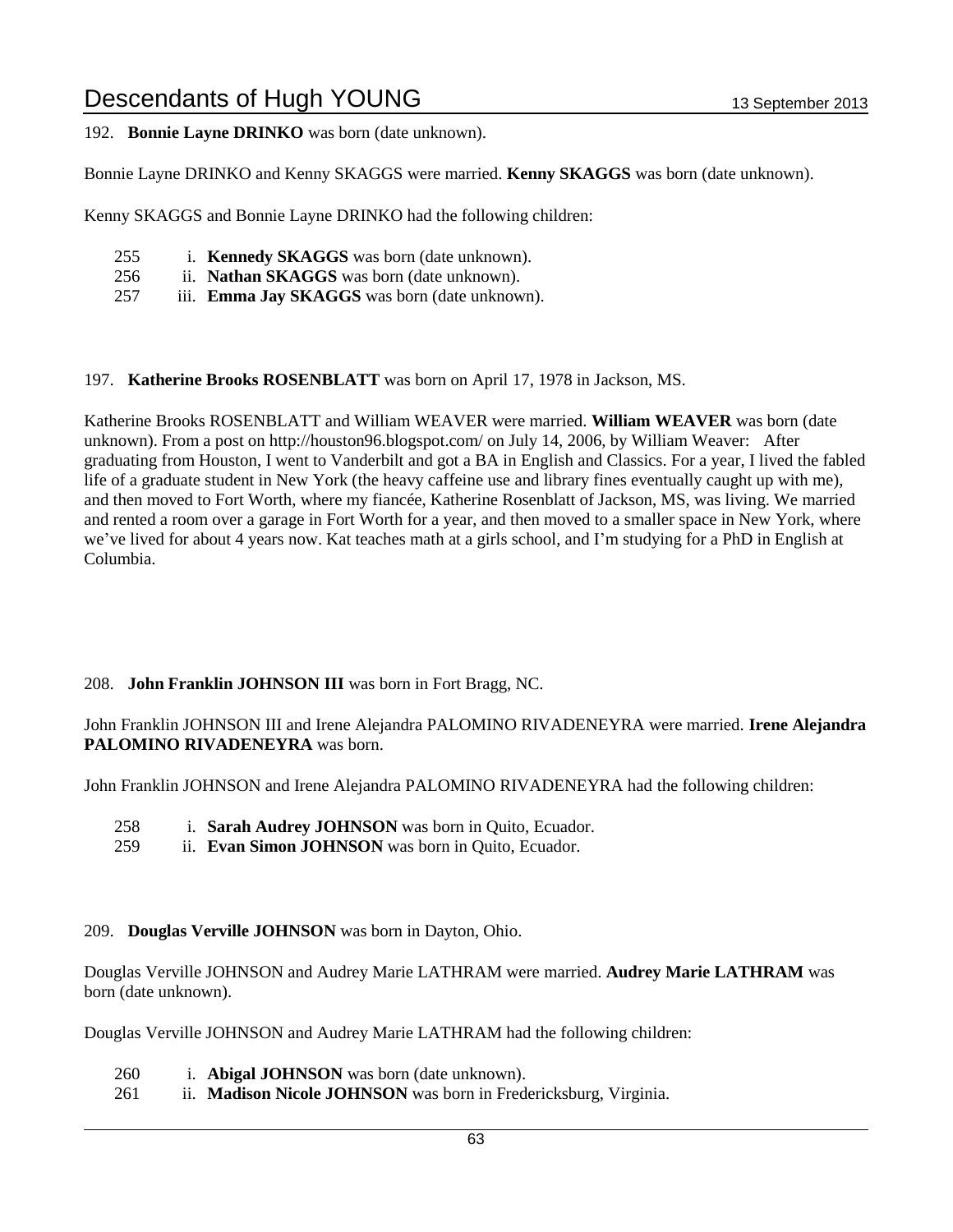Douglas Verville JOHNSON and Melissa DARNELL were married. They were divorced. **Melissa DARNELL** was born (date unknown).

Douglas Verville JOHNSON and Melissa DARNELL had the following child:

262 i. **Tristan Anthony JOHNSON** was born in Annapolis, Maryland.

210. **Benjamin Woodburn JOHNSON** was born in Rochester, Michigan. He was baptized in Good Shepherd Lutheran Church, Whitehall, Pennsylvania.

Benjamin Woodburn JOHNSON and Anne MAMULA were married. **Anne MAMULA** was born.

215. **Teresa Lyn JOHNSON** was born on October 30, 1984 in Jacksonville, FL. The following article was published in the July 31, 2005 edition of the Roanoke Times:

Bob and Gail Johnson of **Roanoke**, Va., are happy to announce the engagement of their daughter, **Teresa Lynn Johnson**, to Alexander Jesse Wickstrum, son of Dale and Sally Wickstrum of Chattanooga, Tenn. A June 10, 2006, wedding in Glade Hill, Va., is planned.

Teresa Lyn JOHNSON and Alexander Jesse WICKSTRUM were married on June 10, 2006 in Glade Hill, Virginia. **Alexander Jesse WICKSTRUM** was born (date unknown).

224. **Laura Christine HESSE** was born on March 26, 1981 in Southfield, Michigan. Laura attends Trinity International University,

Laura Christine HESSE and Grant MCCAULLEY were married on December 23, 2006 in Moline, Rock Island Co., Illinois. **Grant MCCAULLEY** was born (date unknown).

Grant MCCAULLEY and Laura Christine HESSE had the following children:

- 263 i. **Luke Alexander MCCAULLEY** was born (date unknown).
- 264 ii. **Rachel Katherine MCCAULLEY** was born (date unknown).

227. **Gawain David PACKARD** was born on March 15, 1971 in Chicago, IL.